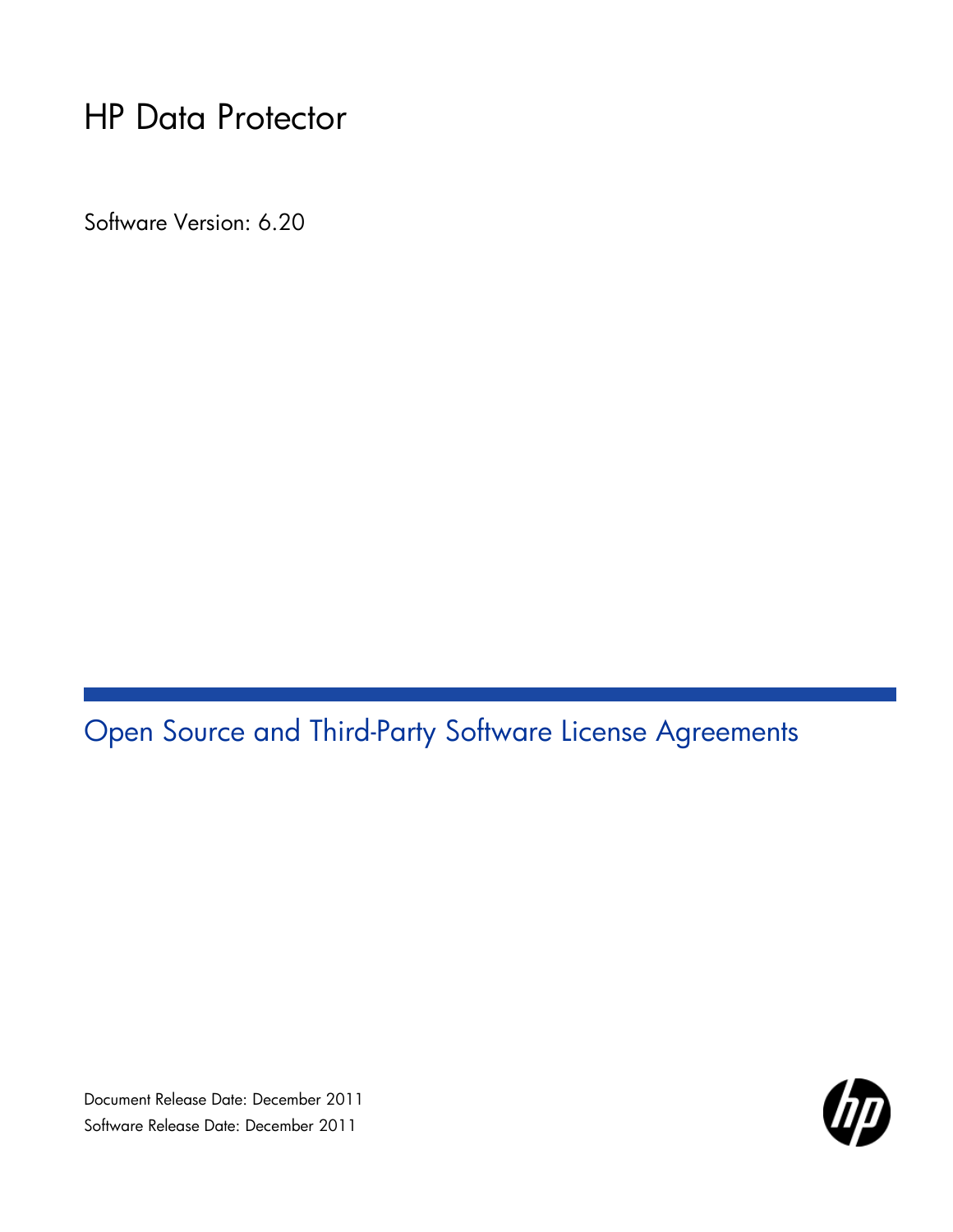### Legal Notices

#### **Warranty**

The only warranties for HP products and services are set forth in the express warranty statements accompanying such products and services. Nothing herein should be construed as constituting an additional warranty. HP shall not be liable for technical or editorial errors or omissions contained herein. The information contained herein is subject to change without notice.

#### Restricted Rights Legend

Confidential computer software. Valid license from HP required for possession, use or copying. Consistent with FAR 12.211 and 12.212, Commercial Computer Software, Computer Software Documentation, and Technical Data for Commercial Items are licensed to the U.S. Government under vendor's standard commercial license.

#### Copyright Notices

© Copyright 2011 Hewlett-Packard Development Company, L.P.

### Trademark Notices

- Intel®, Itanium®, Pentium®, Intel Inside®, and the Intel Inside logo are trademarks or registered trademarks of Intel Corporation or its subsidiaries in the United States and other countries.
- Microsoft®, Windows®, Windows XP®, and Windows NT® are U.S. registered trademarks of Microsoft Corporation.
- Adobe® and Acrobat are trademarks of Adobe Systems Incorporated.
- Java is a registered trademark of Oracle and/or its affiliates.
- Oracle® is a registered US trademark of Oracle Corporation, Redwood City, California.
- UNIX<sup>®</sup> is a registered trademark of The Open Group.

### Documentation Updates

The title page of this document contains the following identifying information:

- Software Version number, which indicates the software version.
- Document Release Date, which changes each time the document is updated.
- Software Release Date, which indicates the release date of this version of the software.

To check for recent updates or to verify that you are using the most recent edition of a document, go to: **<http://h20230.www2.hp.com/selfsolve/manuals>**

This site requires that you register for an HP Passport and sign-in. To register for an HP Passport ID, go to: **<http://h20229.www2.hp.com/passport-registration.html>**

Or click the **New users - please register** link on the HP Passport login page.

You will also receive updated or new editions if you subscribe to the appropriate product support service. Contact your HP sales representative for details.

### HP Software Support

Visit the HP Software support web site at: **[www.hp.com/go/hpsoftwaresupport](../Local%20Settings/mayjan/Application%20Data/Microsoft/Templates/LatestTemplates/HP/HP_110/www.hp.com/go/hpsoftwaresupport)**

The web site provides contact information and details about the products, services, and support that HP Software & Solutions offers. It provides customer self-solve capabilities, and is a fast and efficient way to access interactive technical support tools needed to manage your business. As a valued support customer, you can benefit by using the web site to:

Search for knowledge documents of interest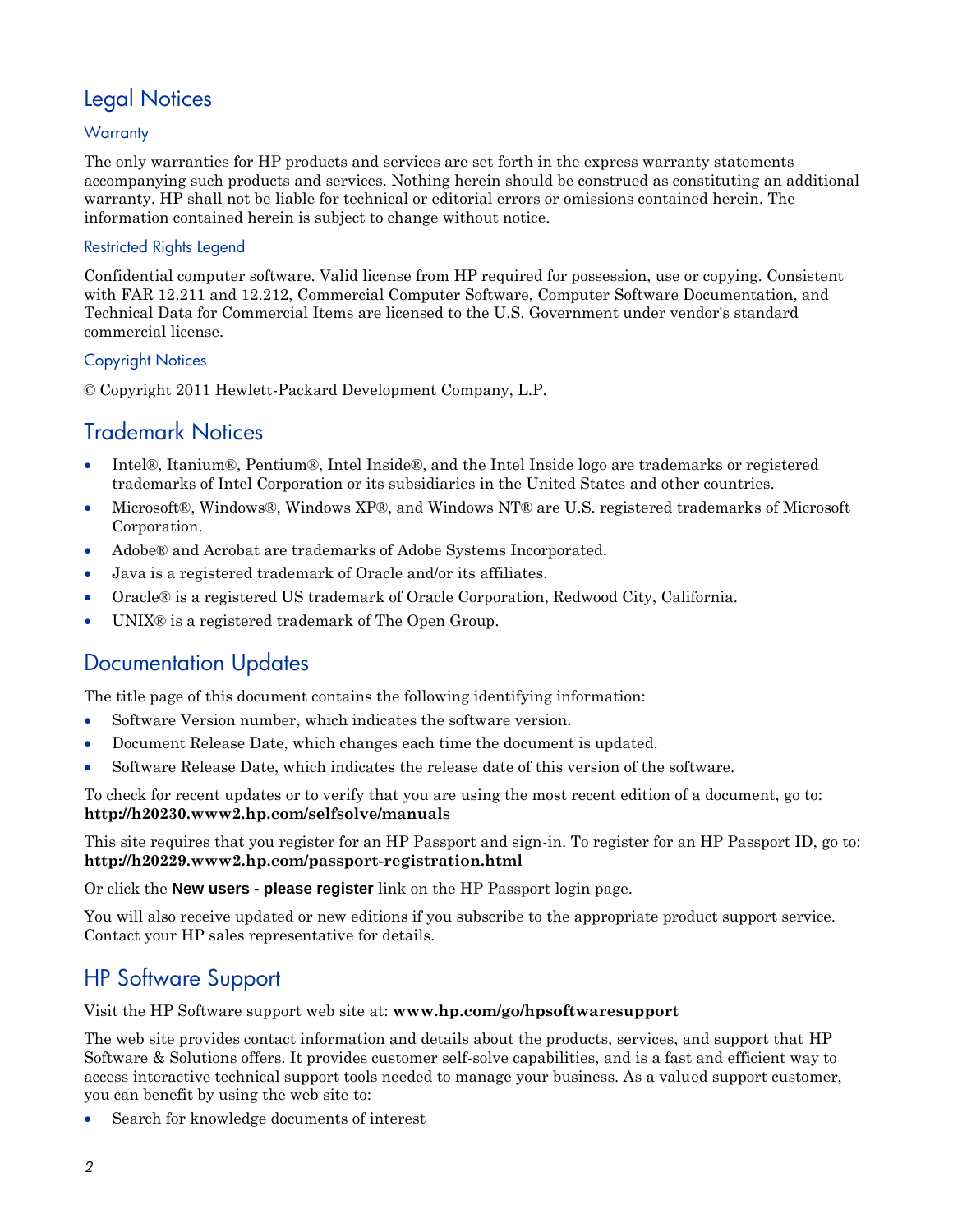- Submit and track support cases and enhancement requests
- Download software patches
- Manage a support contract
- Look up HP support contracts
- Review information about available services
- Enter into discussions with other software customers
- Research and register for software training

To find more information about access levels, go to: **http://h20230.www2.hp.com/new\_access\_levels.jsp**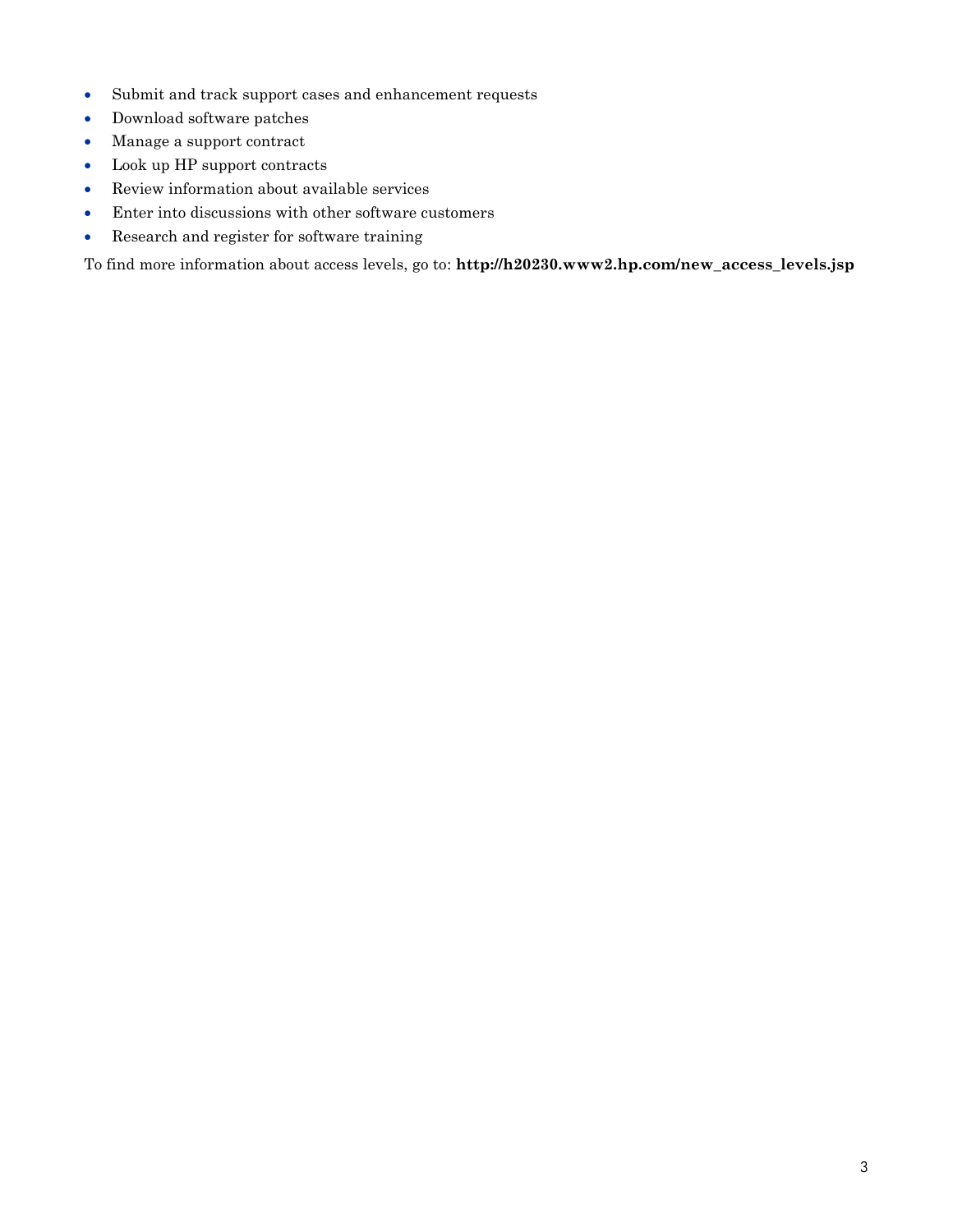# Contents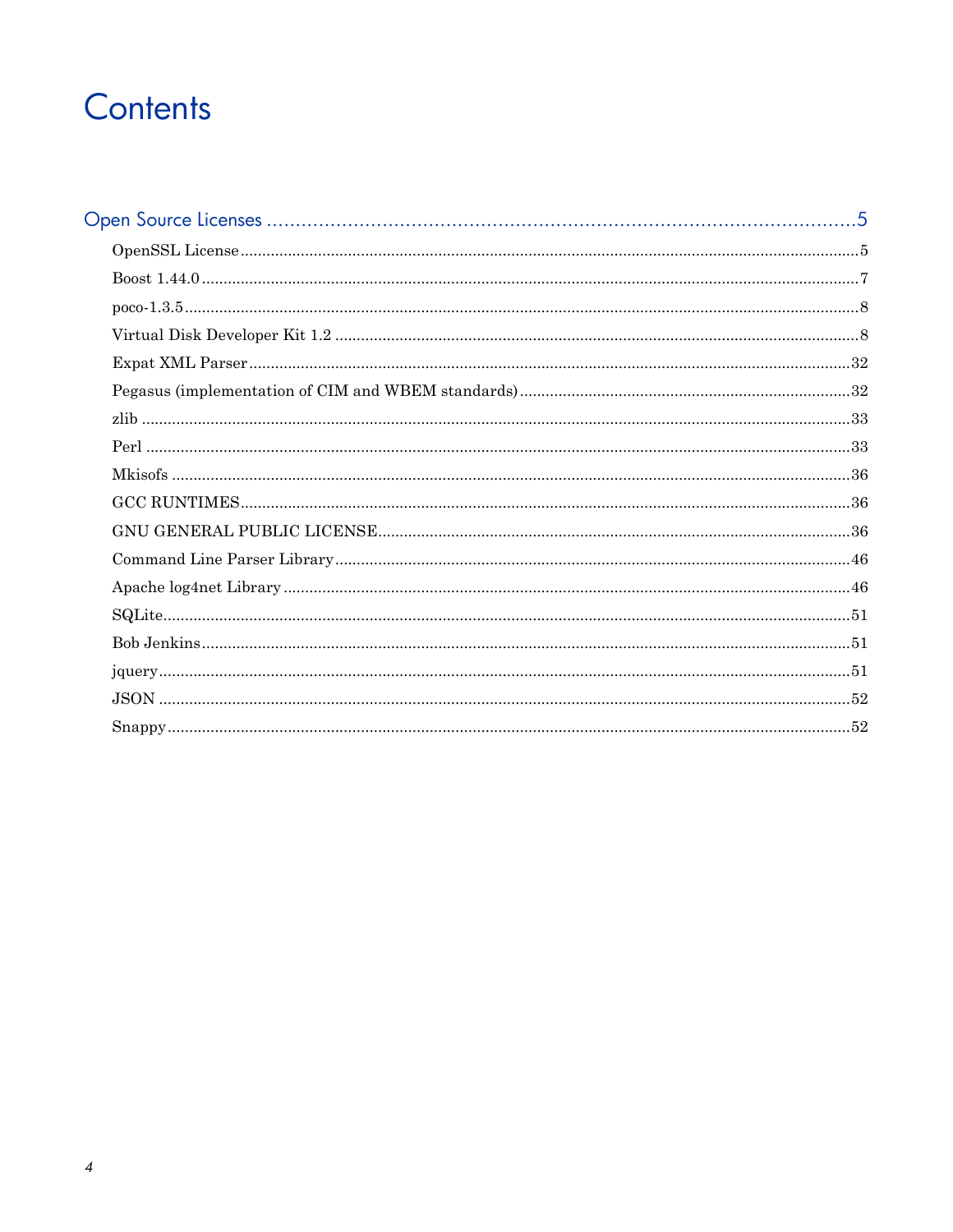# <span id="page-4-0"></span>Open Source Licenses

HP acknowledges the redistribution of the following open source components under the licenses shown below.

- OpenSSL License
- $\bullet$  Boost 1.44.0
- poco- $1.3.5$
- Virtual Disk Developer Kit 1.2
- Expat XML Parser
- Pegasus (implementation of CIM and WBEM standards)
- zlib
- Perl
- Mkisofs
- GCC RUNTIMES
- GNU GENERAL PUBLICATION LICENSE
- Command Line Parser Library
- Apache log4net Library
- SQLite
- Bob Jenkins
- jquery
- JSON
- Snappy

## <span id="page-4-1"></span>OpenSSL License

\*

This is a copy of the current LICENSE file inside the CVS repository.

#### LICENSE ISSUES ==============

 The OpenSSL toolkit stays under a dual license, i.e. both the conditions of the OpenSSL License and the original SSLeay license apply to the toolkit. See below for the actual license texts. Actually both licenses are BSD-style Open Source licenses. In case of any license issues related to OpenSSL please contact openssl-core@openssl.org.

 OpenSSL License --------------- /\* ==================================================================== \* Copyright (c) 1998-2008 The OpenSSL Project. All rights reserved.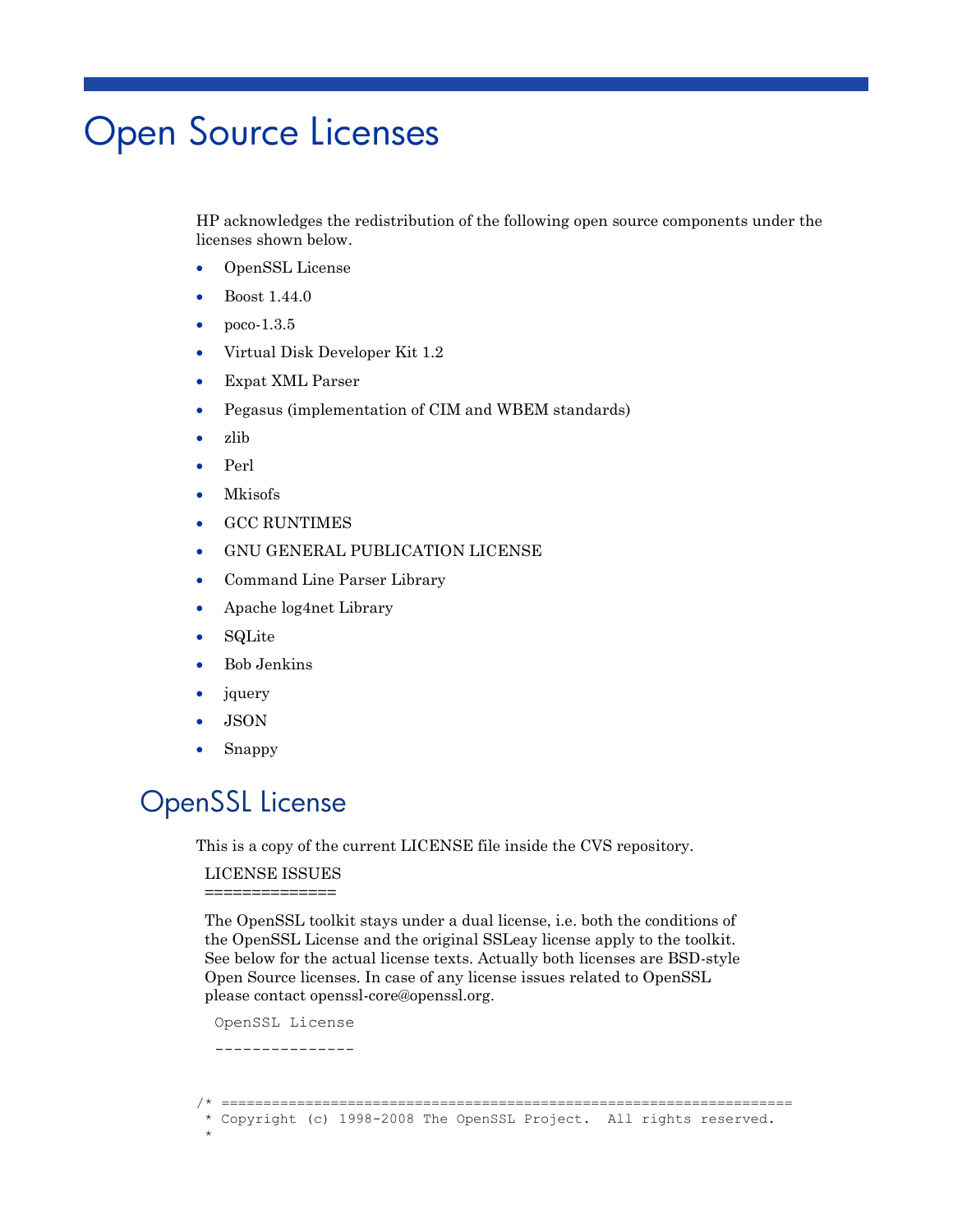```
* Redistribution and use in source and binary forms, with or without
 * modification, are permitted provided that the following conditions
 * are met:
 *
 * 1. Redistributions of source code must retain the above copyright
     notice, this list of conditions and the following disclaimer.
 *
 * 2. Redistributions in binary form must reproduce the above copyright
     notice, this list of conditions and the following disclaimer in
     the documentation and/or other materials provided with the
     distribution.
 *
 * 3. All advertising materials mentioning features or use of this
      software must display the following acknowledgment:
      * "This product includes software developed by the OpenSSL Project
     for use in the OpenSSL Toolkit. (http://www.openssl.org/)"
 *
 * 4. The names "OpenSSL Toolkit" and "OpenSSL Project" must not be used to
      endorse or promote products derived from this software without
     prior written permission. For written permission, please contact
     openssl-core@openssl.org.
 *
 * 5. Products derived from this software may not be called "OpenSSL"
     nor may "OpenSSL" appear in their names without prior written
     permission of the OpenSSL Project.
 *
 * 6. Redistributions of any form whatsoever must retain the following
     acknowledgment:
      * "This product includes software developed by the OpenSSL Project
     for use in the OpenSSL Toolkit (http://www.openssl.org/)"
 *
* THIS SOFTWARE IS PROVIDED BY THE OpenSSL PROJECT ``AS IS'' AND ANY
 * EXPRESSED OR IMPLIED WARRANTIES, INCLUDING, BUT NOT LIMITED TO, THE
 * IMPLIED WARRANTIES OF MERCHANTABILITY AND FITNESS FOR A PARTICULAR
 * PURPOSE ARE DISCLAIMED. IN NO EVENT SHALL THE OpenSSL PROJECT OR
 * ITS CONTRIBUTORS BE LIABLE FOR ANY DIRECT, INDIRECT, INCIDENTAL,
 * SPECIAL, EXEMPLARY, OR CONSEQUENTIAL DAMAGES (INCLUDING, BUT
 * NOT LIMITED TO, PROCUREMENT OF SUBSTITUTE GOODS OR SERVICES;
 * LOSS OF USE, DATA, OR PROFITS; OR BUSINESS INTERRUPTION)
* HOWEVER CAUSED AND ON ANY THEORY OF LIABILITY, WHETHER IN CONTRACT,
 * STRICT LIABILITY, OR TORT (INCLUDING NEGLIGENCE OR OTHERWISE)
 * ARISING IN ANY WAY OUT OF THE USE OF THIS SOFTWARE, EVEN IF ADVISED
* OF THE POSSIBILITY OF SUCH DAMAGE.
 * ====================================================================
 *
 * This product includes cryptographic software written by Eric Young
* (eay@cryptsoft.com). This product includes software written by Tim
 * Hudson (tjh@cryptsoft.com).
 *
*/
Original SSLeay License
 -----------------------
/* Copyright (C) 1995-1998 Eric Young (eay@cryptsoft.com)
* All rights reserved.
 *
* This package is an SSL implementation written
* by Eric Young (eay@cryptsoft.com).
 * The implementation was written so as to conform with Netscapes SSL.
 *
* This library is free for commercial and non-commercial use as long as
* the following conditions are aheared to. The following conditions
* apply to all code found in this distribution, be it the RC4, RSA,
 * lhash, DES, etc., code; not just the SSL code. The SSL documentation
 * included with this distribution is covered by the same copyright terms
* except that the holder is Tim Hudson (tjh@cryptsoft.com).
```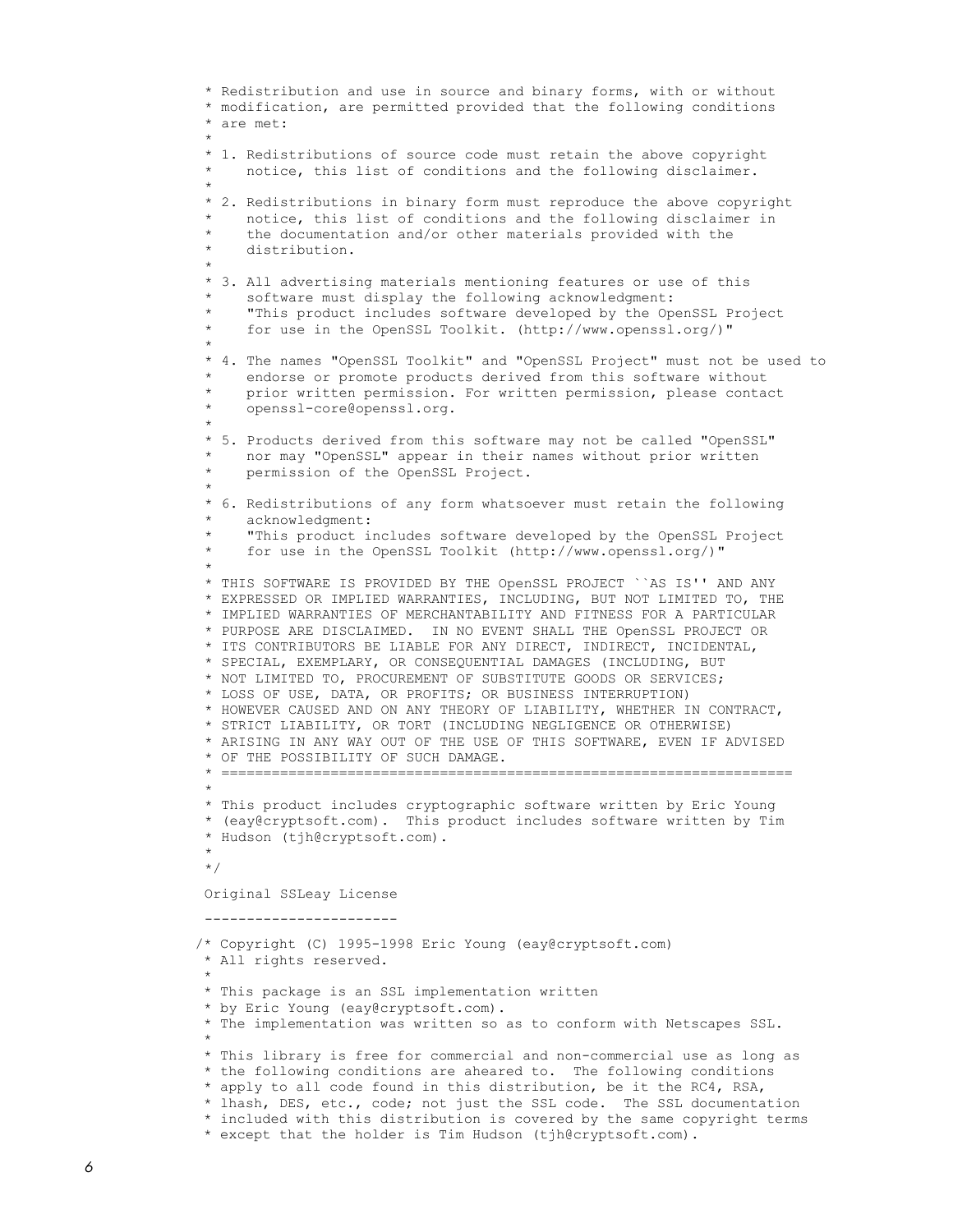```
*
* Copyright remains Eric Young's, and as such any Copyright notices in
* the code are not to be removed.
* If this package is used in a product, Eric Young should be given attribution
* as the author of the parts of the library used.
* This can be in the form of a textual message at program startup or
* in documentation (online or textual) provided with the package.
*
* Redistribution and use in source and binary forms, with or without
* modification, are permitted provided that the following conditions
* are met:
* 1. Redistributions of source code must retain the copyright
    notice, this list of conditions and the following disclaimer.
* 2. Redistributions in binary form must reproduce the above copyright
     notice, this list of conditions and the following disclaimer in the
     documentation and/or other materials provided with the distribution.
* 3. All advertising materials mentioning features or use of this software
     must display the following acknowledgement:
     "This product includes cryptographic software written by
     Eric Young (eay@cryptsoft.com)"
     The word 'cryptographic' can be left out if the rouines from the library
     being used are not cryptographic related :-).
* 4. If you include any Windows specific code (or a derivative thereof) from
     the apps directory (application code) you must include an acknowledgement:
     "This product includes software written by Tim Hudson (tjh@cryptsoft.com)"
*
* THIS SOFTWARE IS PROVIDED BY ERIC YOUNG ``AS IS'' AND
* ANY EXPRESS OR IMPLIED WARRANTIES, INCLUDING, BUT NOT LIMITED TO, THE
* IMPLIED WARRANTIES OF MERCHANTABILITY AND FITNESS FOR A PARTICULAR PURPOSE
* ARE DISCLAIMED. IN NO EVENT SHALL THE AUTHOR OR CONTRIBUTORS BE LIABLE
* FOR ANY DIRECT, INDIRECT, INCIDENTAL, SPECIAL, EXEMPLARY, OR CONSEQUENTIAL
* DAMAGES (INCLUDING, BUT NOT LIMITED TO, PROCUREMENT OF SUBSTITUTE GOODS
* OR SERVICES; LOSS OF USE, DATA, OR PROFITS; OR BUSINESS INTERRUPTION)
* HOWEVER CAUSED AND ON ANY THEORY OF LIABILITY, WHETHER IN CONTRACT, STRICT
* LIABILITY, OR TORT (INCLUDING NEGLIGENCE OR OTHERWISE) ARISING IN ANY WAY
* OUT OF THE USE OF THIS SOFTWARE, EVEN IF ADVISED OF THE POSSIBILITY OF
* SUCH DAMAGE.
*
* The licence and distribution terms for any publically available version or
* derivative of this code cannot be changed. i.e. this code cannot simply be
* copied and put under another distribution licence
* [including the GNU Public Licence.]
*/
```
### <span id="page-6-0"></span>Boost 1.44.0

Boost Software License - Version 1.0 - August 17th, 2003

Permission is hereby granted, free of charge, to any person or organization obtaining a copy of the software and accompanying documentation covered by this license (the "Software") to use, reproduce, display, distribute, execute, and transmit the Software, and to prepare derivative works of the Software, and to permit third-parties to whom the Software is furnished to do so, all subject to the following:

The copyright notices in the Software and this entire statement, including the above license grant, this restriction and the following disclaimer, must be included in all copies of the Software, in whole or in part, and all derivative works of the Software, unless such copies or derivative works are solely in the form of machine-executable object code generated by a source language processor.

THE SOFTWARE IS PROVIDED "AS IS", WITHOUT WARRANTY OF ANY KIND, EXPRESS OR IMPLIED, INCLUDING BUT NOT LIMITED TO THE WARRANTIES OF MERCHANTABILITY, FITNESS FOR A PARTICULAR PURPOSE, TITLE AND NON-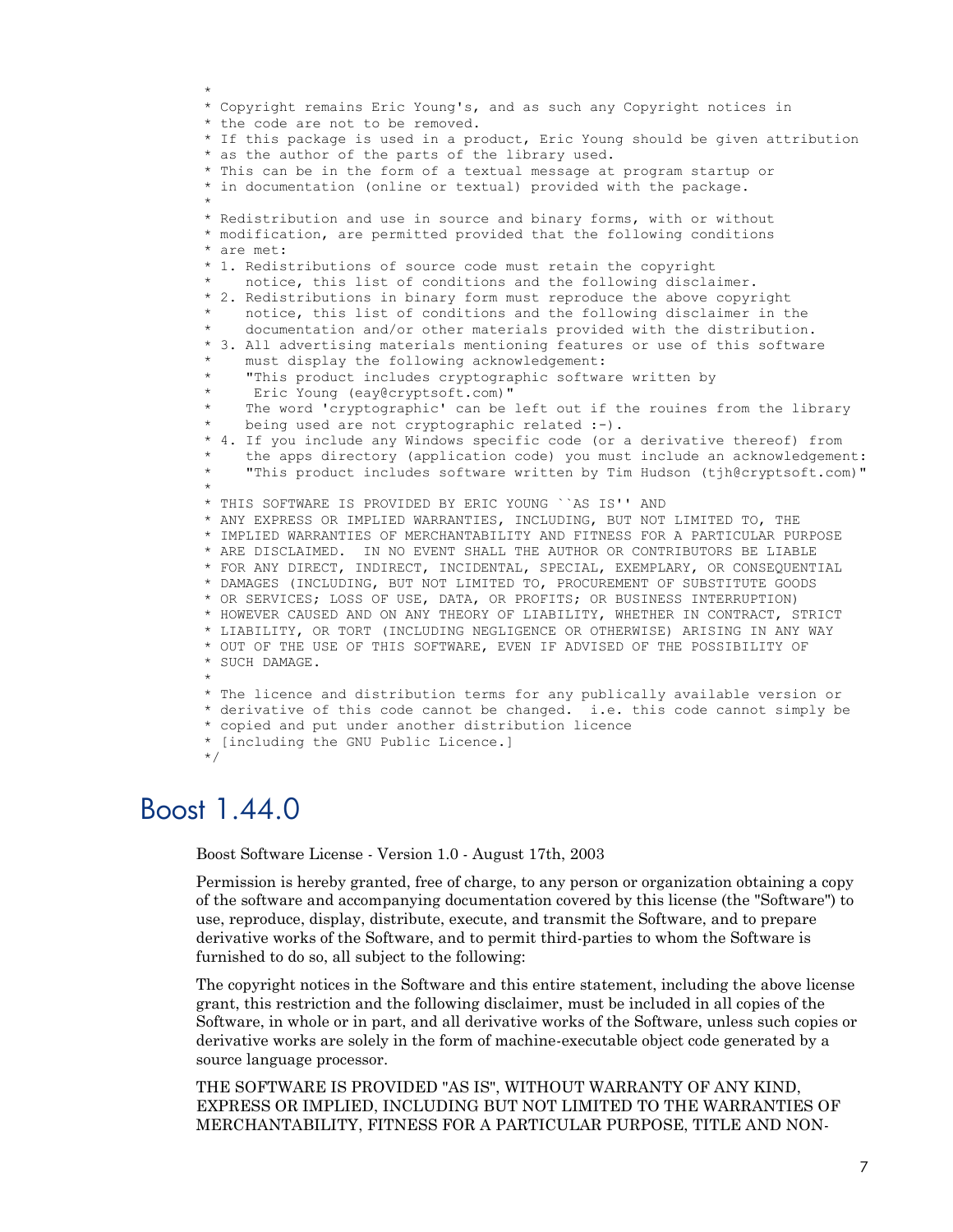INFRINGEMENT. IN NO EVENT SHALL THE COPYRIGHT HOLDERS OR ANYONE DISTRIBUTING THE SOFTWARE BE LIABLE FOR ANY DAMAGES OR OTHER LIABILITY, WHETHER IN CONTRACT, TORT OR OTHERWISE, ARISING FROM, OUT OF OR IN CONNECTION WITH THE SOFTWARE OR THE USE OR OTHER DEALINGS IN THE SOFTWARE.

### <span id="page-7-0"></span>poco-1.3.5

Boost Software License - Version 1.0 - August 17th, 2003

Permission is hereby granted, free of charge, to any person or organization obtaining a copy of the software and accompanying documentation covered by this license (the "Software") to use, reproduce, display, distribute, execute, and transmit the Software, and to prepare derivative works of the Software, and to permit third-parties to whom the Software is furnished to do so, all subject to the following:

The copyright notices in the Software and this entire statement, including the above license grant, this restriction and the following disclaimer, must be included in all copies of the Software, in whole or in part, and all derivative works of the Software, unless such copies or derivative works are solely in the form of machine-executable object code generated by a source language processor.

THE SOFTWARE IS PROVIDED "AS IS", WITHOUT WARRANTY OF ANY KIND, EXPRESS OR IMPLIED, INCLUDING BUT NOT LIMITED TO THE WARRANTIES OF MERCHANTABILITY, FITNESS FOR A PARTICULAR PURPOSE, TITLE AND NON-INFRINGEMENT. IN NO EVENT SHALL THE COPYRIGHT HOLDERS OR ANYONE DISTRIBUTING THE SOFTWARE BE LIABLE FOR ANY DAMAGES OR OTHER LIABILITY, WHETHER IN CONTRACT, TORT OR OTHERWISE, ARISING FROM, OUT OF OR IN CONNECTION WITH THE SOFTWARE OR THE USE OR OTHER DEALINGS IN THE SOFTWARE.

## <span id="page-7-1"></span>Virtual Disk Developer Kit 1.2

open source license VMware Virtual Disk Development Kit 1.2.txt VMware Virtual Disk Development Kit 1.2 GA 2010-07-13

The following copyright statements and licenses apply to various open source software components (or portions thereof) that are distributed with this VMware software product.

==============================================================================

The VMware product that includes this file does not necessarily use all the open source software components referred to below and/or may only use portions of a given component.

======================== TABLE OF CONTENTS ===================================

The following is a listing of the open source components detailed in this document.

This list is provided for your convenience; please read further if you wish to review the copyright notice(s) and the full text of the license associated with each component.

SECTION 1: BSD-STYLE, MIT-STYLE, OR SIMILAR

 >>> boost-1.34.1 >>> curl-7.19.5-3 >>> d3des-5.09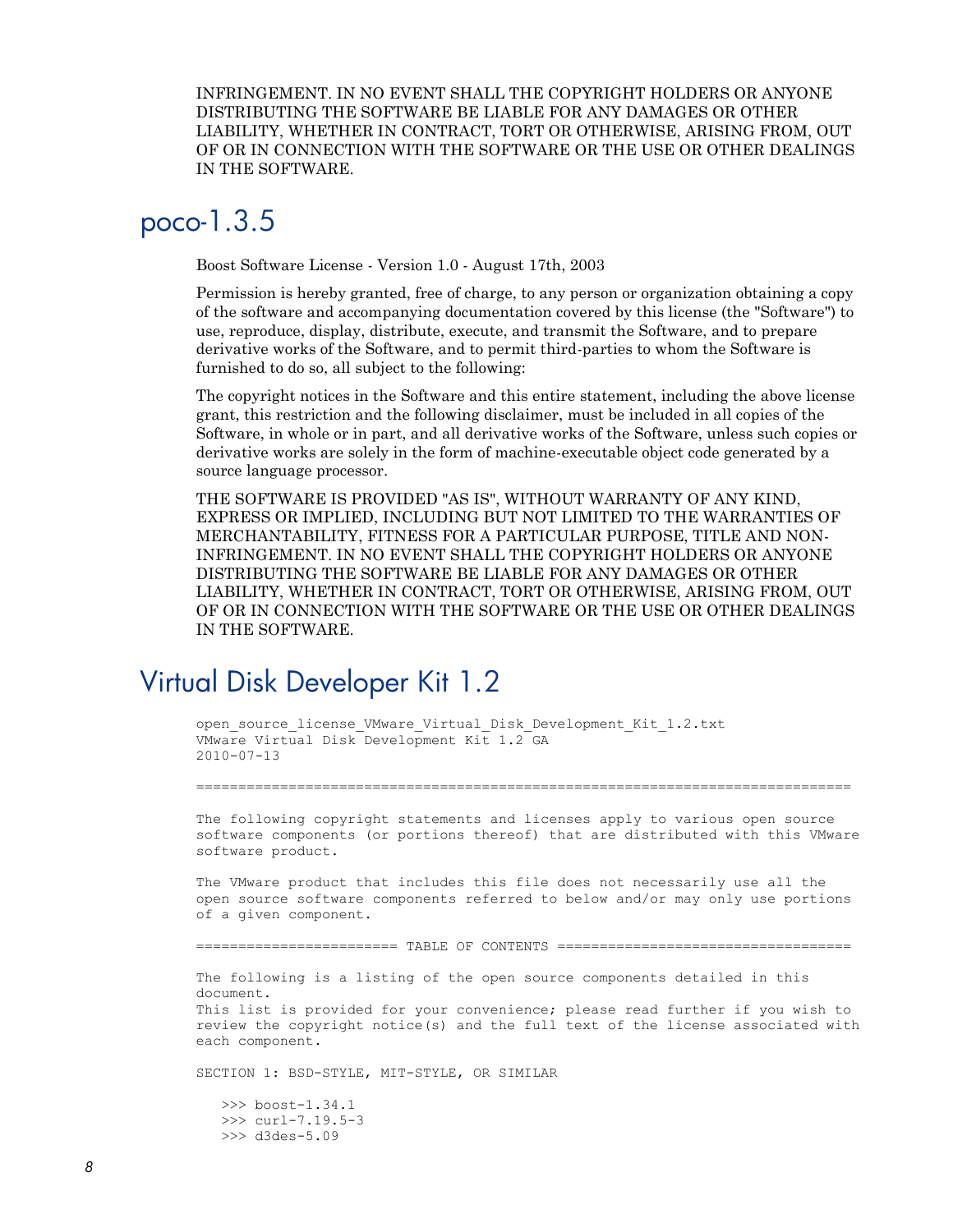```
 >>> expat-1.95.7
    >>> freebsd-1.72
    >>> icu4c-3.8
    >>> openssl-0.9.8e
    >>> libxml2-2.6.30
    >>> md5 hash algorithm-5
    >>> openldap-2.2.29
    >>> openldap-2.3.27
   \gg \gg \sim \sim \sim \sim \sim \sim >>> zlib-1.2.3-5
SECTION 2: LGPL2.0
    >>> glib-2.16.4
    >>> gnome keyring library header-0.8.1
SECTION 3: LGPL2.1
    >>> libfuse-2.5.3
    >>> libglib-2.16.4
    >>> libgthread-2.16.4
    >>> libiconv-1.9.2
    >>> libintl-1.9.2
--------------- SECTION 1: BSD-STYLE, MIT-STYLE, OR SIMILAR ----------
The BSD-STYLE, MIT-STYLE, OR SIMILAR is applicable to the following 
component(s).
Reproduced below is the full text of each component's license.
```
>>> boost-1.34.1

Boost Software License - Version 1.0 - August 17th, 2003

Permission is hereby granted, free of charge, to any person or organization obtaining a copy of the software and accompanying documentation covered by this license (the "Software") to use, reproduce, display, distribute, execute, and transmit the Software, and to prepare derivative works of the Software, and to permit third-parties to whom the Software is furnished to do so, all subject to the following:

The copyright notices in the Software and this entire statement, including the above license grant, this restriction and the following disclaimer, must be included in all copies of the Software, in whole or in part, and all derivative works of the Software, unless such copies or derivative works are solely in the form of machine-executable object code generated by a source language processor.

THE SOFTWARE IS PROVIDED "AS IS", WITHOUT WARRANTY OF ANY KIND, EXPRESS OR IMPLIED, INCLUDING BUT NOT LIMITED TO THE WARRANTIES OF MERCHANTABILITY, FITNESS FOR A PARTICULAR PURPOSE, TITLE AND NON-INFRINGEMENT. IN NO EVENT SHALL THE COPYRIGHT HOLDERS OR ANYONE DISTRIBUTING THE SOFTWARE BE LIABLE FOR ANY DAMAGES OR OTHER LIABILITY, WHETHER IN CONTRACT, TORT OR OTHERWISE, ARISING FROM, OUT OF OR IN CONNECTION WITH THE SOFTWARE OR THE USE OR OTHER DEALINGS IN THE SOFTWARE.

>>> curl-7.19.5-3

Copyright (c) 1996 - 2006, Daniel Stenberg, <daniel@haxx.se>.

All rights reserved.

Permission to use, copy, modify, and distribute this software for any purpose with or without fee is hereby granted, provided that the above copyright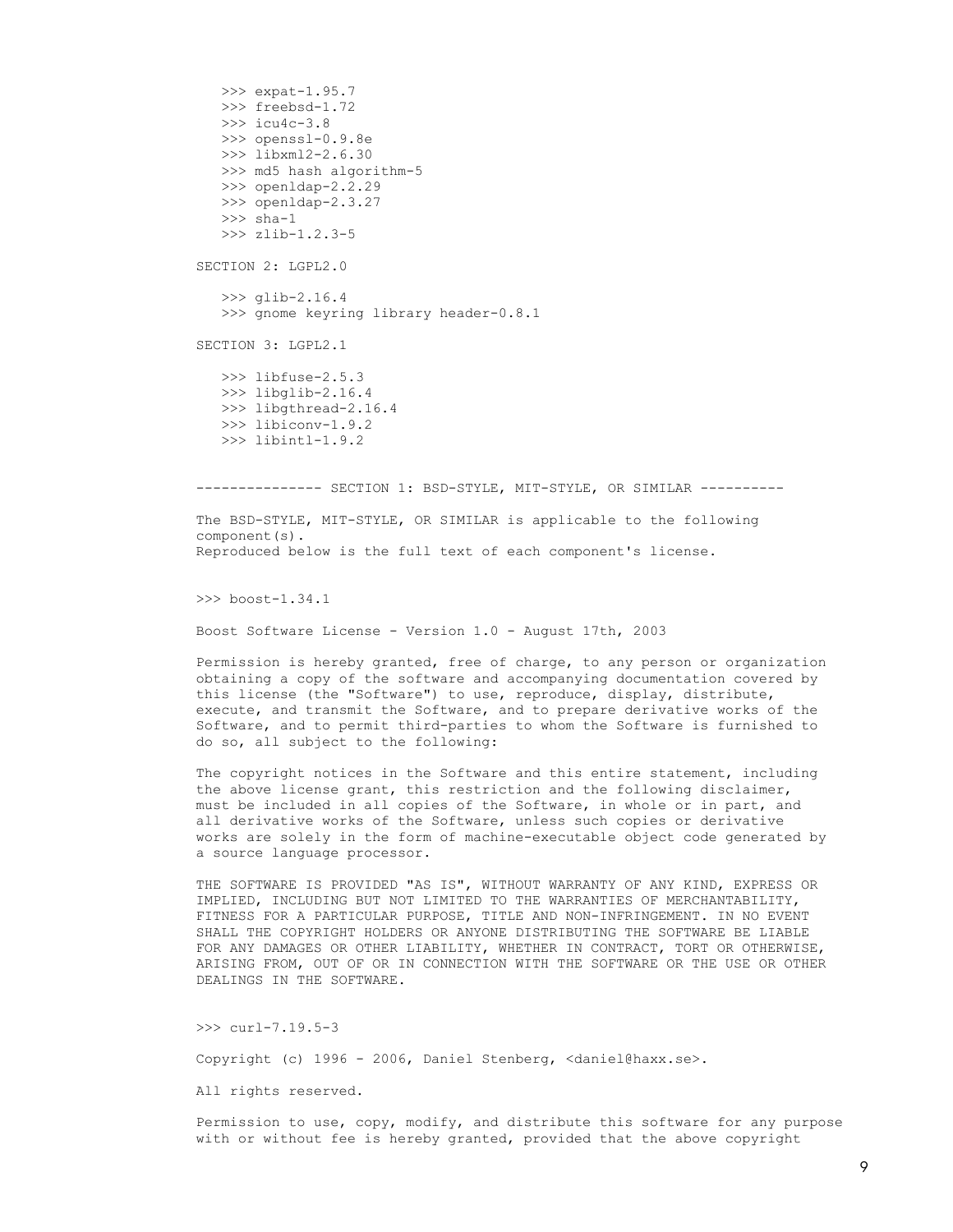notice and this permission notice appear in all copies.

THE SOFTWARE IS PROVIDED "AS IS", WITHOUT WARRANTY OF ANY KIND, EXPRESS OR IMPLIED, INCLUDING BUT NOT LIMITED TO THE WARRANTIES OF MERCHANTABILITY, FITNESS FOR A PARTICULAR PURPOSE AND NONINFRINGEMENT OF THIRD PARTY RIGHTS. IN NO EVENT SHALL THE AUTHORS OR COPYRIGHT HOLDERS BE LIABLE FOR ANY CLAIM, DAMAGES OR OTHER LIABILITY, WHETHER IN AN ACTION OF CONTRACT, TORT OR OTHERWISE, ARISING FROM, OUT OF OR IN CONNECTION WITH THE SOFTWARE OR THE USE OR OTHER DEALINGS IN THE SOFTWARE.

Except as contained in this notice, the name of a copyright holder shall not be used in advertising or otherwise to promote the sale, use or other dealings in this Software without prior written authorization of the copyright holder. COPYRIGHT AND PERMISSION NOTICE

Copyright (c) 1996 - 2006, Daniel Stenberg, <daniel@haxx.se>.

All rights reserved.

Permission to use, copy, modify, and distribute this software for any purpose with or without fee is hereby granted, provided that the above copyright notice and this permission notice appear in all copies.

THE SOFTWARE IS PROVIDED "AS IS", WITHOUT WARRANTY OF ANY KIND, EXPRESS OR IMPLIED, INCLUDING BUT NOT LIMITED TO THE WARRANTIES OF MERCHANTABILITY, FITNESS FOR A PARTICULAR PURPOSE AND NONINFRINGEMENT OF THIRD PARTY RIGHTS. IN NO EVENT SHALL THE AUTHORS OR COPYRIGHT HOLDERS BE LIABLE FOR ANY CLAIM, DAMAGES OR OTHER LIABILITY, WHETHER IN AN ACTION OF CONTRACT, TORT OR OTHERWISE, ARISING FROM, OUT OF OR IN CONNECTION WITH THE SOFTWARE OR THE USE OR OTHER DEALINGS IN THE SOFTWARE.

Except as contained in this notice, the name of a copyright holder shall not be used in advertising or otherwise to promote the sale, use or other dealings in this Software without prior written authorization of the copyright holder.

>>> d3des-5.09

D3DES (V5.09) -

A portable, public domain, version of the Data Encryption Standard.

 Copyright (c) 1988,1989,1990,1991,1992 by Richard Outerbridge. (GEnie : OUTER; CIS : [71755,204]) Graven Imagery, 1992.

>>> expat-1.95.7

Copyright (c) 1998, 1999, 2000 Thai Open Source Software Center Ltd and Clark Cooper Copyright (c) 2001, 2002 Expat maintainers.

Permission is hereby granted, free of charge, to any person obtaining a copy of this software and associated documentation files (the "Software"), to deal in the Software without restriction, including without limitation the rights to use, copy, modify, merge, publish, distribute, sublicense, and/or sell copies of the Software, and to permit persons to whom the Software is furnished to do so, subject to the following conditions:

The above copyright notice and this permission notice shall be included in all copies or substantial portions of the Software.

THE SOFTWARE IS PROVIDED "AS IS", WITHOUT WARRANTY OF ANY KIND, EXPRESS OR IMPLIED, INCLUDING BUT NOT LIMITED TO THE WARRANTIES OF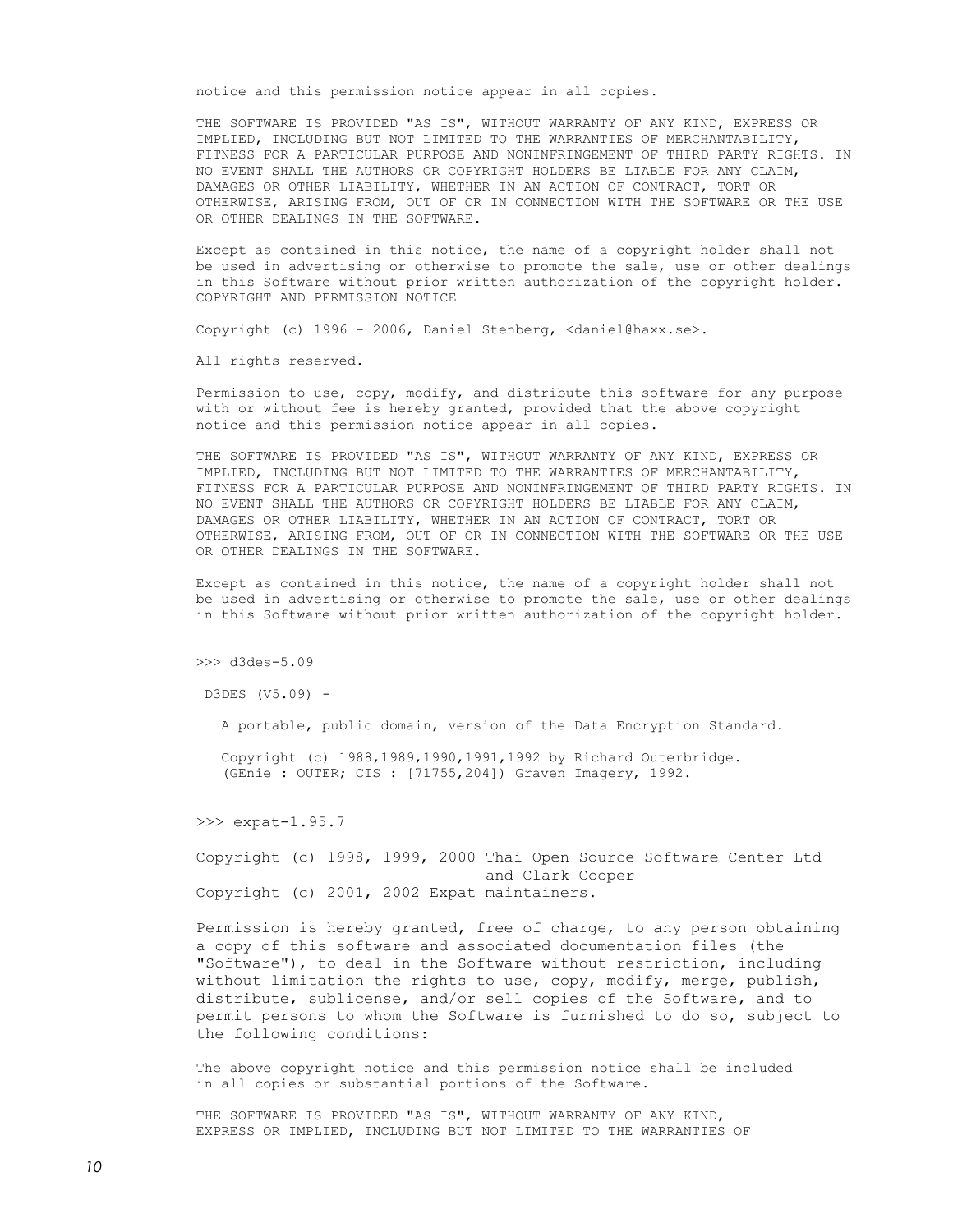MERCHANTABILITY, FITNESS FOR A PARTICULAR PURPOSE AND NONINFRINGEMENT. IN NO EVENT SHALL THE AUTHORS OR COPYRIGHT HOLDERS BE LIABLE FOR ANY CLAIM, DAMAGES OR OTHER LIABILITY, WHETHER IN AN ACTION OF CONTRACT, TORT OR OTHERWISE, ARISING FROM, OUT OF OR IN CONNECTION WITH THE SOFTWARE OR THE USE OR OTHER DEALINGS IN THE SOFTWARE.

>>> freebsd-1.72

Copyright (c) 1990, 1993 The Regents of the University of California. All rights reserved.

 This code is derived from software contributed to Berkeley by Chris Torek.

 Redistribution and use in source and binary forms, with or without modification, are permitted provided that the following conditions are met:

- 1. Redistributions of source code must retain the above copyright notice, this list of conditions and the following disclaimer.
- 2. Redistributions in binary form must reproduce the above copyright notice, this list of conditions and the following disclaimer in the documentation and/or other materials provided with the distribution.
- 4. Neither the name of the University nor the names of its contributors may be used to endorse or promote products derived from this software without specific prior written permission.

 THIS SOFTWARE IS PROVIDED BY THE REGENTS AND CONTRIBUTORS ``AS IS'' AND ANY EXPRESS OR IMPLIED WARRANTIES, INCLUDING, BUT NOT LIMITED TO, THE IMPLIED WARRANTIES OF MERCHANTABILITY AND FITNESS FOR A PARTICULAR PURPOSE ARE DISCLAIMED. IN NO EVENT SHALL THE REGENTS OR CONTRIBUTORS BE LIABLE FOR ANY DIRECT, INDIRECT, INCIDENTAL, SPECIAL, EXEMPLARY, OR CONSEQUENTIAL DAMAGES (INCLUDING, BUT NOT LIMITED TO, PROCUREMENT OF SUBSTITUTE GOODS OR SERVICES; LOSS OF USE, DATA, OR PROFITS; OR BUSINESS INTERRUPTION) HOWEVER CAUSED AND ON ANY THEORY OF LIABILITY, WHETHER IN CONTRACT, STRICT LIABILITY, OR TORT (INCLUDING NEGLIGENCE OR OTHERWISE) ARISING IN ANY WAY OUT OF THE USE OF THIS SOFTWARE, EVEN IF ADVISED OF THE POSSIBILITY OF SUCH DAMAGE.

>>> icu4c-3.8

ICU License - ICU 1.8.1 and later

COPYRIGHT AND PERMISSION NOTICE

Copyright (c) 1995-2006 International Business Machines Corporation and others

All rights reserved.

Permission is hereby granted, free of charge, to any person obtaining a copy of this software and associated documentation files (the "Software"), to deal in the Software without restriction, including without limitation the rights to use, copy, modify, merge, publish, distribute, and/or sell copies of the Software, and to permit persons to whom the Software is furnished to do so, provided that the above copyright notice(s) and this permission notice appear in all copies of the Software and that both the above copyright notice(s) and this permission notice appear in supporting documentation.

THE SOFTWARE IS PROVIDED "AS IS", WITHOUT WARRANTY OF ANY KIND, EXPRESS OR IMPLIED, INCLUDING BUT NOT LIMITED TO THE WARRANTIES OF MERCHANTABILITY, FITNESS FOR A PARTICULAR PURPOSE AND NONINFRINGEMENT OF THIRD PARTY RIGHTS. IN NO EVENT SHALL THE COPYRIGHT HOLDER OR HOLDERS INCLUDED IN THIS NOTICE BE LIABLE FOR ANY CLAIM, OR ANY SPECIAL INDIRECT OR CONSEQUENTIAL DAMAGES, OR ANY DAMAGES WHATSOEVER RESULTING FROM LOSS OF USE, DATA OR PROFITS, WHETHER IN AN ACTION OF CONTRACT, NEGLIGENCE OR OTHER TORTIOUS ACTION, ARISING OUT OF OR IN CONNECTION WITH THE USE OR PERFORMANCE OF THIS SOFTWARE.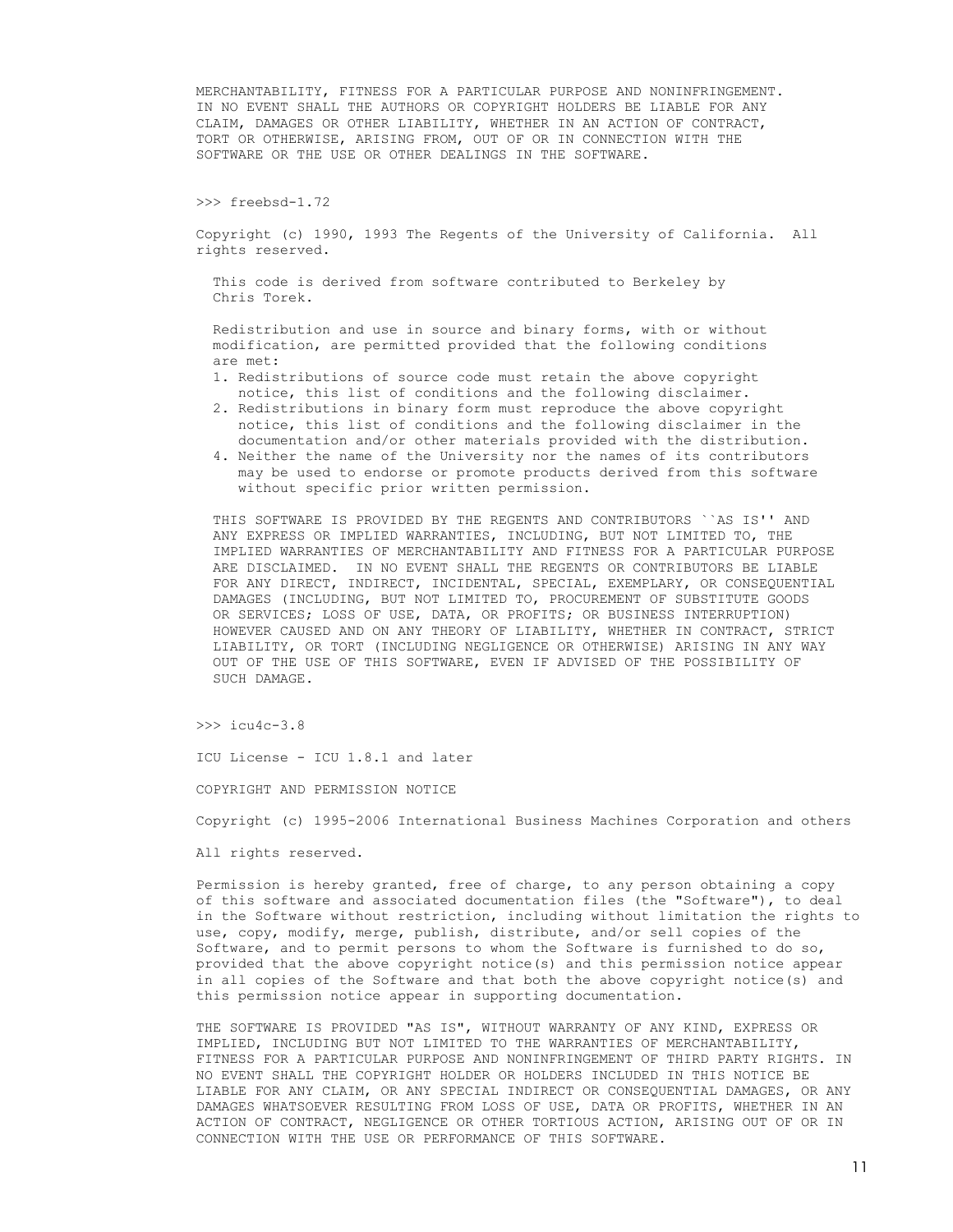Except as contained in this notice, the name of a copyright holder shall not be used in advertising or otherwise to promote the sale, use or other dealings in this Software without prior written authorization of the copyright holder.

All trademarks and registered trademarks mentioned herein are the property of their respective owners.

>>> openssl-0.9.8.e

 LICENSE ISSUES ==============

The OpenSSL toolkit stays under a dual license, i.e. both the conditions of the OpenSSL License and the original SSLeay license apply to the toolkit. See below for the actual license texts. Actually both licenses are BSD-style Open Source licenses. In case of any license issues related to OpenSSL please contact openssl-core@openssl.org.

 OpenSSL License ---------------

==================================================================== Copyright (c) 1998-2007 The OpenSSL Project. All rights reserved.

Redistribution and use in source and binary forms, with or without modification, are permitted provided that the following conditions are met:

- 1. Redistributions of source code must retain the above copyright notice, this list of conditions and the following disclaimer.
- 2. Redistributions in binary form must reproduce the above copyright notice, this list of conditions and the following disclaimer in the documentation and/or other materials provided with the distribution.
- 3. All advertising materials mentioning features or use of this software must display the following acknowledgment: "This product includes software developed by the OpenSSL Project for use in the OpenSSL Toolkit. (http://www.openssl.org/)"
- 4. The names "OpenSSL Toolkit" and "OpenSSL Project" must not be used to endorse or promote products derived from this software without prior written permission. For written permission, please contact openssl-core@openssl.org.
- 5. Products derived from this software may not be called "OpenSSL" nor may "OpenSSL" appear in their names without prior written permission of the OpenSSL Project.
- 6. Redistributions of any form whatsoever must retain the following acknowledgment: "This product includes software developed by the OpenSSL Project for use in the OpenSSL Toolkit (http://www.openssl.org/)"

THIS SOFTWARE IS PROVIDED BY THE OpenSSL PROJECT ``AS IS'' AND ANY EXPRESSED OR IMPLIED WARRANTIES, INCLUDING, BUT NOT LIMITED TO, THE IMPLIED WARRANTIES OF MERCHANTABILITY AND FITNESS FOR A PARTICULAR PURPOSE ARE DISCLAIMED. IN NO EVENT SHALL THE OpenSSL PROJECT OR ITS CONTRIBUTORS BE LIABLE FOR ANY DIRECT, INDIRECT, INCIDENTAL, SPECIAL, EXEMPLARY, OR CONSEQUENTIAL DAMAGES (INCLUDING, BUT NOT LIMITED TO, PROCUREMENT OF SUBSTITUTE GOODS OR SERVICES; LOSS OF USE, DATA, OR PROFITS; OR BUSINESS INTERRUPTION) HOWEVER CAUSED AND ON ANY THEORY OF LIABILITY, WHETHER IN CONTRACT,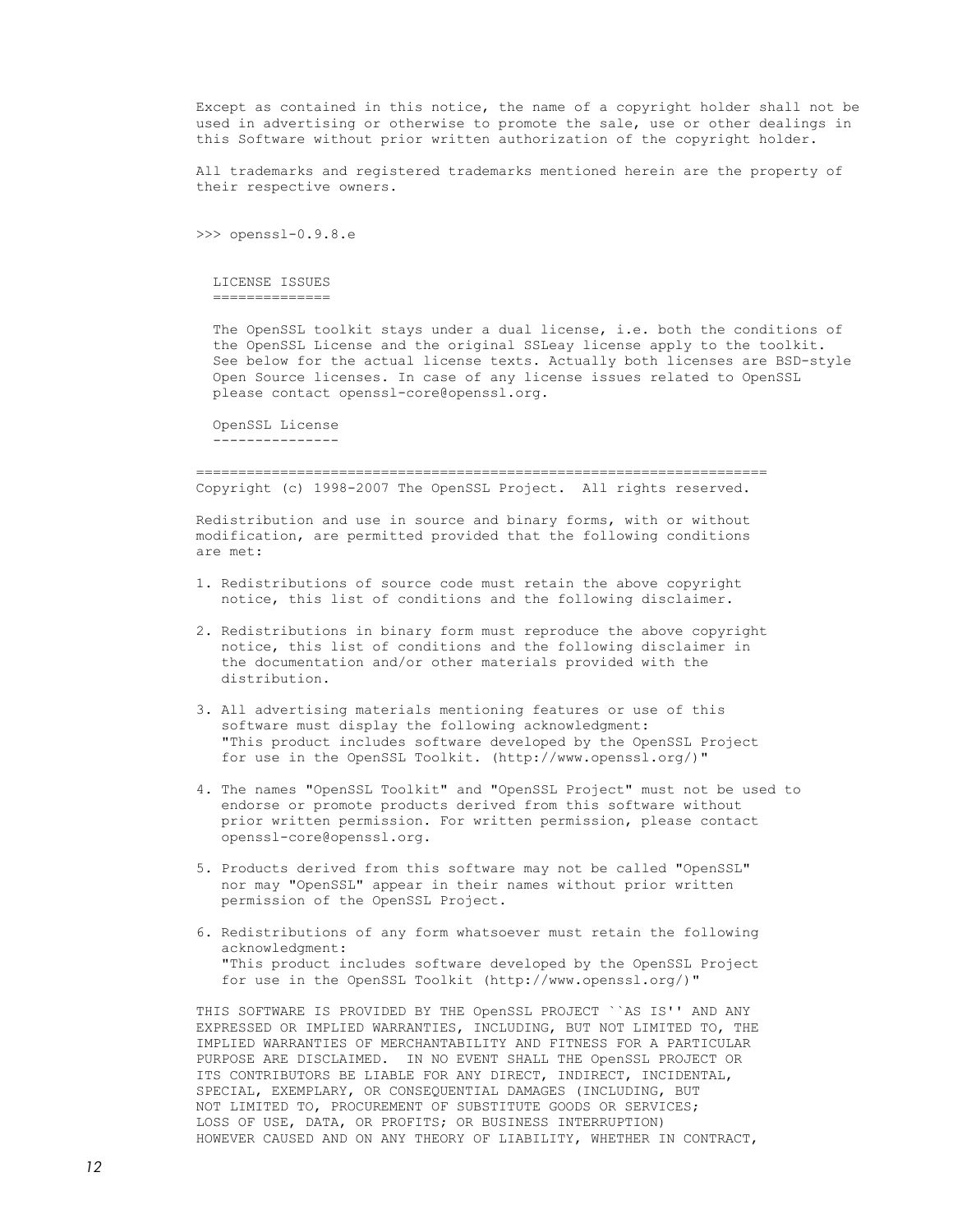STRICT LIABILITY, OR TORT (INCLUDING NEGLIGENCE OR OTHERWISE) ARISING IN ANY WAY OUT OF THE USE OF THIS SOFTWARE, EVEN IF ADVISED OF THE POSSIBILITY OF SUCH DAMAGE. ====================================================================

This product includes cryptographic software written by Eric Young (eay@cryptsoft.com). This product includes software written by Tim Hudson (tjh@cryptsoft.com).

Original SSLeay License -----------------------

Copyright (C) 1995-1998 Eric Young (eay@cryptsoft.com) All rights reserved.

This package is an SSL implementation written by Eric Young (eay@cryptsoft.com). The implementation was written so as to conform with Netscapes SSL.

This library is free for commercial and non-commercial use as long as the following conditions are aheared to. The following conditions apply to all code found in this distribution, be it the RC4, RSA, lhash, DES, etc., code; not just the SSL code. The SSL documentation included with this distribution is covered by the same copyright terms except that the holder is Tim Hudson (tjh@cryptsoft.com).

Copyright remains Eric Young's, and as such any Copyright notices in the code are not to be removed. If this package is used in a product, Eric Young should be given attribution as the author of the parts of the library used. This can be in the form of a textual message at program startup or in documentation (online or textual) provided with the package.

Redistribution and use in source and binary forms, with or without modification, are permitted provided that the following conditions are met:

- 1. Redistributions of source code must retain the copyright notice, this list of conditions and the following disclaimer.
- 2. Redistributions in binary form must reproduce the above copyright notice, this list of conditions and the following disclaimer in the documentation and/or other materials provided with the distribution.
- 3. All advertising materials mentioning features or use of this software must display the following acknowledgement: "This product includes cryptographic software written by Eric Young (eay@cryptsoft.com)" The word 'cryptographic' can be left out if the rouines from the library being used are not cryptographic related :-).
- 4. If you include any Windows specific code (or a derivative thereof) from the apps directory (application code) you must include an acknowledgement: "This product includes software written by Tim Hudson (tjh@cryptsoft.com)"

THIS SOFTWARE IS PROVIDED BY ERIC YOUNG ``AS IS'' AND ANY EXPRESS OR IMPLIED WARRANTIES, INCLUDING, BUT NOT LIMITED TO, THE IMPLIED WARRANTIES OF MERCHANTABILITY AND FITNESS FOR A PARTICULAR PURPOSE ARE DISCLAIMED. IN NO EVENT SHALL THE AUTHOR OR CONTRIBUTORS BE LIABLE FOR ANY DIRECT, INDIRECT, INCIDENTAL, SPECIAL, EXEMPLARY, OR CONSEQUENTIAL DAMAGES (INCLUDING, BUT NOT LIMITED TO, PROCUREMENT OF SUBSTITUTE GOODS OR SERVICES; LOSS OF USE, DATA, OR PROFITS; OR BUSINESS INTERRUPTION) HOWEVER CAUSED AND ON ANY THEORY OF LIABILITY, WHETHER IN CONTRACT, STRICT LIABILITY, OR TORT (INCLUDING NEGLIGENCE OR OTHERWISE) ARISING IN ANY WAY OUT OF THE USE OF THIS SOFTWARE, EVEN IF ADVISED OF THE POSSIBILITY OF SUCH DAMAGE.

The licence and distribution terms for any publically available version or derivative of this code cannot be changed. i.e. this code cannot simply be copied and put under another distribution licence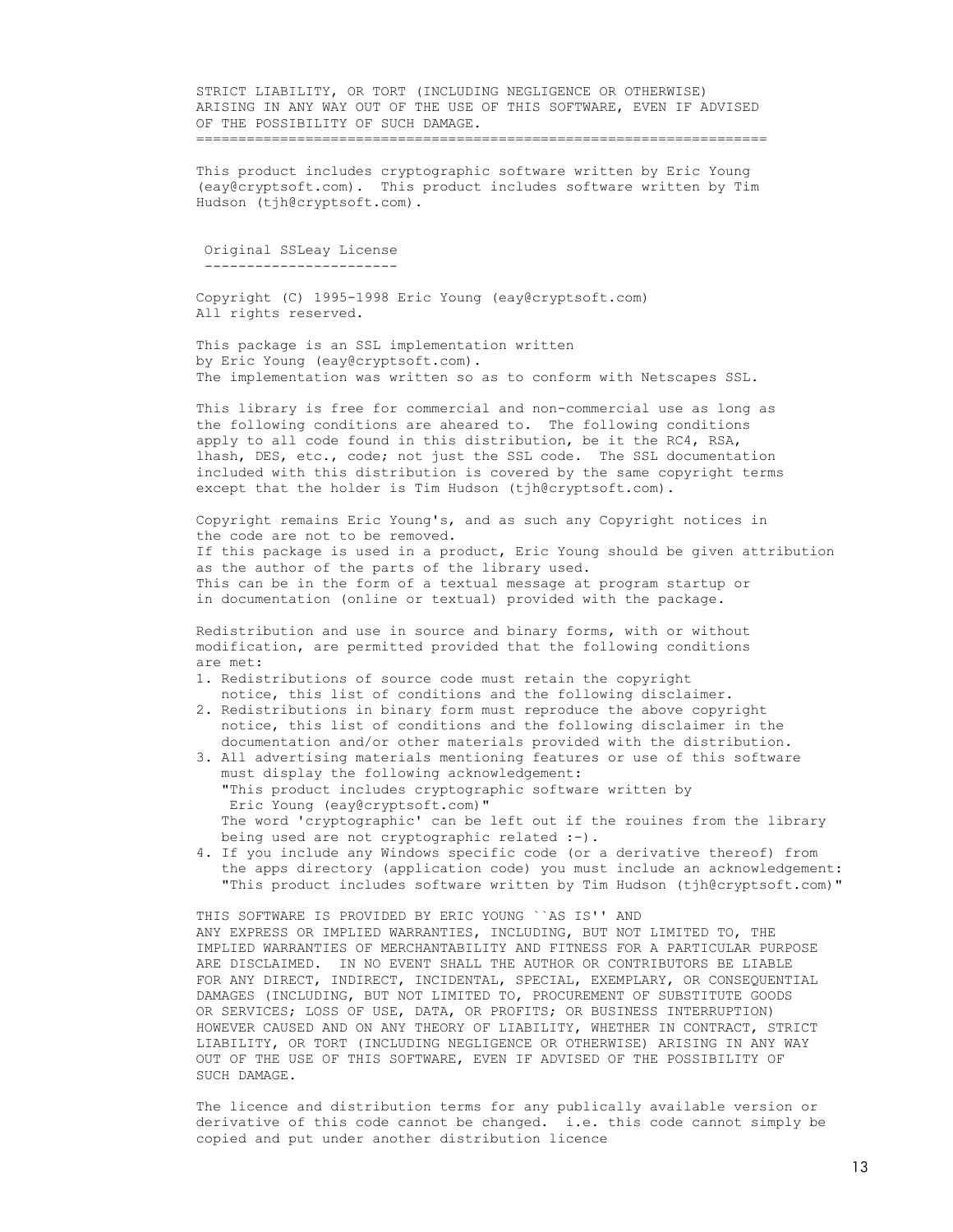[including the GNU Public Licence.]

>>> libxml2-2.6.30

Except where otherwise noted in the source code (e.g. the files hash.c, list.c and the trio files, which are covered by a similar licence but with different Copyright notices) all the files are:

Copyright (C) 1998-2003 Daniel Veillard. All Rights Reserved.

Permission is hereby granted, free of charge, to any person obtaining a copy of this software and associated documentation files (the "Software"), to deal in the Software without restriction, including without limitation the rights to use, copy, modify, merge, publish, distribute, sublicense, and/or sell copies of the Software, and to permit persons to whom the Software is furnished to do so, subject to the following conditions:

The above copyright notice and this permission notice shall be included in all copies or substantial portions of the Software.

THE SOFTWARE IS PROVIDED "AS IS", WITHOUT WARRANTY OF ANY KIND, EXPRESS OR IMPLIED, INCLUDING BUT NOT LIMITED TO THE WARRANTIES OF MERCHANTABILITY, FIT-NESS FOR A PARTICULAR PURPOSE AND NONINFRINGEMENT. IN NO EVENT SHALL THE DANIEL VEILLARD BE LIABLE FOR ANY CLAIM, DAMAGES OR OTHER LIABILITY, WHETHER IN AN ACTION OF CONTRACT, TORT OR OTHERWISE, ARISING FROM, OUT OF OR IN CON-NECTION WITH THE SOFTWARE OR THE USE OR OTHER DEALINGS IN THE SOFTWARE.

Except as contained in this notice, the name of Daniel Veillard shall not be used in advertising or otherwise to promote the sale, use or other dealings in this Software without prior written authorization from him.

>>> md5 hash algorithm-5

Copyright (C) 1991, RSA Data Security, Inc. All rights reserved.

 License to copy and use this software is granted provided that it is identified as the "RSA Data Security, Inc. MD5 Message-Digest Algorithm" in all material mentioning or referencing this software or this function.

 License is also granted to make and use derivative works provided that such works are identified as "derived from the RSA Data Security, Inc. MD5 Message-Digest Algorithm" in all material mentioning or referencing the derived work.

 RSA Data Security, Inc. makes no representations concerning either the merchantability of this software or the suitability of this software for any particular purpose. It is provided "as is" without express or implied warranty of any kind.

 These notices must be retained in any copies of any part of this documentation and/or software.

>>> openldap-2.2.29

The OpenLDAP Public License Version 2.8, 17 August 2003

Redistribution and use of this software and associated documentation ("Software"), with or without modification, are permitted provided that the following conditions are met:

1. Redistributions in source form must retain copyright statements and notices,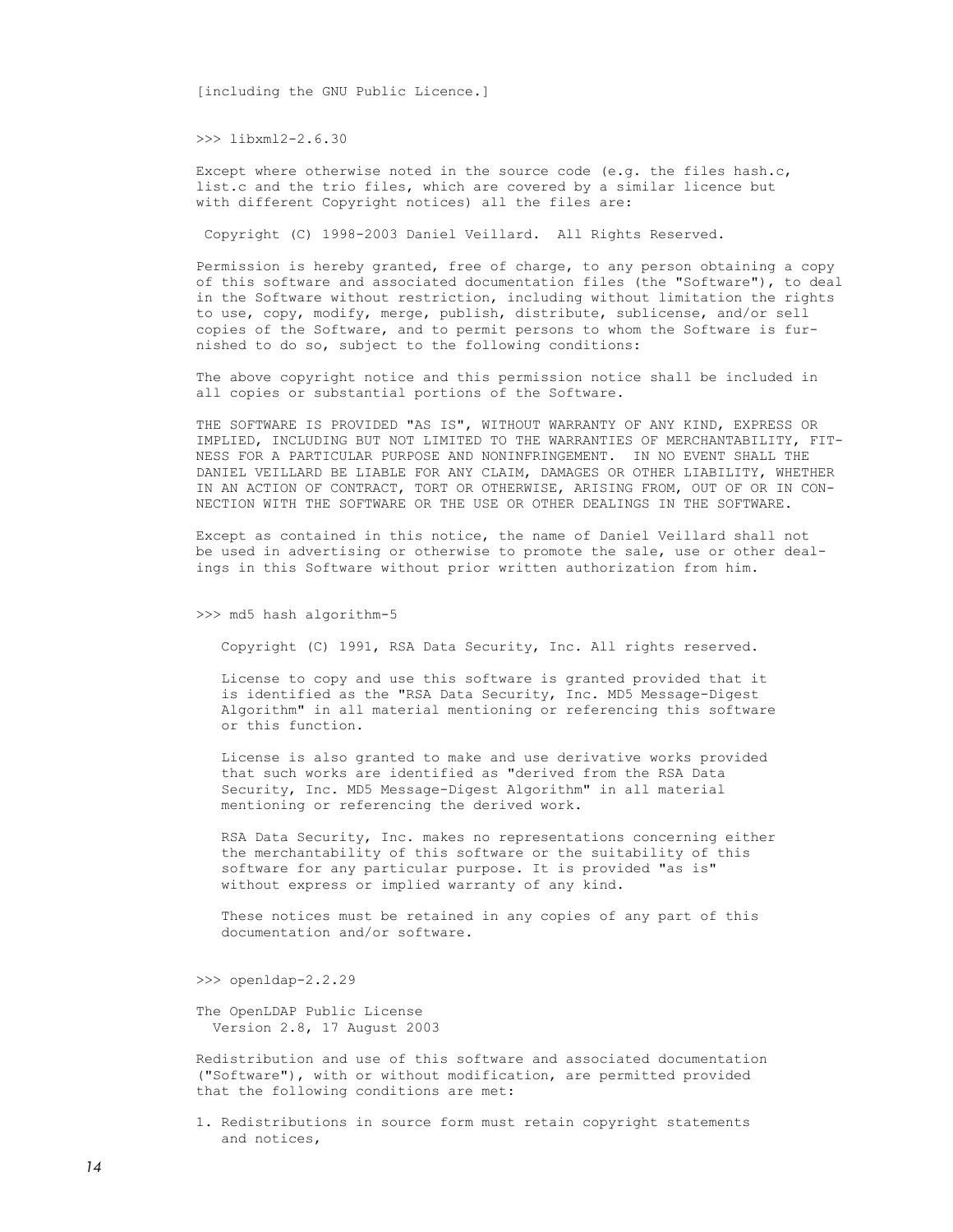- 2. Redistributions in binary form must reproduce applicable copyright statements and notices, this list of conditions, and the following disclaimer in the documentation and/or other materials provided with the distribution, and
- 3. Redistributions must contain a verbatim copy of this document.

The OpenLDAP Foundation may revise this license from time to time. Each revision is distinguished by a version number. You may use this Software under terms of this license revision or under the terms of any subsequent revision of the license.

THIS SOFTWARE IS PROVIDED BY THE OPENLDAP FOUNDATION AND ITS CONTRIBUTORS ``AS IS'' AND ANY EXPRESSED OR IMPLIED WARRANTIES, INCLUDING, BUT NOT LIMITED TO, THE IMPLIED WARRANTIES OF MERCHANTABILITY AND FITNESS FOR A PARTICULAR PURPOSE ARE DISCLAIMED. IN NO EVENT SHALL THE OPENLDAP FOUNDATION, ITS CONTRIBUTORS, OR THE AUTHOR(S) OR OWNER(S) OF THE SOFTWARE BE LIABLE FOR ANY DIRECT, INDIRECT, INCIDENTAL, SPECIAL, EXEMPLARY, OR CONSEQUENTIAL DAMAGES (INCLUDING, BUT NOT LIMITED TO, PROCUREMENT OF SUBSTITUTE GOODS OR SERVICES; LOSS OF USE, DATA, OR PROFITS; OR BUSINESS INTERRUPTION) HOWEVER CAUSED AND ON ANY THEORY OF LIABILITY, WHETHER IN CONTRACT, STRICT LIABILITY, OR TORT (INCLUDING NEGLIGENCE OR OTHERWISE) ARISING IN ANY WAY OUT OF THE USE OF THIS SOFTWARE, EVEN IF ADVISED OF THE POSSIBILITY OF SUCH DAMAGE.

The names of the authors and copyright holders must not be used in advertising or otherwise to promote the sale, use or other dealing in this Software without specific, written prior permission. Title to copyright in this Software shall at all times remain with copyright holders.

OpenLDAP is a registered trademark of the OpenLDAP Foundation.

Copyright 1999-2003 The OpenLDAP Foundation, Redwood City, California, USA. All Rights Reserved. Permission to copy and distribute verbatim copies of this document is granted. The OpenLDAP Public License Version 2.8, 17 August 2003

Redistribution and use of this software and associated documentation ("Software"), with or without modification, are permitted provided that the following conditions are met:

- 1. Redistributions in source form must retain copyright statements and notices,
- 2. Redistributions in binary form must reproduce applicable copyright statements and notices, this list of conditions, and the following disclaimer in the documentation and/or other materials provided with the distribution, and
- 3. Redistributions must contain a verbatim copy of this document.

The OpenLDAP Foundation may revise this license from time to time. Each revision is distinguished by a version number. You may use this Software under terms of this license revision or under the terms of any subsequent revision of the license.

THIS SOFTWARE IS PROVIDED BY THE OPENLDAP FOUNDATION AND ITS CONTRIBUTORS ``AS IS'' AND ANY EXPRESSED OR IMPLIED WARRANTIES, INCLUDING, BUT NOT LIMITED TO, THE IMPLIED WARRANTIES OF MERCHANTABILITY AND FITNESS FOR A PARTICULAR PURPOSE ARE DISCLAIMED. IN NO EVENT SHALL THE OPENLDAP FOUNDATION, ITS CONTRIBUTORS, OR THE AUTHOR(S) OR OWNER(S) OF THE SOFTWARE BE LIABLE FOR ANY DIRECT, INDIRECT, INCIDENTAL, SPECIAL, EXEMPLARY, OR CONSEQUENTIAL DAMAGES (INCLUDING,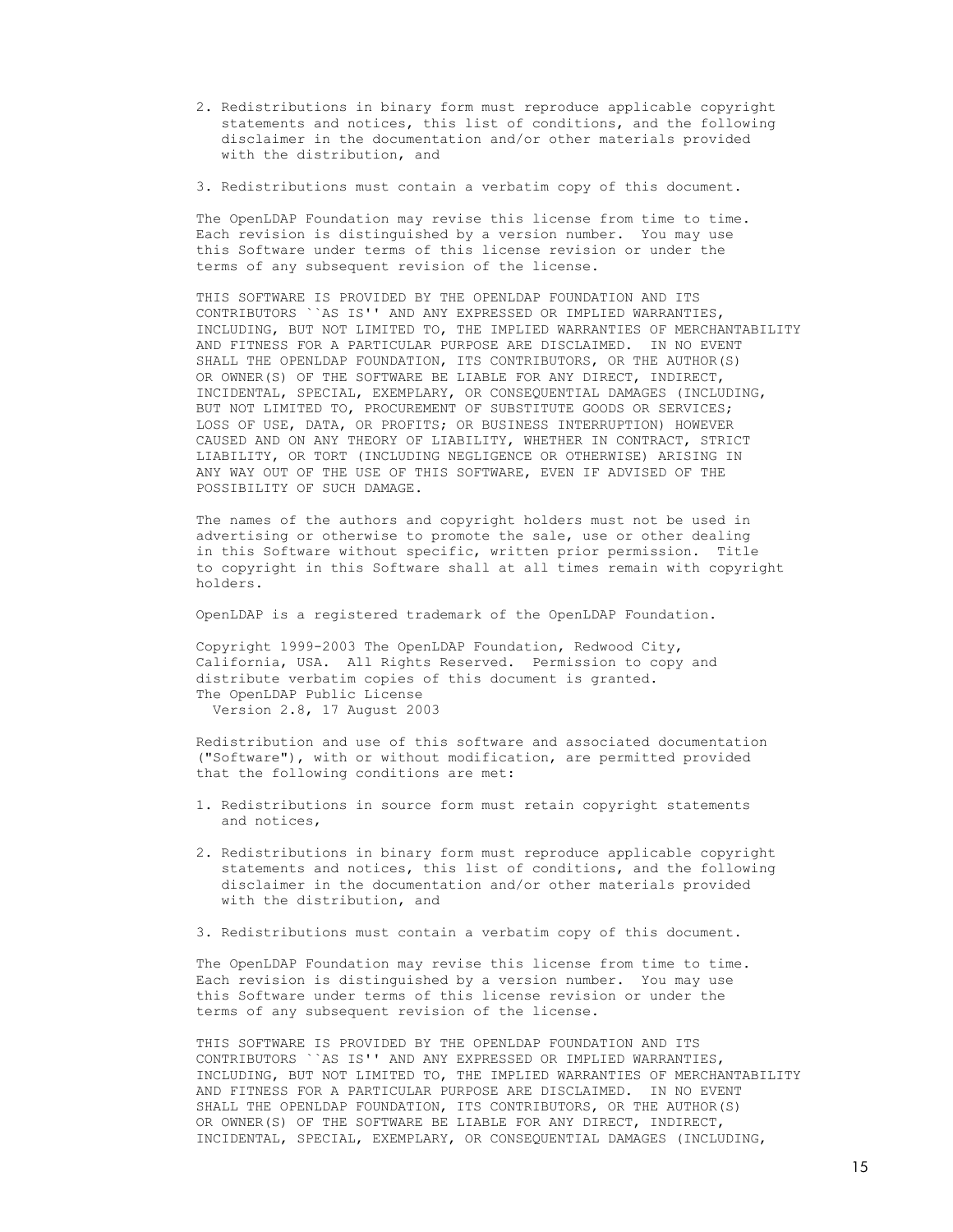BUT NOT LIMITED TO, PROCUREMENT OF SUBSTITUTE GOODS OR SERVICES; LOSS OF USE, DATA, OR PROFITS; OR BUSINESS INTERRUPTION) HOWEVER CAUSED AND ON ANY THEORY OF LIABILITY, WHETHER IN CONTRACT, STRICT LIABILITY, OR TORT (INCLUDING NEGLIGENCE OR OTHERWISE) ARISING IN ANY WAY OUT OF THE USE OF THIS SOFTWARE, EVEN IF ADVISED OF THE POSSIBILITY OF SUCH DAMAGE.

The names of the authors and copyright holders must not be used in advertising or otherwise to promote the sale, use or other dealing in this Software without specific, written prior permission. Title to copyright in this Software shall at all times remain with copyright holders.

OpenLDAP is a registered trademark of the OpenLDAP Foundation.

Copyright 1999-2003 The OpenLDAP Foundation, Redwood City, California, USA. All Rights Reserved. Permission to copy and distribute verbatim copies of this document is granted.

>>> openldap-2.3.27

The OpenLDAP Public License Version 2.8, 17 August 2003

Redistribution and use of this software and associated documentation ("Software"), with or without modification, are permitted provided that the following conditions are met:

- 1. Redistributions in source form must retain copyright statements and notices,
- 2. Redistributions in binary form must reproduce applicable copyright statements and notices, this list of conditions, and the following disclaimer in the documentation and/or other materials provided with the distribution, and
- 3. Redistributions must contain a verbatim copy of this document.

The OpenLDAP Foundation may revise this license from time to time. Each revision is distinguished by a version number. You may use this Software under terms of this license revision or under the terms of any subsequent revision of the license.

THIS SOFTWARE IS PROVIDED BY THE OPENLDAP FOUNDATION AND ITS CONTRIBUTORS ``AS IS'' AND ANY EXPRESSED OR IMPLIED WARRANTIES, INCLUDING, BUT NOT LIMITED TO, THE IMPLIED WARRANTIES OF MERCHANTABILITY AND FITNESS FOR A PARTICULAR PURPOSE ARE DISCLAIMED. IN NO EVENT SHALL THE OPENLDAP FOUNDATION, ITS CONTRIBUTORS, OR THE AUTHOR(S) OR OWNER(S) OF THE SOFTWARE BE LIABLE FOR ANY DIRECT, INDIRECT, INCIDENTAL, SPECIAL, EXEMPLARY, OR CONSEQUENTIAL DAMAGES (INCLUDING, BUT NOT LIMITED TO, PROCUREMENT OF SUBSTITUTE GOODS OR SERVICES; LOSS OF USE, DATA, OR PROFITS; OR BUSINESS INTERRUPTION) HOWEVER CAUSED AND ON ANY THEORY OF LIABILITY, WHETHER IN CONTRACT, STRICT LIABILITY, OR TORT (INCLUDING NEGLIGENCE OR OTHERWISE) ARISING IN ANY WAY OUT OF THE USE OF THIS SOFTWARE, EVEN IF ADVISED OF THE POSSIBILITY OF SUCH DAMAGE.

The names of the authors and copyright holders must not be used in advertising or otherwise to promote the sale, use or other dealing in this Software without specific, written prior permission. Title to copyright in this Software shall at all times remain with copyright holders.

OpenLDAP is a registered trademark of the OpenLDAP Foundation.

Copyright 1999-2003 The OpenLDAP Foundation, Redwood City,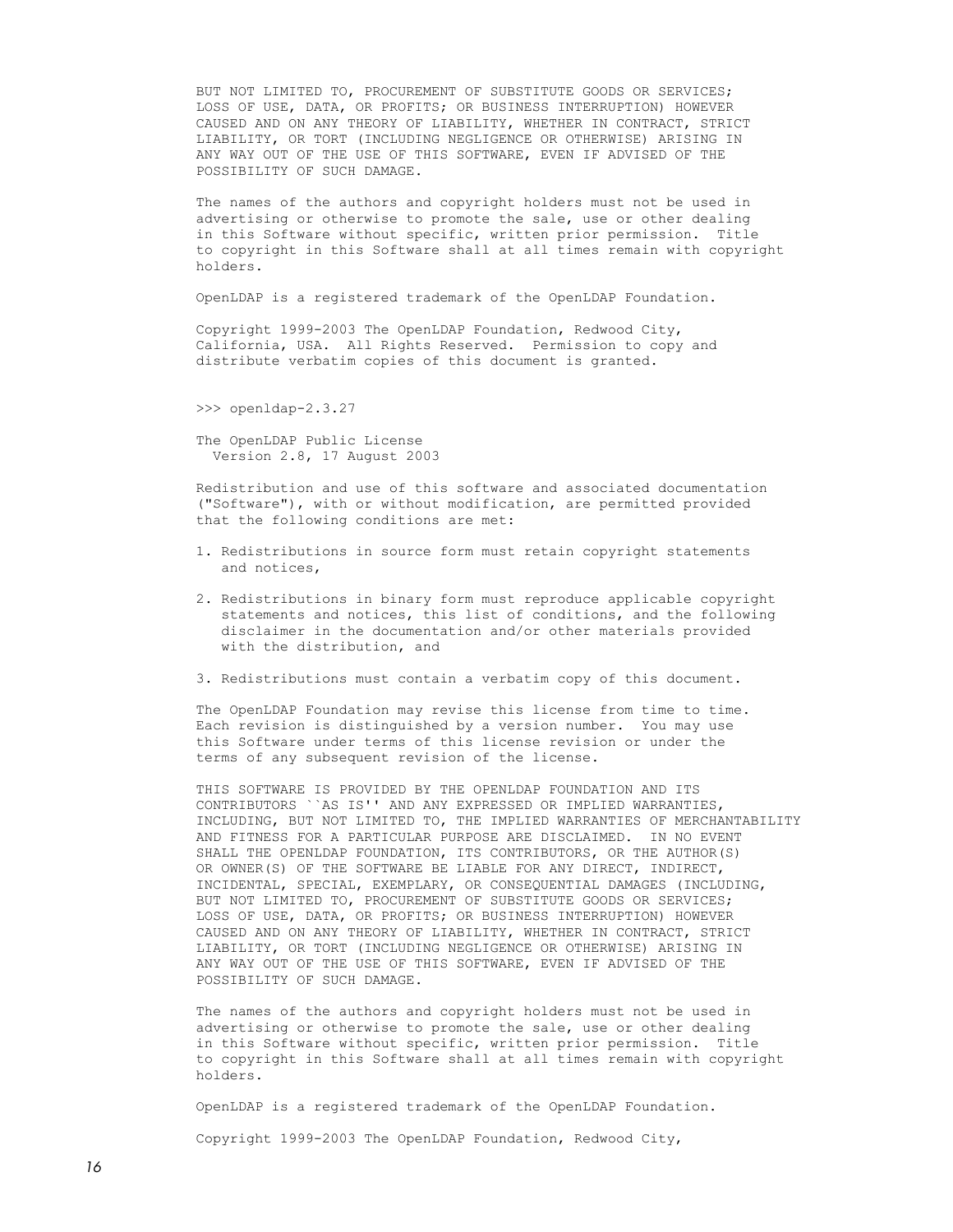California, USA. All Rights Reserved. Permission to copy and distribute verbatim copies of this document is granted.

>>> sha-1

>>> zlib-1.2.3-5

(C) 1995-2004 Jean-loup Gailly and Mark Adler

This software is provided 'as-is', without any express or implied warranty. In no event will the authors be held liable for any damages arising from the use of this software.

 Permission is granted to anyone to use this software for any purpose, including commercial applications, and to alter it and redistribute it freely, subject to the following restrictions:

- 1. The origin of this software must not be misrepresented; you must not claim that you wrote the original software. If you use this software in a product, an acknowledgment in the product documentation would be appreciated but is not required.
- 2. Altered source versions must be plainly marked as such, and must not be misrepresented as being the original software.
- 3. This notice may not be removed or altered from any source distribution.

| Jean-loup Gailly | Mark Adler                |
|------------------|---------------------------|
| jloup@gzip.org   | madler@alumni.caltech.edu |

------------------------- SECTION 2: LGPL2.0 ---------------------------------

The LGPL2.0 is applicable to the following component(s).

>>> glib-2.16.4

This library is free software; you can redistribute it and/or modify it under the terms of the GNU Lesser General Public License as published by the Free Software Foundation; either version 2 of the License, or (at your option) any later version.

This library is distributed in the hope that it will be useful, but WITHOUT ANY WARRANTY; without even the implied warranty of MERCHANTABILITY or FITNESS FOR A PARTICULAR PURPOSE. See the GNU Lesser General Public License for more details.

You should have received a copy of the GNU Lesser General Public License along with this library; if not, write to the Free Software Foundation, Inc., 59 Temple Place - Suite 330, Boston, MA 02111-1307, USA.

>>> gnome keyring library header-0.8.1

Copyright (C) 2003 Red Hat, Inc

The Gnome Keyring Library is free software; you can redistribute t and/or modify it under the terms of the GNU Library General Public icense as published by the Free Software Foundation; either version 2 of the License, or (at your option) any later version.

The Gnome Keyring Library is distributed in the hope that it will e useful, but WITHOUT ANY WARRANTY; without even the implied warranty of MERCHANTABILITY or FITNESS FOR A PARTICULAR PURPOSE. See the GNU Library General Public License for more details.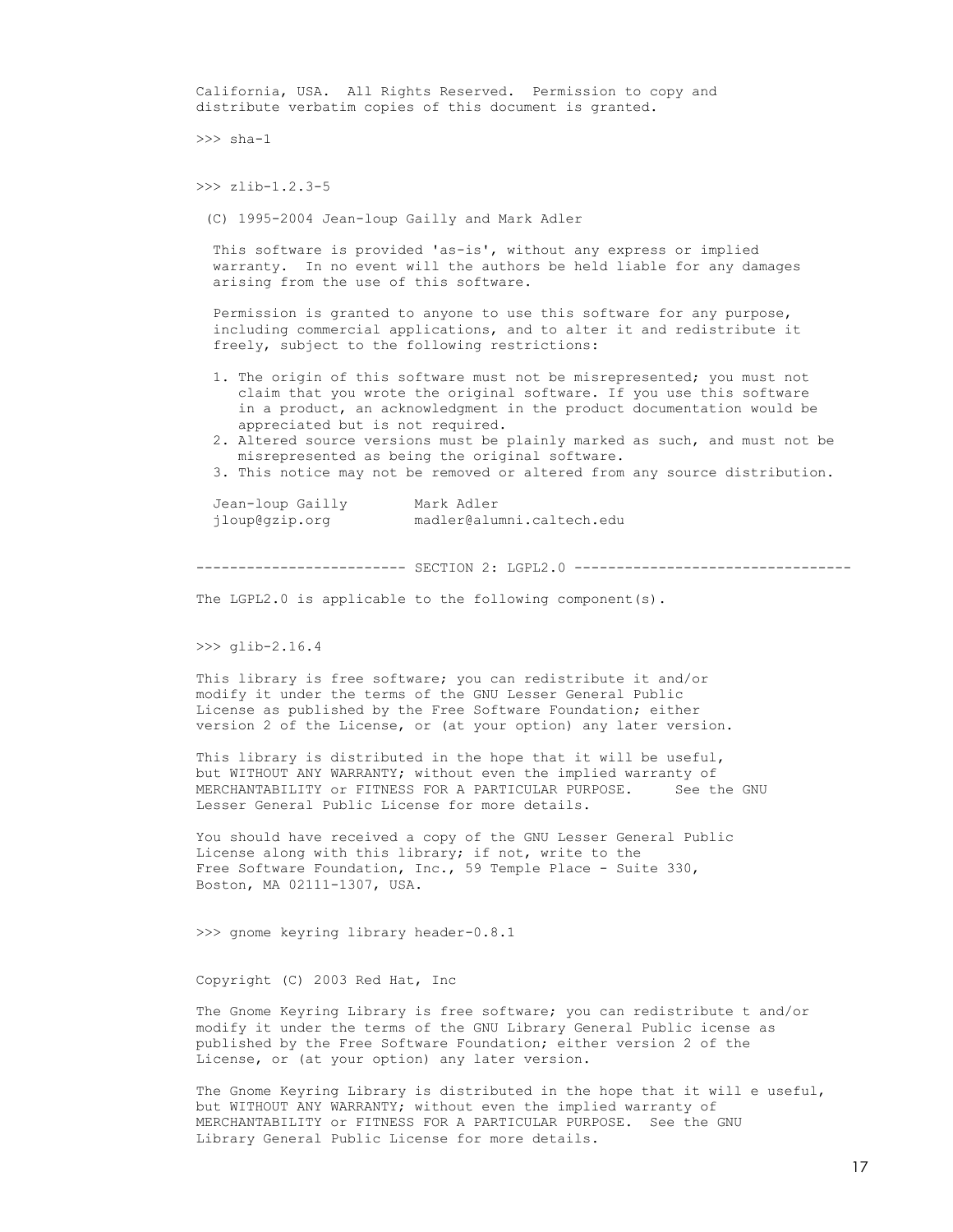You should have received a copy of the GNU Library General Public License along with the Gnome Library; see the file COPYING.LIB. f not, write to the Free Software Foundation, Inc., 59 Temple Place - uite 330, Boston, MA 02111-1307, USA.

Author: Alexander Larsson <alexl@redhat.com>

------------------------ SECTION 3: LGPL2.1 -----------------------------------

The LGPL2.1 is applicable to the following component(s).

>>> libfuse-2.5.3

Copyright (C) 2001-2006 Miklos Szeredi <miklos@szeredi.hu>

This program can be distributed under the terms of the GNU LGPL. See the file COPYING.LIB.

>>> libglib-2.16.4

This library is free software; you can redistribute it and/or modify it under the terms of the GNU Lesser General Public License as published by the Free Software Foundation; either version 2 of the License, or (at your option) any later version.

This library is distributed in the hope that it will be useful, but WITHOUT ANY WARRANTY; without even the implied warranty of MERCHANTABILITY or FITNESS FOR A PARTICULAR PURPOSE. See the GNU Lesser General Public License for more details.

You should have received a copy of the GNU Lesser General Public License along with this library; if not, write to the Free Software Foundation, Inc., 59 Temple Place - Suite 330, Boston, MA 02111-1307, USA.

>>> libiconv-1.9.2

The GNU LIBICONV Library is free software; you can redistribute it and/or modify it under the terms of the GNU Library General Public License as published by the Free Software Foundation; either version 2 of the License, or (at your option) any later version.

The GNU LIBICONV Library is distributed in the hope that it will be useful, but WITHOUT ANY WARRANTY; without even the implied warranty of MERCHANTABILITY or FITNESS FOR A PARTICULAR PURPOSE. See the GNU Library General Public License for more details.

You should have received a copy of the GNU Library General Public License along with the GNU LIBICONV Library; see the file COPYING.LIB. If not, write to the Free Software Foundation, Inc., 59 Temple Place - Suite 330, Boston, MA 02111-1307, USA.

Version 2, June 1991

>>> libintl-1.9.2

================= APPENDIX. Standard License Files =========================== ----------- SECTION 1: GNU Library General Public License 2.0 ---------------GNU LIBRARY GENERAL PUBLIC LICENSE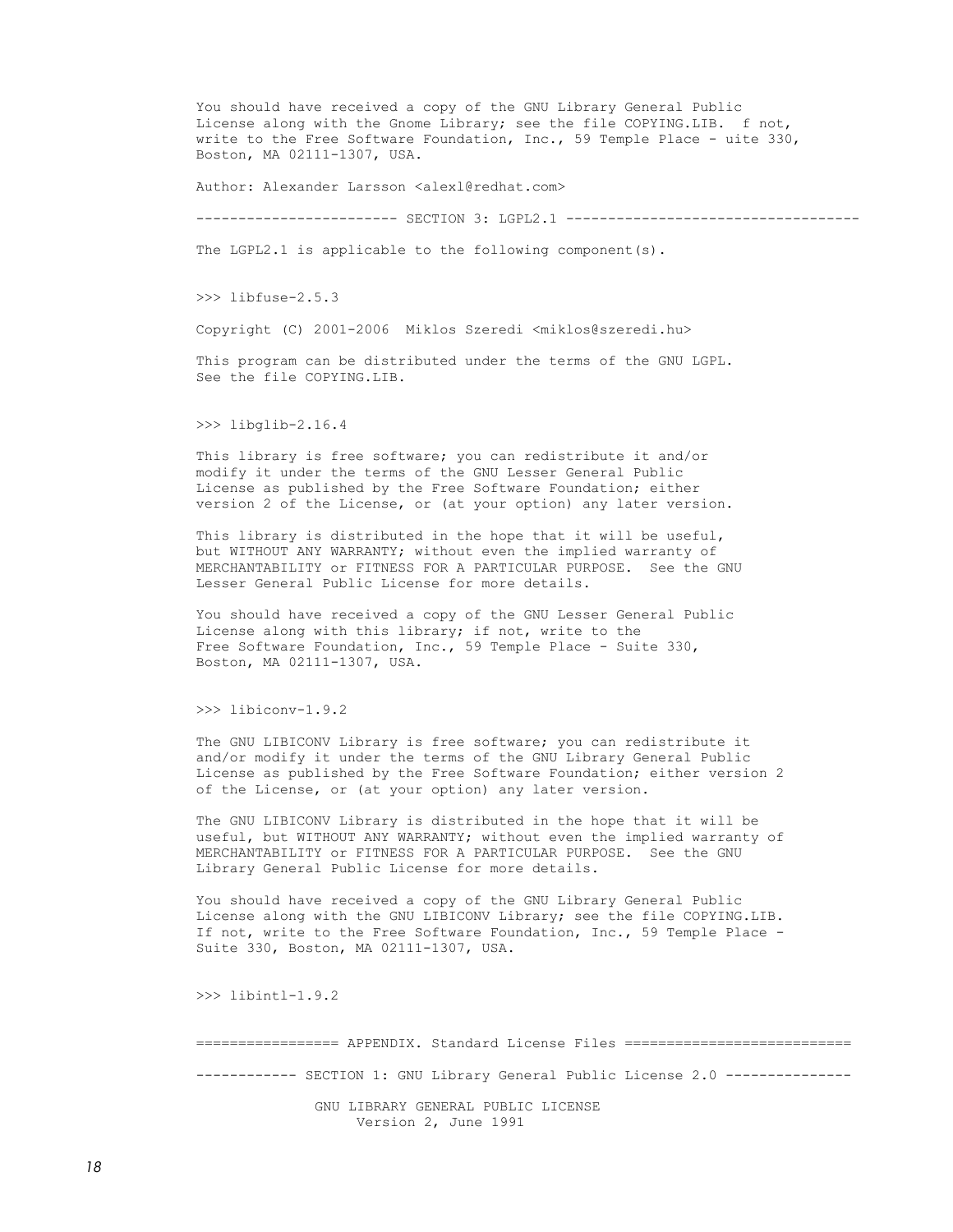Copyright (C) 1991 Free Software Foundation, Inc. 51 Franklin Street, Fifth Floor, Boston, MA 02110-1301 USA Everyone is permitted to copy and distribute verbatim copies of this license document, but changing it is not allowed.

[This is the first released version of the library GPL. It is numbered 2 because it goes with version 2 of the ordinary GPL.]

#### Preamble

 The licenses for most software are designed to take away your freedom to share and change it. By contrast, the GNU General Public Licenses are intended to guarantee your freedom to share and change free software--to make sure the software is free for all its users.

 This license, the Library General Public License, applies to some specially designated Free Software Foundation software, and to any other libraries whose authors decide to use it. You can use it for your libraries, too.

When we speak of free software, we are referring to freedom, not price. Our General Public Licenses are designed to make sure that you have the freedom to distribute copies of free software (and charge for this service if you wish), that you receive source code or can get it if you want it, that you can change the software or use pieces of it in new free programs; and that you know you can do these things.

 To protect your rights, we need to make restrictions that forbid anyone to deny you these rights or to ask you to surrender the rights. These restrictions translate to certain responsibilities for you if you distribute copies of the library, or if you modify it.

 For example, if you distribute copies of the library, whether gratis or for a fee, you must give the recipients all the rights that we gave you. You must make sure that they, too, receive or can get the source code. If you link a program with the library, you must provide complete object files to the recipients so that they can relink them with the library, after making changes to the library and recompiling it. And you must show them these terms so they know their rights.

 Our method of protecting your rights has two steps: (1) copyright the library, and (2) offer you this license which gives you legal permission to copy, distribute and/or modify the library.

 Also, for each distributor's protection, we want to make certain that everyone understands that there is no warranty for this free library. If the library is modified by someone else and passed on, we want its recipients to know that what they have is not the original version, so that any problems introduced by others will not reflect on the original authors' reputations.

 Finally, any free program is threatened constantly by software patents. We wish to avoid the danger that companies distributing free software will individually obtain patent licenses, thus in effect transforming the program into proprietary software. To prevent this, we have made it clear that any patent must be licensed for everyone's free use or not licensed at all.

 Most GNU software, including some libraries, is covered by the ordinary GNU General Public License, which was designed for utility programs. This license, the GNU Library General Public License, applies to certain designated libraries. This license is quite different from the ordinary one; be sure to read it in full, and don't assume that anything in it is the same as in the ordinary license.

 The reason we have a separate public license for some libraries is that they blur the distinction we usually make between modifying or adding to a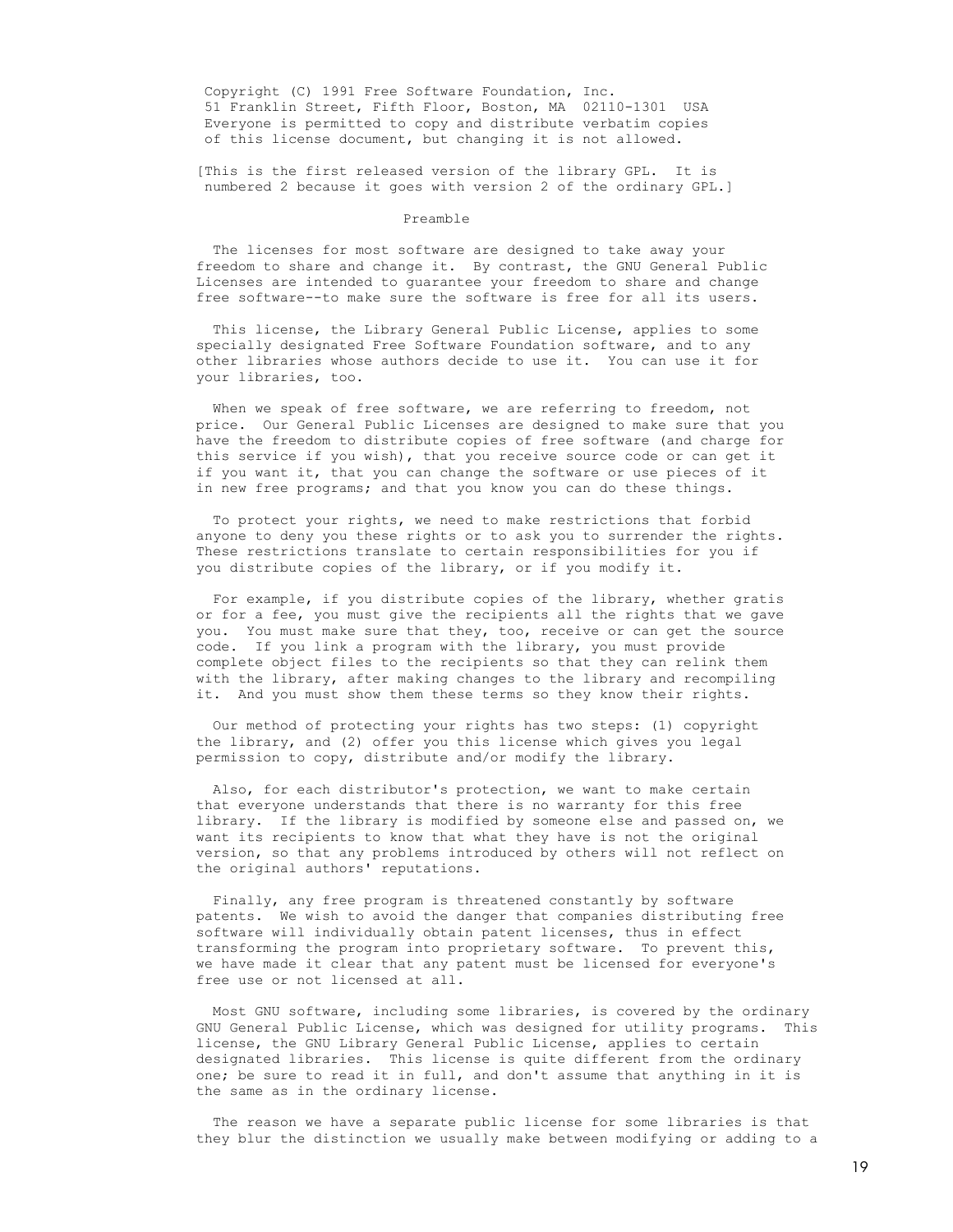program and simply using it. Linking a program with a library, without changing the library, is in some sense simply using the library, and is analogous to running a utility program or application program. However, in a textual and legal sense, the linked executable is a combined work, a derivative of the original library, and the ordinary General Public License treats it as such.

 Because of this blurred distinction, using the ordinary General Public License for libraries did not effectively promote software sharing, because most developers did not use the libraries. We concluded that weaker conditions might promote sharing better.

 However, unrestricted linking of non-free programs would deprive the users of those programs of all benefit from the free status of the libraries themselves. This Library General Public License is intended to permit developers of non-free programs to use free libraries, while preserving your freedom as a user of such programs to change the free libraries that are incorporated in them. (We have not seen how to achieve this as regards changes in header files, but we have achieved it as regards changes in the actual functions of the Library.) The hope is that this will lead to faster development of free libraries.

 The precise terms and conditions for copying, distribution and modification follow. Pay close attention to the difference between a "work based on the library" and a "work that uses the library". The former contains code derived from the library, while the latter only works together with the library.

 Note that it is possible for a library to be covered by the ordinary General Public License rather than by this special one.

 GNU LIBRARY GENERAL PUBLIC LICENSE TERMS AND CONDITIONS FOR COPYING, DISTRIBUTION AND MODIFICATION

 0. This License Agreement applies to any software library which contains a notice placed by the copyright holder or other authorized party saying it may be distributed under the terms of this Library General Public License (also called "this License"). Each licensee is addressed as "you".

 A "library" means a collection of software functions and/or data prepared so as to be conveniently linked with application programs (which use some of those functions and data) to form executables.

 The "Library", below, refers to any such software library or work which has been distributed under these terms. A "work based on the Library" means either the Library or any derivative work under copyright law: that is to say, a work containing the Library or a portion of it, either verbatim or with modifications and/or translated straightforwardly into another language. (Hereinafter, translation is included without limitation in the term "modification".)

 "Source code" for a work means the preferred form of the work for making modifications to it. For a library, complete source code means all the source code for all modules it contains, plus any associated interface definition files, plus the scripts used to control compilation and installation of the library.

 Activities other than copying, distribution and modification are not covered by this License; they are outside its scope. The act of running a program using the Library is not restricted, and output from such a program is covered only if its contents constitute a work based on the Library (independent of the use of the Library in a tool for writing it). Whether that is true depends on what the Library does and what the program that uses the Library does.

1. You may copy and distribute verbatim copies of the Library's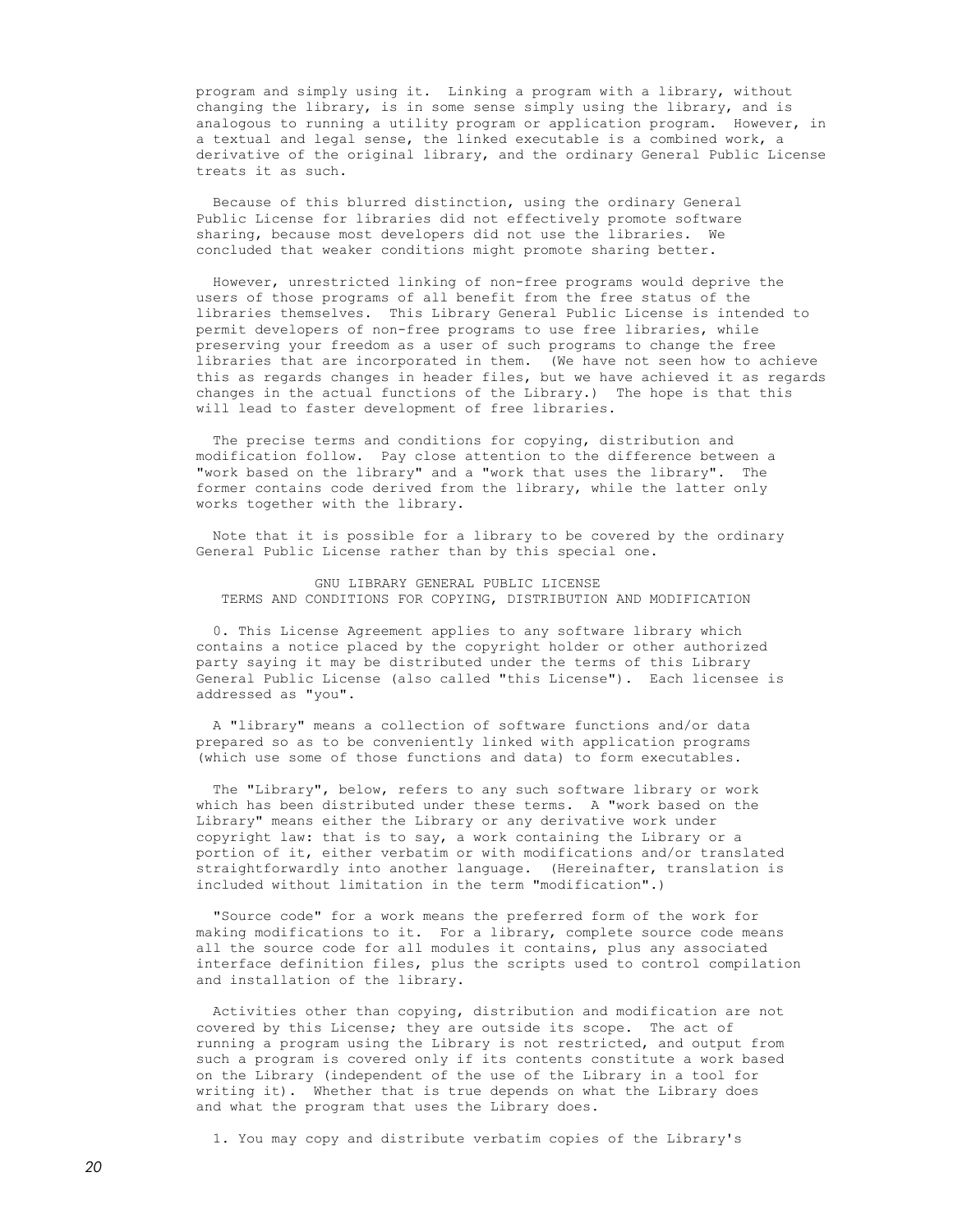complete source code as you receive it, in any medium, provided that you conspicuously and appropriately publish on each copy an appropriate copyright notice and disclaimer of warranty; keep intact all the notices that refer to this License and to the absence of any warranty; and distribute a copy of this License along with the Library.

You may charge a fee for the physical act of transferring a copy, and you may at your option offer warranty protection in exchange for a fee.

 2. You may modify your copy or copies of the Library or any portion of it, thus forming a work based on the Library, and copy and distribute such modifications or work under the terms of Section 1 above, provided that you also meet all of these conditions:

a) The modified work must itself be a software library.

 b) You must cause the files modified to carry prominent notices stating that you changed the files and the date of any change.

 c) You must cause the whole of the work to be licensed at no charge to all third parties under the terms of this License.

 d) If a facility in the modified Library refers to a function or a table of data to be supplied by an application program that uses the facility, other than as an argument passed when the facility is invoked, then you must make a good faith effort to ensure that, in the event an application does not supply such function or table, the facility still operates, and performs whatever part of its purpose remains meaningful.

 (For example, a function in a library to compute square roots has a purpose that is entirely well-defined independent of the application. Therefore, Subsection 2d requires that any application-supplied function or table used by this function must be optional: if the application does not supply it, the square root function must still compute square roots.)

These requirements apply to the modified work as a whole. If identifiable sections of that work are not derived from the Library, and can be reasonably considered independent and separate works in themselves, then this License, and its terms, do not apply to those sections when you distribute them as separate works. But when you distribute the same sections as part of a whole which is a work based on the Library, the distribution of the whole must be on the terms of this License, whose permissions for other licensees extend to the entire whole, and thus to each and every part regardless of who wrote it.

Thus, it is not the intent of this section to claim rights or contest your rights to work written entirely by you; rather, the intent is to exercise the right to control the distribution of derivative or collective works based on the Library.

In addition, mere aggregation of another work not based on the Library with the Library (or with a work based on the Library) on a volume of a storage or distribution medium does not bring the other work under the scope of this License.

 3. You may opt to apply the terms of the ordinary GNU General Public License instead of this License to a given copy of the Library. To do this, you must alter all the notices that refer to this License, so that they refer to the ordinary GNU General Public License, version 2, instead of to this License. (If a newer version than version 2 of the ordinary GNU General Public License has appeared, then you can specify that version instead if you wish.) Do not make any other change in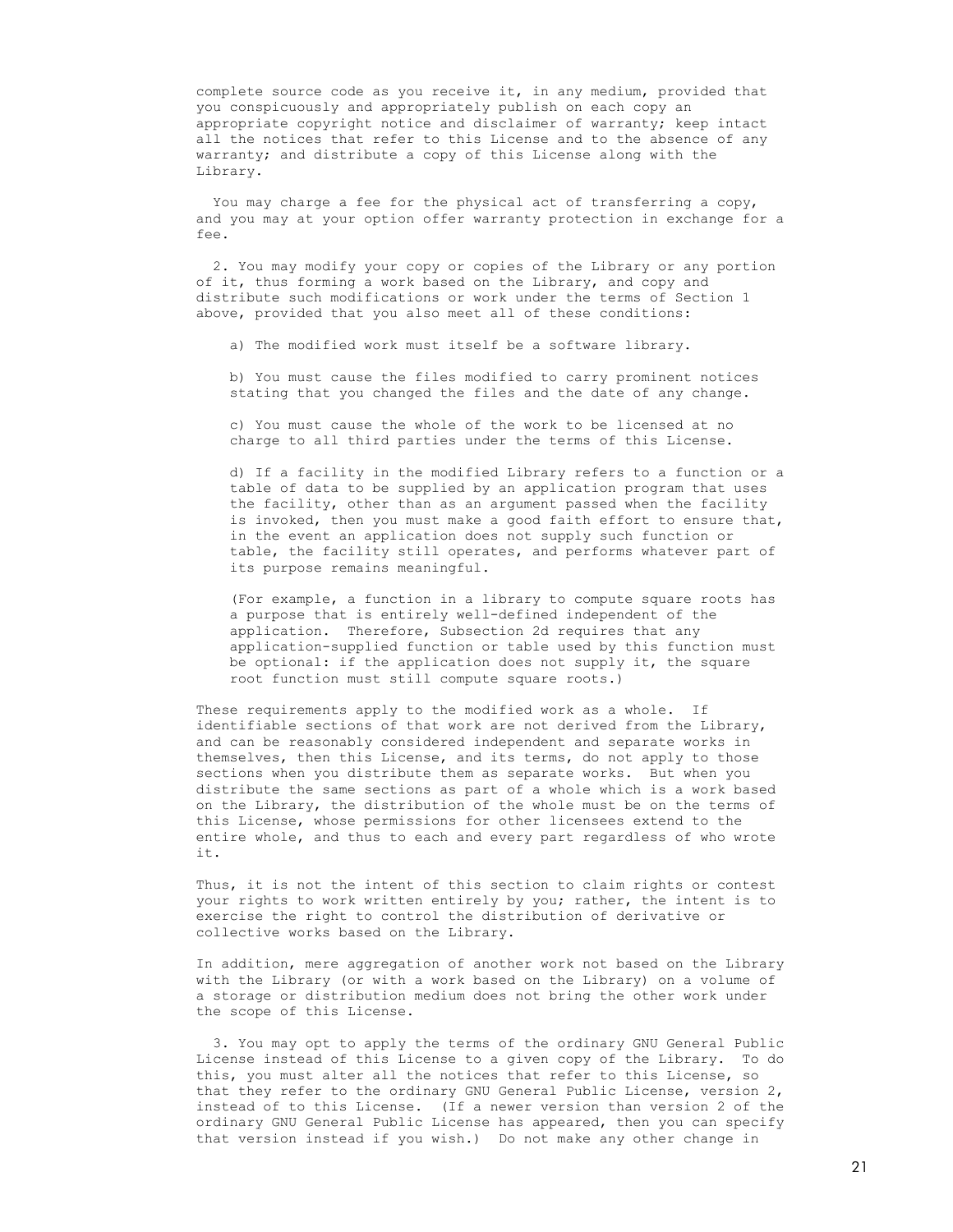these notices.

 Once this change is made in a given copy, it is irreversible for that copy, so the ordinary GNU General Public License applies to all subsequent copies and derivative works made from that copy.

 This option is useful when you wish to copy part of the code of the Library into a program that is not a library.

 4. You may copy and distribute the Library (or a portion or derivative of it, under Section 2) in object code or executable form under the terms of Sections 1 and 2 above provided that you accompany it with the complete corresponding machine-readable source code, which must be distributed under the terms of Sections 1 and 2 above on a medium customarily used for software interchange.

 If distribution of object code is made by offering access to copy from a designated place, then offering equivalent access to copy the source code from the same place satisfies the requirement to distribute the source code, even though third parties are not compelled to copy the source along with the object code.

 5. A program that contains no derivative of any portion of the Library, but is designed to work with the Library by being compiled or linked with it, is called a "work that uses the Library". Such a work, in isolation, is not a derivative work of the Library, and therefore falls outside the scope of this License.

 However, linking a "work that uses the Library" with the Library creates an executable that is a derivative of the Library (because it contains portions of the Library), rather than a "work that uses the library". The executable is therefore covered by this License. Section 6 states terms for distribution of such executables.

 When a "work that uses the Library" uses material from a header file that is part of the Library, the object code for the work may be a derivative work of the Library even though the source code is not. Whether this is true is especially significant if the work can be linked without the Library, or if the work is itself a library. The threshold for this to be true is not precisely defined by law.

 If such an object file uses only numerical parameters, data structure layouts and accessors, and small macros and small inline functions (ten lines or less in length), then the use of the object file is unrestricted, regardless of whether it is legally a derivative work. (Executables containing this object code plus portions of the Library will still fall under Section 6.)

 Otherwise, if the work is a derivative of the Library, you may distribute the object code for the work under the terms of Section 6. Any executables containing that work also fall under Section 6, whether or not they are linked directly with the Library itself.

 6. As an exception to the Sections above, you may also compile or link a "work that uses the Library" with the Library to produce a work containing portions of the Library, and distribute that work under terms of your choice, provided that the terms permit modification of the work for the customer's own use and reverse engineering for debugging such modifications.

 You must give prominent notice with each copy of the work that the Library is used in it and that the Library and its use are covered by this License. You must supply a copy of this License. If the work during execution displays copyright notices, you must include the copyright notice for the Library among them, as well as a reference directing the user to the copy of this License. Also, you must do one of these things: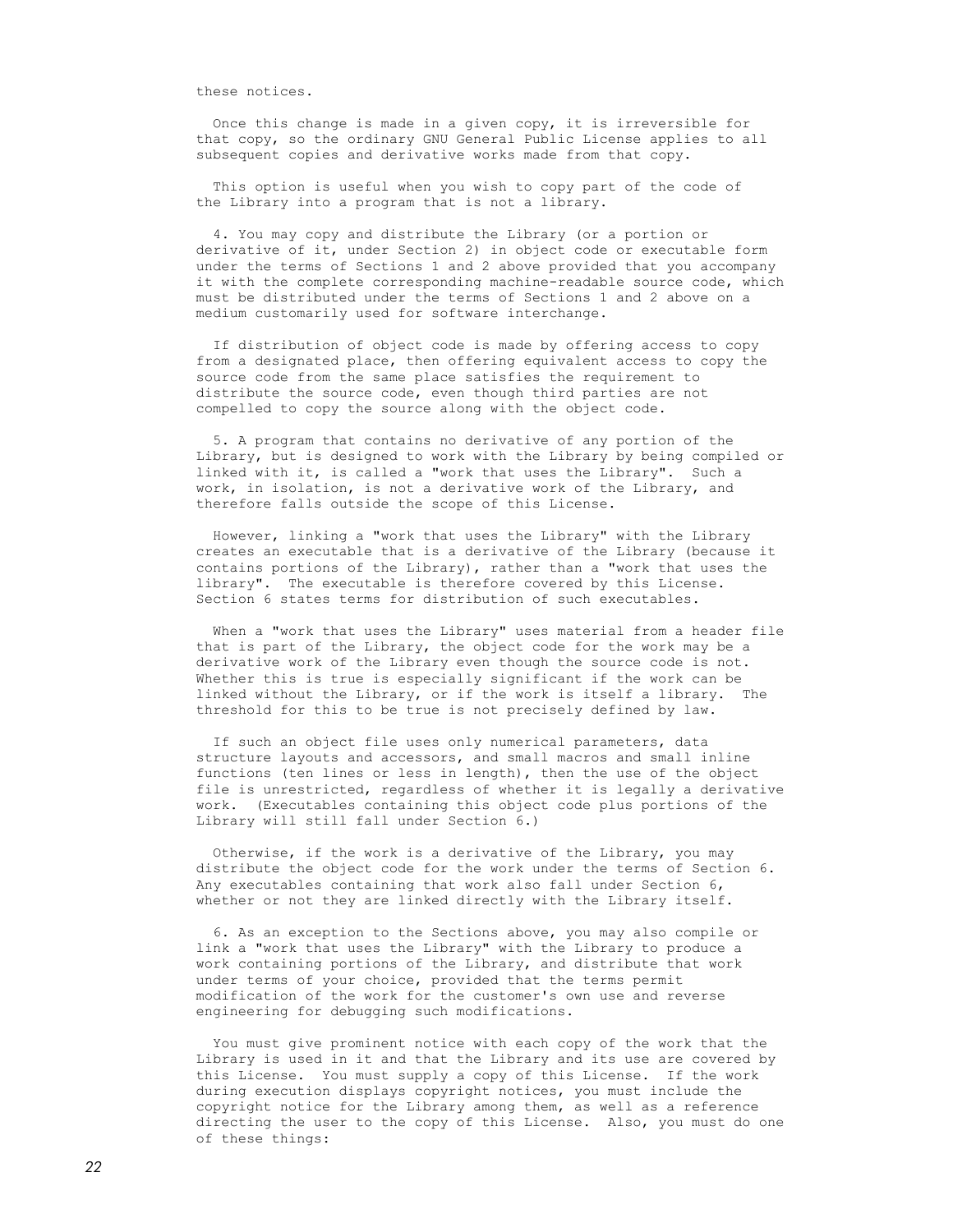a) Accompany the work with the complete corresponding machine-readable source code for the Library including whatever changes were used in the work (which must be distributed under Sections 1 and 2 above); and, if the work is an executable linked with the Library, with the complete machine-readable "work that uses the Library", as object code and/or source code, so that the user can modify the Library and then relink to produce a modified executable containing the modified Library. (It is understood that the user who changes the contents of definitions files in the Library will not necessarily be able to recompile the application to use the modified definitions.)

 b) Accompany the work with a written offer, valid for at least three years, to give the same user the materials specified in Subsection 6a, above, for a charge no more than the cost of performing this distribution.

 c) If distribution of the work is made by offering access to copy from a designated place, offer equivalent access to copy the above specified materials from the same place.

 d) Verify that the user has already received a copy of these materials or that you have already sent this user a copy.

 For an executable, the required form of the "work that uses the Library" must include any data and utility programs needed for reproducing the executable from it. However, as a special exception, the source code distributed need not include anything that is normally distributed (in either source or binary form) with the major components (compiler, kernel, and so on) of the operating system on which the executable runs, unless that component itself accompanies the executable.

 It may happen that this requirement contradicts the license restrictions of other proprietary libraries that do not normally accompany the operating system. Such a contradiction means you cannot use both them and the Library together in an executable that you distribute.

 7. You may place library facilities that are a work based on the Library side-by-side in a single library together with other library facilities not covered by this License, and distribute such a combined library, provided that the separate distribution of the work based on the Library and of the other library facilities is otherwise permitted, and provided that you do these two things:

 a) Accompany the combined library with a copy of the same work based on the Library, uncombined with any other library facilities. This must be distributed under the terms of the Sections above.

 b) Give prominent notice with the combined library of the fact that part of it is a work based on the Library, and explaining where to find the accompanying uncombined form of the same work.

 8. You may not copy, modify, sublicense, link with, or distribute the Library except as expressly provided under this License. Any attempt otherwise to copy, modify, sublicense, link with, or distribute the Library is void, and will automatically terminate your rights under this License. However, parties who have received copies, or rights, from you under this License will not have their licenses terminated so long as such parties remain in full compliance.

 9. You are not required to accept this License, since you have not signed it. However, nothing else grants you permission to modify or distribute the Library or its derivative works. These actions are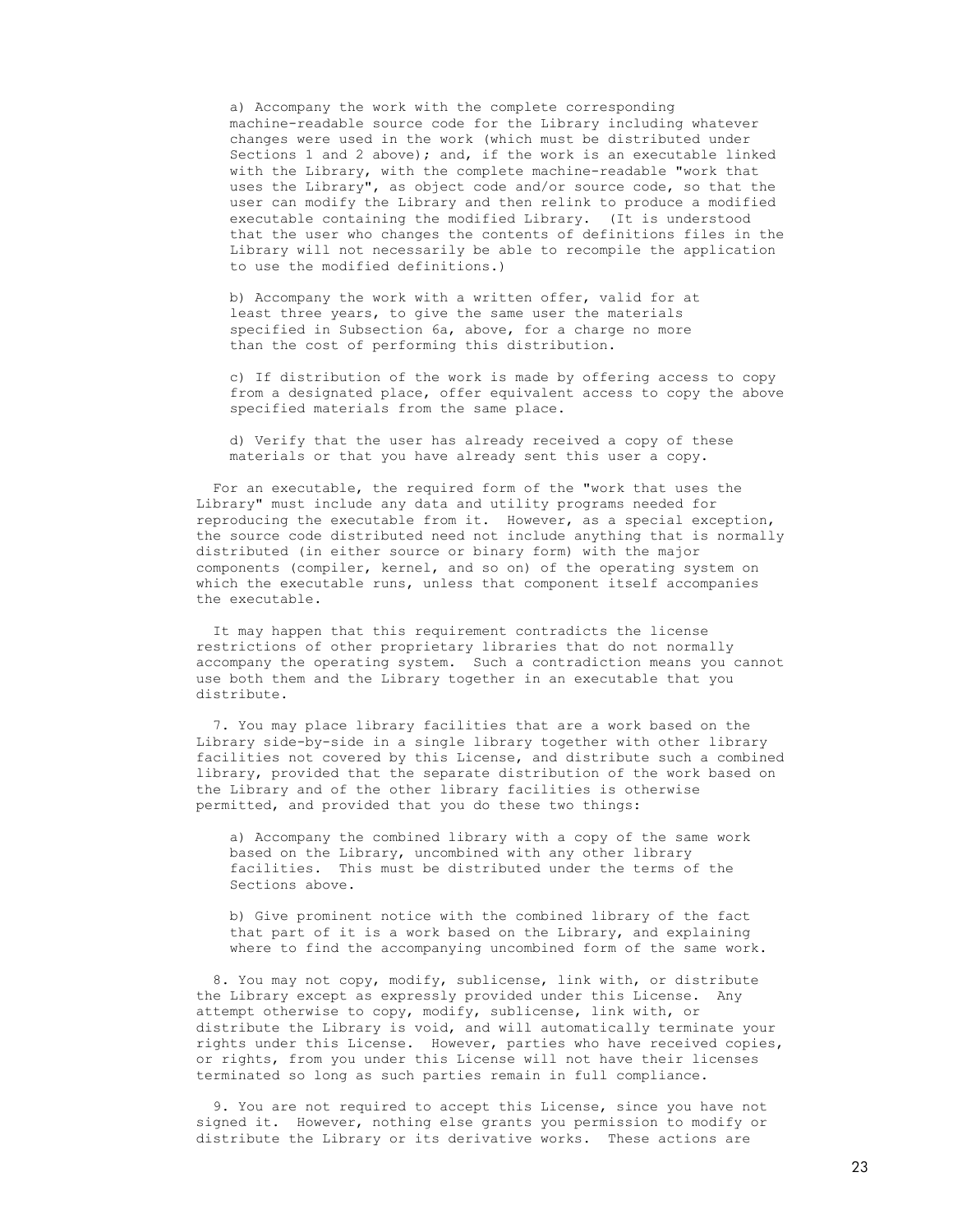prohibited by law if you do not accept this License. Therefore, by modifying or distributing the Library (or any work based on the Library), you indicate your acceptance of this License to do so, and all its terms and conditions for copying, distributing or modifying the Library or works based on it.

 10. Each time you redistribute the Library (or any work based on the Library), the recipient automatically receives a license from the original licensor to copy, distribute, link with or modify the Library subject to these terms and conditions. You may not impose any further restrictions on the recipients' exercise of the rights granted herein. You are not responsible for enforcing compliance by third parties to this License.

 11. If, as a consequence of a court judgment or allegation of patent infringement or for any other reason (not limited to patent issues), conditions are imposed on you (whether by court order, agreement or otherwise) that contradict the conditions of this License, they do not excuse you from the conditions of this License. If you cannot distribute so as to satisfy simultaneously your obligations under this License and any other pertinent obligations, then as a consequence you may not distribute the Library at all. For example, if a patent license would not permit royalty-free redistribution of the Library by all those who receive copies directly or indirectly through you, then the only way you could satisfy both it and this License would be to refrain entirely from distribution of the Library.

If any portion of this section is held invalid or unenforceable under any particular circumstance, the balance of the section is intended to apply, and the section as a whole is intended to apply in other circumstances.

It is not the purpose of this section to induce you to infringe any patents or other property right claims or to contest validity of any such claims; this section has the sole purpose of protecting the integrity of the free software distribution system which is implemented by public license practices. Many people have made generous contributions to the wide range of software distributed through that system in reliance on consistent application of that system; it is up to the author/donor to decide if he or she is willing to distribute software through any other system and a licensee cannot impose that choice.

This section is intended to make thoroughly clear what is believed to be a consequence of the rest of this License.

 12. If the distribution and/or use of the Library is restricted in certain countries either by patents or by copyrighted interfaces, the original copyright holder who places the Library under this License may add an explicit geographical distribution limitation excluding those countries, so that distribution is permitted only in or among countries not thus excluded. In such case, this License incorporates the limitation as if written in the body of this License.

 13. The Free Software Foundation may publish revised and/or new versions of the Library General Public License from time to time. Such new versions will be similar in spirit to the present version, but may differ in detail to address new problems or concerns.

Each version is given a distinguishing version number. If the Library specifies a version number of this License which applies to it and "any later version", you have the option of following the terms and conditions either of that version or of any later version published by the Free Software Foundation. If the Library does not specify a license version number, you may choose any version ever published by the Free Software Foundation.

14. If you wish to incorporate parts of the Library into other free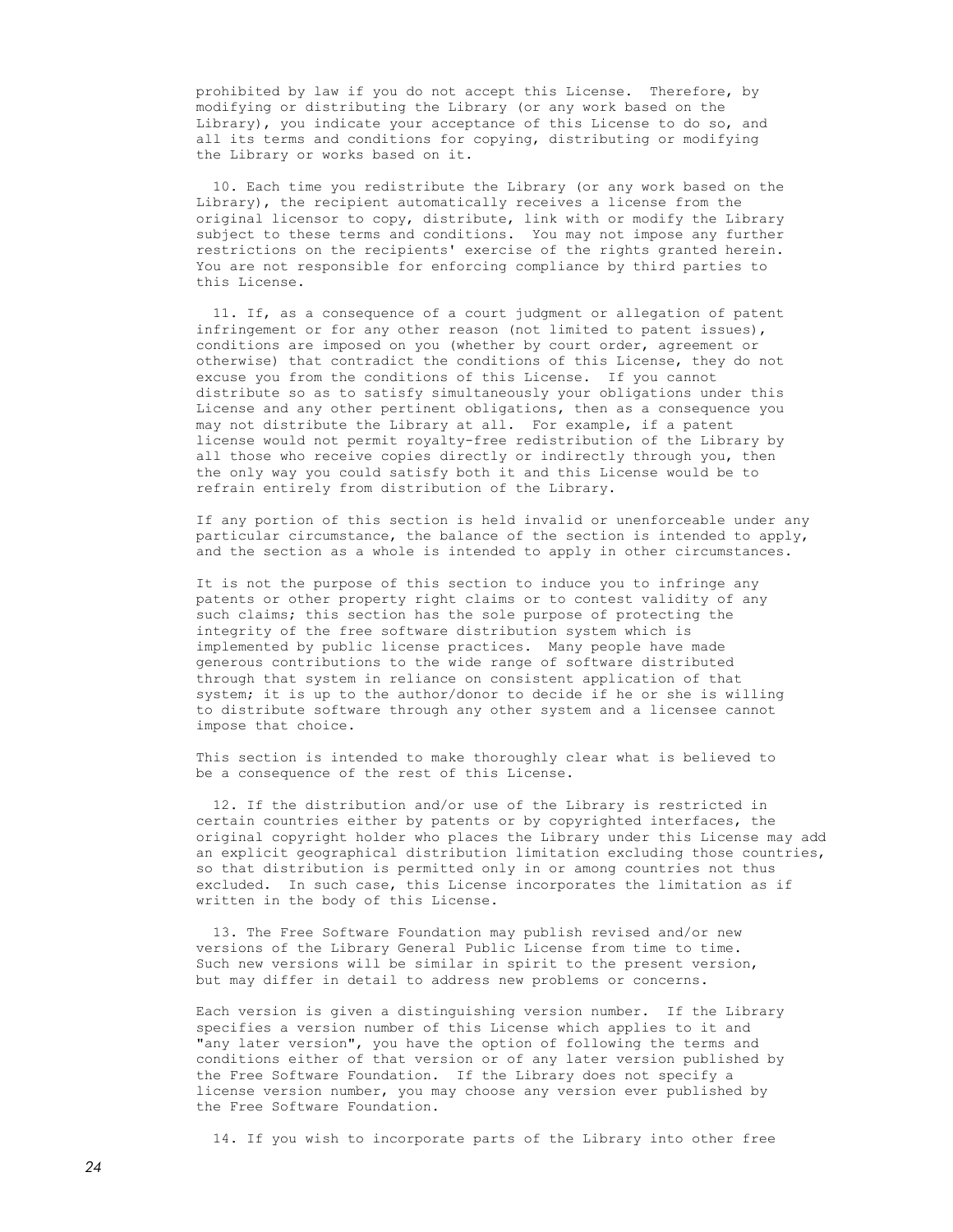programs whose distribution conditions are incompatible with these, write to the author to ask for permission. For software which is copyrighted by the Free Software Foundation, write to the Free Software Foundation; we sometimes make exceptions for this. Our decision will be guided by the two goals of preserving the free status of all derivatives of our free software and of promoting the sharing and reuse of software generally.

#### NO WARRANTY

 15. BECAUSE THE LIBRARY IS LICENSED FREE OF CHARGE, THERE IS NO WARRANTY FOR THE LIBRARY, TO THE EXTENT PERMITTED BY APPLICABLE LAW. EXCEPT WHEN OTHERWISE STATED IN WRITING THE COPYRIGHT HOLDERS AND/OR OTHER PARTIES PROVIDE THE LIBRARY "AS IS" WITHOUT WARRANTY OF ANY KIND, EITHER EXPRESSED OR IMPLIED, INCLUDING, BUT NOT LIMITED TO, THE IMPLIED WARRANTIES OF MERCHANTABILITY AND FITNESS FOR A PARTICULAR PURPOSE. THE ENTIRE RISK AS TO THE QUALITY AND PERFORMANCE OF THE LIBRARY IS WITH YOU. SHOULD THE LIBRARY PROVE DEFECTIVE, YOU ASSUME THE COST OF ALL NECESSARY SERVICING, REPAIR OR CORRECTION.

 16. IN NO EVENT UNLESS REQUIRED BY APPLICABLE LAW OR AGREED TO IN WRITING WILL ANY COPYRIGHT HOLDER, OR ANY OTHER PARTY WHO MAY MODIFY AND/OR REDISTRIBUTE THE LIBRARY AS PERMITTED ABOVE, BE LIABLE TO YOU FOR DAMAGES, INCLUDING ANY GENERAL, SPECIAL, INCIDENTAL OR CONSEQUENTIAL DAMAGES ARISING OUT OF THE USE OR INABILITY TO USE THE LIBRARY (INCLUDING BUT NOT LIMITED TO LOSS OF DATA OR DATA BEING RENDERED INACCURATE OR LOSSES SUSTAINED BY YOU OR THIRD PARTIES OR A FAILURE OF THE LIBRARY TO OPERATE WITH ANY OTHER SOFTWARE), EVEN IF SUCH HOLDER OR OTHER PARTY HAS BEEN ADVISED OF THE POSSIBILITY OF SUCH DAMAGES.

#### END OF TERMS AND CONDITIONS

------------- SECTION 2: GNU Lesser General Public License 2.1 ---------------

 GNU LESSER GENERAL PUBLIC LICENSE Version 2.1, February 1999

Copyright (C) 1991, 1999 Free Software Foundation, Inc. 51 Franklin Street, Fifth Floor, Boston, MA 02110-1301 USA Everyone is permitted to copy and distribute verbatim copies of this license document, but changing it is not allowed.

[This is the first released version of the Lesser GPL. It also counts as the successor of the GNU Library Public License, version 2, hence the version number 2.1.]

#### Preamble

 The licenses for most software are designed to take away your freedom to share and change it. By contrast, the GNU General Public Licenses are intended to guarantee your freedom to share and change free software--to make sure the software is free for all its users.

 This license, the Lesser General Public License, applies to some specially designated software packages--typically libraries--of the Free Software Foundation and other authors who decide to use it. You can use it too, but we suggest you first think carefully about whether this license or the ordinary General Public License is the better strategy to use in any particular case, based on the explanations below.

When we speak of free software, we are referring to freedom of use, not price. Our General Public Licenses are designed to make sure that you have the freedom to distribute copies of free software (and charge for this service if you wish); that you receive source code or can get it if you want it; that you can change the software and use pieces of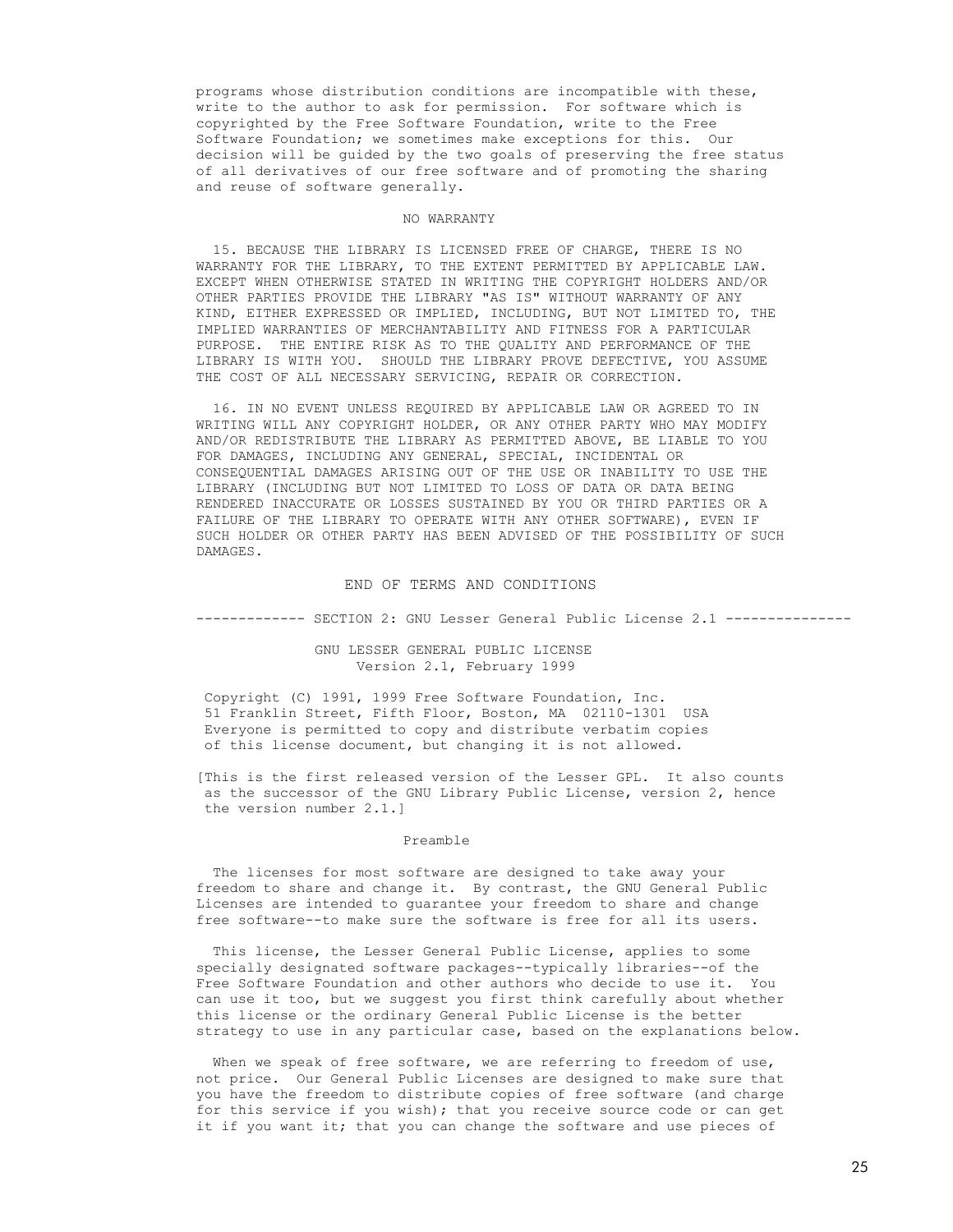it in new free programs; and that you are informed that you can do these things.

 To protect your rights, we need to make restrictions that forbid distributors to deny you these rights or to ask you to surrender these rights. These restrictions translate to certain responsibilities for you if you distribute copies of the library or if you modify it.

 For example, if you distribute copies of the library, whether gratis or for a fee, you must give the recipients all the rights that we gave you. You must make sure that they, too, receive or can get the source code. If you link other code with the library, you must provide complete object files to the recipients, so that they can relink them with the library after making changes to the library and recompiling it. And you must show them these terms so they know their rights.

 We protect your rights with a two-step method: (1) we copyright the library, and (2) we offer you this license, which gives you legal permission to copy, distribute and/or modify the library.

 To protect each distributor, we want to make it very clear that there is no warranty for the free library. Also, if the library is modified by someone else and passed on, the recipients should know that what they have is not the original version, so that the original author's reputation will not be affected by problems that might be introduced by others.

 Finally, software patents pose a constant threat to the existence of any free program. We wish to make sure that a company cannot effectively restrict the users of a free program by obtaining a restrictive license from a patent holder. Therefore, we insist that any patent license obtained for a version of the library must be consistent with the full freedom of use specified in this license.

 Most GNU software, including some libraries, is covered by the ordinary GNU General Public License. This license, the GNU Lesser General Public License, applies to certain designated libraries, and is quite different from the ordinary General Public License. We use this license for certain libraries in order to permit linking those libraries into non-free programs.

 When a program is linked with a library, whether statically or using a shared library, the combination of the two is legally speaking a combined work, a derivative of the original library. The ordinary General Public License therefore permits such linking only if the entire combination fits its criteria of freedom. The Lesser General Public License permits more lax criteria for linking other code with the library.

 We call this license the "Lesser" General Public License because it does Less to protect the user's freedom than the ordinary General Public License. It also provides other free software developers Less of an advantage over competing non-free programs. These disadvantages are the reason we use the ordinary General Public License for many libraries. However, the Lesser license provides advantages in certain special circumstances.

 For example, on rare occasions, there may be a special need to encourage the widest possible use of a certain library, so that it becomes a de-facto standard. To achieve this, non-free programs must be allowed to use the library. A more frequent case is that a free library does the same job as widely used non-free libraries. In this case, there is little to gain by limiting the free library to free software only, so we use the Lesser General Public License.

 In other cases, permission to use a particular library in non-free programs enables a greater number of people to use a large body of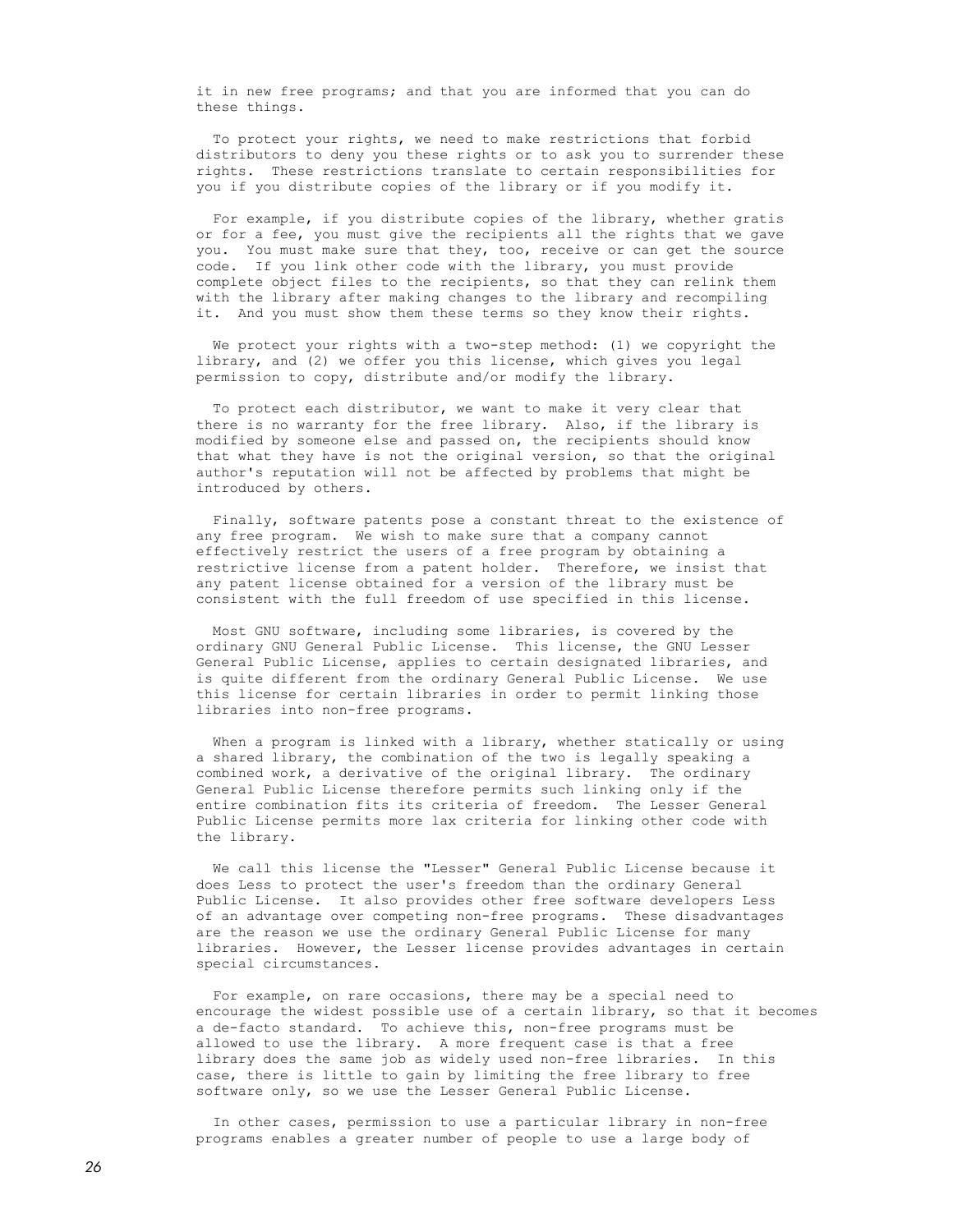free software. For example, permission to use the GNU C Library in non-free programs enables many more people to use the whole GNU operating system, as well as its variant, the GNU/Linux operating system.

 Although the Lesser General Public License is Less protective of the users' freedom, it does ensure that the user of a program that is linked with the Library has the freedom and the wherewithal to run that program using a modified version of the Library.

 The precise terms and conditions for copying, distribution and modification follow. Pay close attention to the difference between a "work based on the library" and a "work that uses the library". The former contains code derived from the library, whereas the latter must be combined with the library in order to run.

 GNU LESSER GENERAL PUBLIC LICENSE TERMS AND CONDITIONS FOR COPYING, DISTRIBUTION AND MODIFICATION

 0. This License Agreement applies to any software library or other program which contains a notice placed by the copyright holder or other authorized party saying it may be distributed under the terms of this Lesser General Public License (also called "this License"). Each licensee is addressed as "you".

 A "library" means a collection of software functions and/or data prepared so as to be conveniently linked with application programs (which use some of those functions and data) to form executables.

 The "Library", below, refers to any such software library or work which has been distributed under these terms. A "work based on the Library" means either the Library or any derivative work under copyright law: that is to say, a work containing the Library or a portion of it, either verbatim or with modifications and/or translated straightforwardly into another language. (Hereinafter, translation is included without limitation in the term "modification".)

 "Source code" for a work means the preferred form of the work for making modifications to it. For a library, complete source code means all the source code for all modules it contains, plus any associated interface definition files, plus the scripts used to control compilation and installation of the library.

 Activities other than copying, distribution and modification are not covered by this License; they are outside its scope. The act of running a program using the Library is not restricted, and output from such a program is covered only if its contents constitute a work based on the Library (independent of the use of the Library in a tool for writing it). Whether that is true depends on what the Library does and what the program that uses the Library does.

 1. You may copy and distribute verbatim copies of the Library's complete source code as you receive it, in any medium, provided that you conspicuously and appropriately publish on each copy an appropriate copyright notice and disclaimer of warranty; keep intact all the notices that refer to this License and to the absence of any warranty; and distribute a copy of this License along with the Library.

You may charge a fee for the physical act of transferring a copy, and you may at your option offer warranty protection in exchange for a fee.

 2. You may modify your copy or copies of the Library or any portion of it, thus forming a work based on the Library, and copy and distribute such modifications or work under the terms of Section 1 above, provided that you also meet all of these conditions: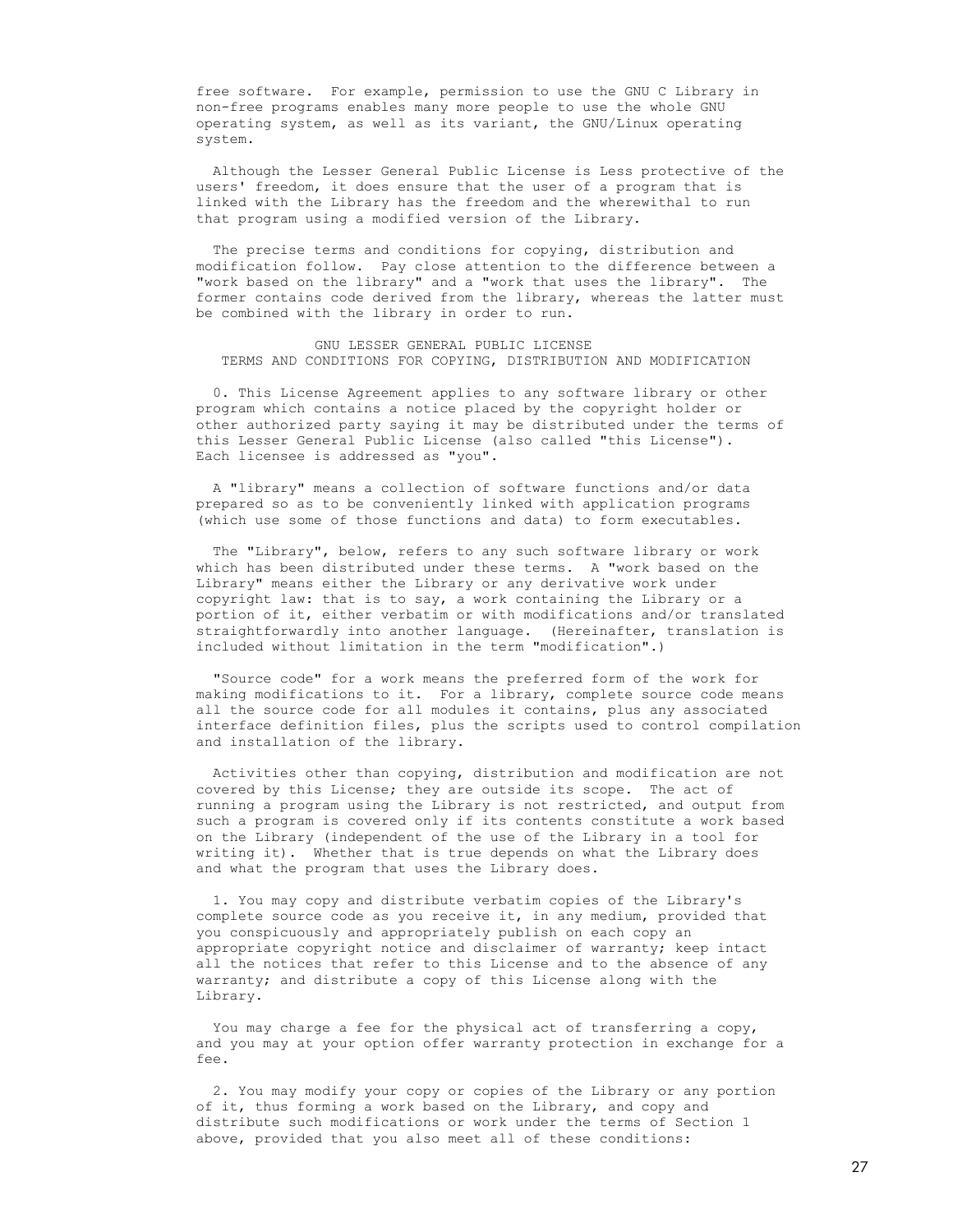a) The modified work must itself be a software library.

 b) You must cause the files modified to carry prominent notices stating that you changed the files and the date of any change.

 c) You must cause the whole of the work to be licensed at no charge to all third parties under the terms of this License.

 d) If a facility in the modified Library refers to a function or a table of data to be supplied by an application program that uses the facility, other than as an argument passed when the facility is invoked, then you must make a good faith effort to ensure that, in the event an application does not supply such function or table, the facility still operates, and performs whatever part of its purpose remains meaningful.

 (For example, a function in a library to compute square roots has a purpose that is entirely well-defined independent of the application. Therefore, Subsection 2d requires that any application-supplied function or table used by this function must be optional: if the application does not supply it, the square root function must still compute square roots.)

These requirements apply to the modified work as a whole. If identifiable sections of that work are not derived from the Library, and can be reasonably considered independent and separate works in themselves, then this License, and its terms, do not apply to those sections when you distribute them as separate works. But when you distribute the same sections as part of a whole which is a work based on the Library, the distribution of the whole must be on the terms of this License, whose permissions for other licensees extend to the entire whole, and thus to each and every part regardless of who wrote it.

Thus, it is not the intent of this section to claim rights or contest your rights to work written entirely by you; rather, the intent is to exercise the right to control the distribution of derivative or collective works based on the Library.

In addition, mere aggregation of another work not based on the Library with the Library (or with a work based on the Library) on a volume of a storage or distribution medium does not bring the other work under the scope of this License.

 3. You may opt to apply the terms of the ordinary GNU General Public License instead of this License to a given copy of the Library. To do this, you must alter all the notices that refer to this License, so that they refer to the ordinary GNU General Public License, version 2, instead of to this License. (If a newer version than version 2 of the ordinary GNU General Public License has appeared, then you can specify that version instead if you wish.) Do not make any other change in these notices.

 Once this change is made in a given copy, it is irreversible for that copy, so the ordinary GNU General Public License applies to all subsequent copies and derivative works made from that copy.

 This option is useful when you wish to copy part of the code of the Library into a program that is not a library.

 4. You may copy and distribute the Library (or a portion or derivative of it, under Section 2) in object code or executable form under the terms of Sections 1 and 2 above provided that you accompany it with the complete corresponding machine-readable source code, which must be distributed under the terms of Sections 1 and 2 above on a medium customarily used for software interchange.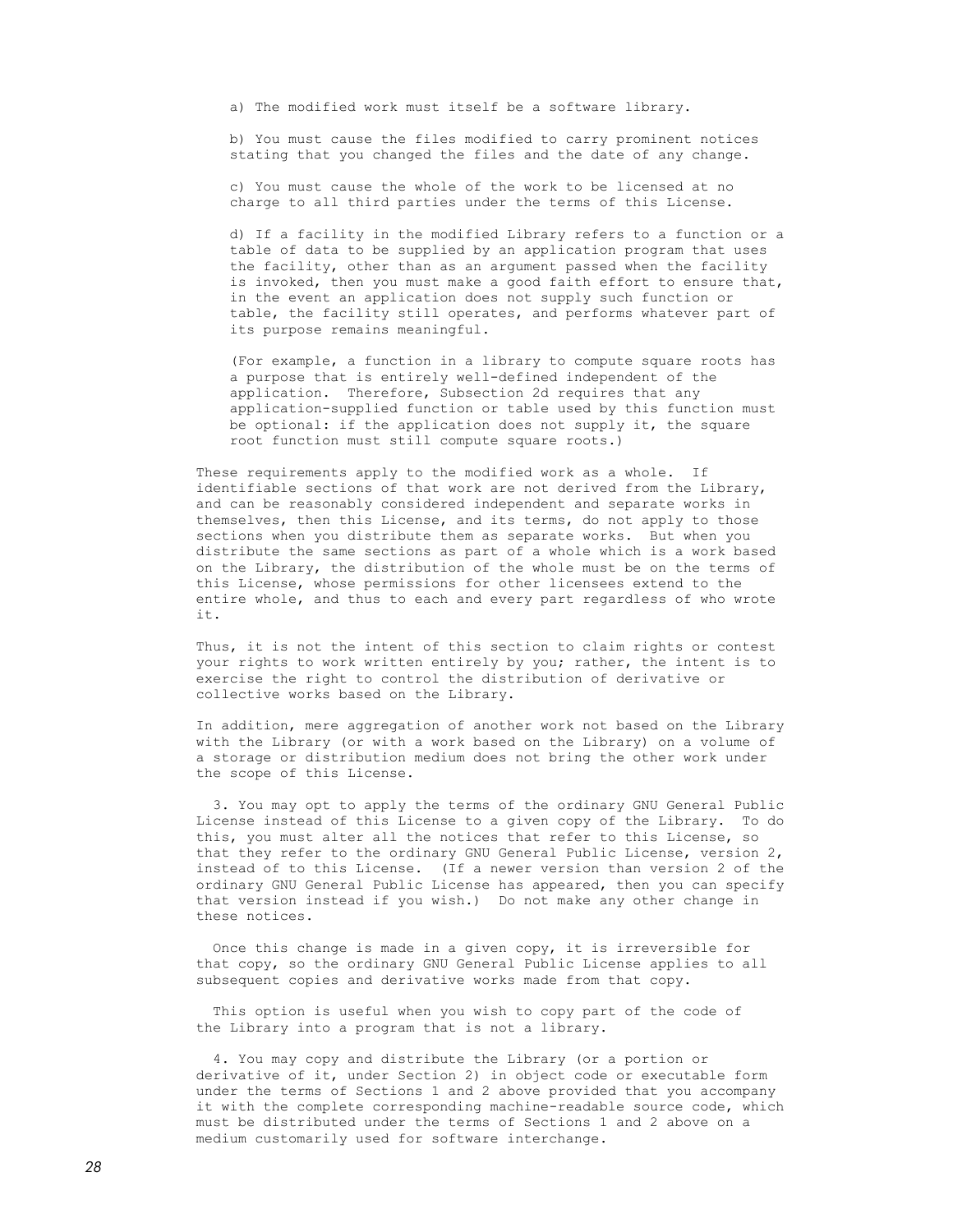If distribution of object code is made by offering access to copy from a designated place, then offering equivalent access to copy the source code from the same place satisfies the requirement to distribute the source code, even though third parties are not compelled to copy the source along with the object code.

 5. A program that contains no derivative of any portion of the Library, but is designed to work with the Library by being compiled or linked with it, is called a "work that uses the Library". Such a work, in isolation, is not a derivative work of the Library, and therefore falls outside the scope of this License.

 However, linking a "work that uses the Library" with the Library creates an executable that is a derivative of the Library (because it contains portions of the Library), rather than a "work that uses the library". The executable is therefore covered by this License. Section 6 states terms for distribution of such executables.

 When a "work that uses the Library" uses material from a header file that is part of the Library, the object code for the work may be a derivative work of the Library even though the source code is not. Whether this is true is especially significant if the work can be linked without the Library, or if the work is itself a library. The threshold for this to be true is not precisely defined by law.

 If such an object file uses only numerical parameters, data structure layouts and accessors, and small macros and small inline functions (ten lines or less in length), then the use of the object file is unrestricted, regardless of whether it is legally a derivative work. (Executables containing this object code plus portions of the Library will still fall under Section 6.)

 Otherwise, if the work is a derivative of the Library, you may distribute the object code for the work under the terms of Section 6. Any executables containing that work also fall under Section 6, whether or not they are linked directly with the Library itself.

 6. As an exception to the Sections above, you may also combine or link a "work that uses the Library" with the Library to produce a work containing portions of the Library, and distribute that work under terms of your choice, provided that the terms permit modification of the work for the customer's own use and reverse engineering for debugging such modifications.

 You must give prominent notice with each copy of the work that the Library is used in it and that the Library and its use are covered by this License. You must supply a copy of this License. If the work during execution displays copyright notices, you must include the copyright notice for the Library among them, as well as a reference directing the user to the copy of this License. Also, you must do one of these things:

 a) Accompany the work with the complete corresponding machine-readable source code for the Library including whatever changes were used in the work (which must be distributed under Sections 1 and 2 above); and, if the work is an executable linked with the Library, with the complete machine-readable "work that uses the Library", as object code and/or source code, so that the user can modify the Library and then relink to produce a modified executable containing the modified Library. (It is understood that the user who changes the contents of definitions files in the Library will not necessarily be able to recompile the application to use the modified definitions.)

 b) Use a suitable shared library mechanism for linking with the Library. A suitable mechanism is one that (1) uses at run time a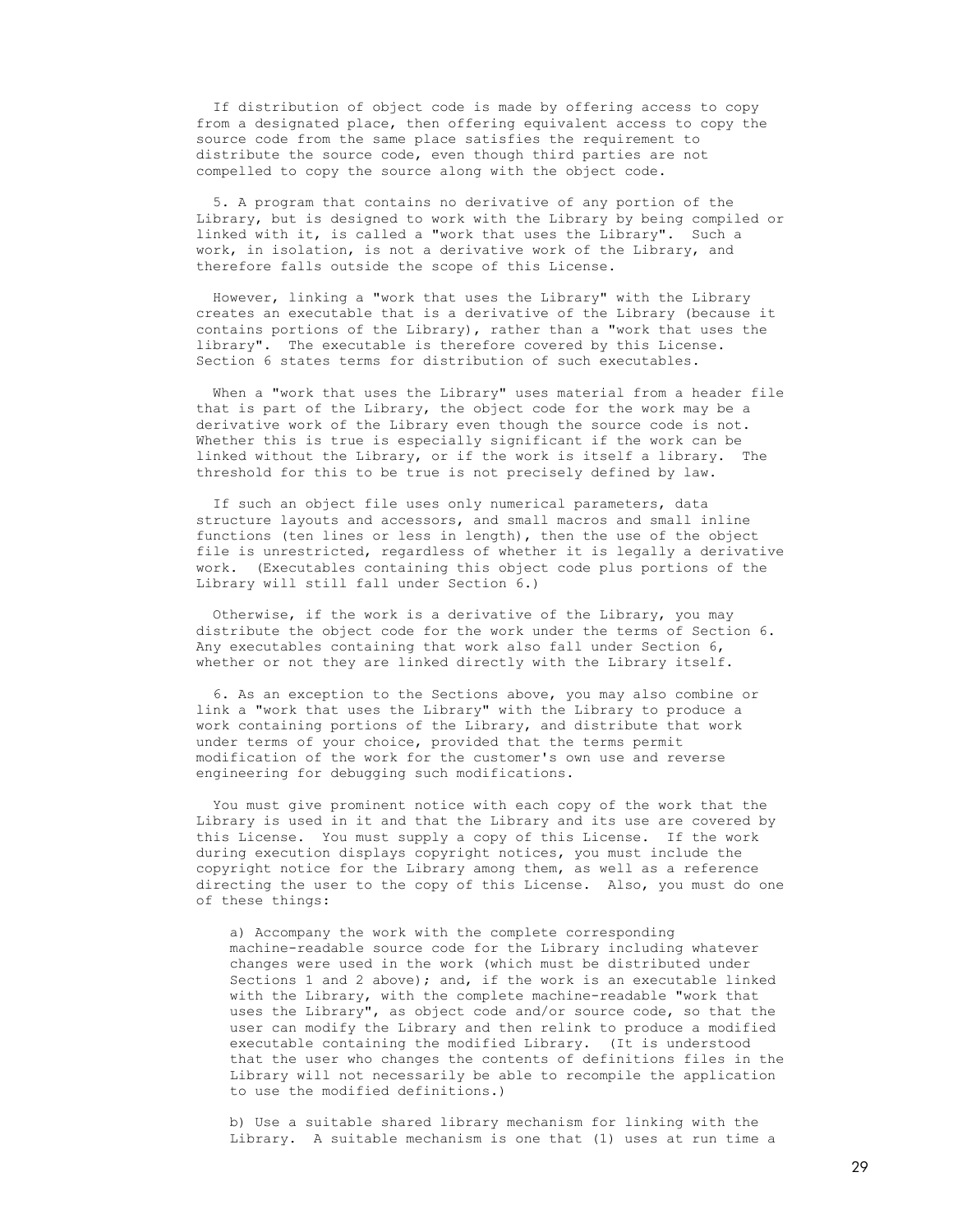copy of the library already present on the user's computer system, rather than copying library functions into the executable, and (2) will operate properly with a modified version of the library, if the user installs one, as long as the modified version is interface-compatible with the version that the work was made with.

 c) Accompany the work with a written offer, valid for at least three years, to give the same user the materials specified in Subsection 6a, above, for a charge no more than the cost of performing this distribution.

 d) If distribution of the work is made by offering access to copy from a designated place, offer equivalent access to copy the above specified materials from the same place.

 e) Verify that the user has already received a copy of these materials or that you have already sent this user a copy.

 For an executable, the required form of the "work that uses the Library" must include any data and utility programs needed for reproducing the executable from it. However, as a special exception, the materials to be distributed need not include anything that is normally distributed (in either source or binary form) with the major components (compiler, kernel, and so on) of the operating system on which the executable runs, unless that component itself accompanies the executable.

 It may happen that this requirement contradicts the license restrictions of other proprietary libraries that do not normally accompany the operating system. Such a contradiction means you cannot use both them and the Library together in an executable that you distribute.

 7. You may place library facilities that are a work based on the Library side-by-side in a single library together with other library facilities not covered by this License, and distribute such a combined library, provided that the separate distribution of the work based on the Library and of the other library facilities is otherwise permitted, and provided that you do these two things:

 a) Accompany the combined library with a copy of the same work based on the Library, uncombined with any other library facilities. This must be distributed under the terms of the Sections above.

 b) Give prominent notice with the combined library of the fact that part of it is a work based on the Library, and explaining where to find the accompanying uncombined form of the same work.

 8. You may not copy, modify, sublicense, link with, or distribute the Library except as expressly provided under this License. Any attempt otherwise to copy, modify, sublicense, link with, or distribute the Library is void, and will automatically terminate your rights under this License. However, parties who have received copies, or rights, from you under this License will not have their licenses terminated so long as such parties remain in full compliance.

 9. You are not required to accept this License, since you have not signed it. However, nothing else grants you permission to modify or distribute the Library or its derivative works. These actions are prohibited by law if you do not accept this License. Therefore, by modifying or distributing the Library (or any work based on the Library), you indicate your acceptance of this License to do so, and all its terms and conditions for copying, distributing or modifying the Library or works based on it.

10. Each time you redistribute the Library (or any work based on the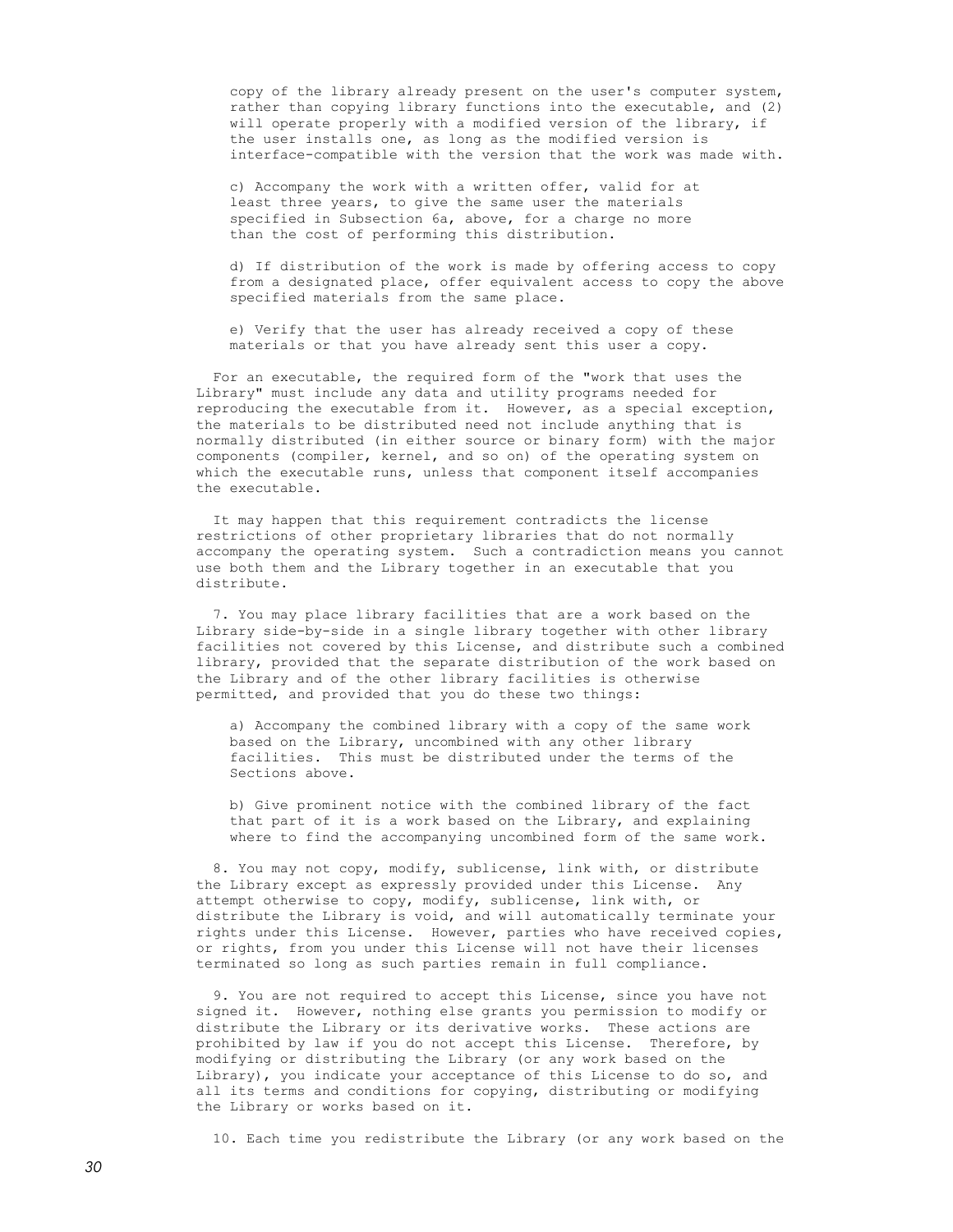Library), the recipient automatically receives a license from the original licensor to copy, distribute, link with or modify the Library subject to these terms and conditions. You may not impose any further restrictions on the recipients' exercise of the rights granted herein. You are not responsible for enforcing compliance by third parties with this License.

 11. If, as a consequence of a court judgment or allegation of patent infringement or for any other reason (not limited to patent issues), conditions are imposed on you (whether by court order, agreement or otherwise) that contradict the conditions of this License, they do not excuse you from the conditions of this License. If you cannot distribute so as to satisfy simultaneously your obligations under this License and any other pertinent obligations, then as a consequence you may not distribute the Library at all. For example, if a patent license would not permit royalty-free redistribution of the Library by all those who receive copies directly or indirectly through you, then the only way you could satisfy both it and this License would be to refrain entirely from distribution of the Library.

If any portion of this section is held invalid or unenforceable under any particular circumstance, the balance of the section is intended to apply, and the section as a whole is intended to apply in other circumstances.

It is not the purpose of this section to induce you to infringe any patents or other property right claims or to contest validity of any such claims; this section has the sole purpose of protecting the integrity of the free software distribution system which is implemented by public license practices. Many people have made generous contributions to the wide range of software distributed through that system in reliance on consistent application of that system; it is up to the author/donor to decide if he or she is willing to distribute software through any other system and a licensee cannot impose that choice.

This section is intended to make thoroughly clear what is believed to be a consequence of the rest of this License.

 12. If the distribution and/or use of the Library is restricted in certain countries either by patents or by copyrighted interfaces, the original copyright holder who places the Library under this License may add an explicit geographical distribution limitation excluding those countries, so that distribution is permitted only in or among countries not thus excluded. In such case, this License incorporates the limitation as if written in the body of this License.

 13. The Free Software Foundation may publish revised and/or new versions of the Lesser General Public License from time to time. Such new versions will be similar in spirit to the present version, but may differ in detail to address new problems or concerns.

Each version is given a distinguishing version number. If the Library specifies a version number of this License which applies to it and "any later version", you have the option of following the terms and conditions either of that version or of any later version published by the Free Software Foundation. If the Library does not specify a license version number, you may choose any version ever published by the Free Software Foundation.

 14. If you wish to incorporate parts of the Library into other free programs whose distribution conditions are incompatible with these, write to the author to ask for permission. For software which is copyrighted by the Free Software Foundation, write to the Free Software Foundation; we sometimes make exceptions for this. Our decision will be guided by the two goals of preserving the free status of all derivatives of our free software and of promoting the sharing and reuse of software generally.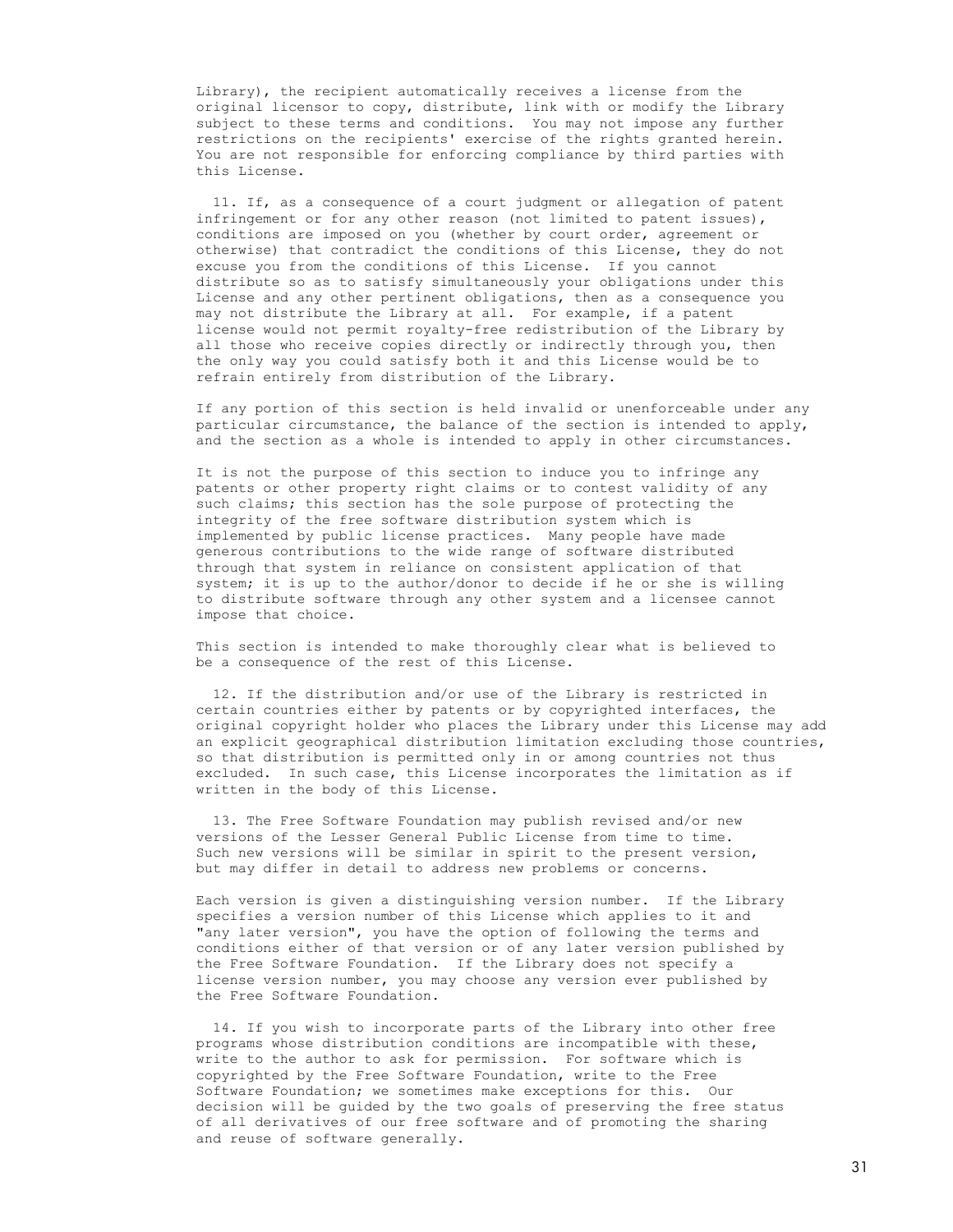#### NO WARRANTY

 15. BECAUSE THE LIBRARY IS LICENSED FREE OF CHARGE, THERE IS NO WARRANTY FOR THE LIBRARY, TO THE EXTENT PERMITTED BY APPLICABLE LAW. EXCEPT WHEN OTHERWISE STATED IN WRITING THE COPYRIGHT HOLDERS AND/OR OTHER PARTIES PROVIDE THE LIBRARY "AS IS" WITHOUT WARRANTY OF ANY KIND, EITHER EXPRESSED OR IMPLIED, INCLUDING, BUT NOT LIMITED TO, THE IMPLIED WARRANTIES OF MERCHANTABILITY AND FITNESS FOR A PARTICULAR PURPOSE. THE ENTIRE RISK AS TO THE QUALITY AND PERFORMANCE OF THE LIBRARY IS WITH YOU. SHOULD THE LIBRARY PROVE DEFECTIVE, YOU ASSUME THE COST OF ALL NECESSARY SERVICING, REPAIR OR CORRECTION.

 16. IN NO EVENT UNLESS REQUIRED BY APPLICABLE LAW OR AGREED TO IN WRITING WILL ANY COPYRIGHT HOLDER, OR ANY OTHER PARTY WHO MAY MODIFY AND/OR REDISTRIBUTE THE LIBRARY AS PERMITTED ABOVE, BE LIABLE TO YOU FOR DAMAGES, INCLUDING ANY GENERAL, SPECIAL, INCIDENTAL OR CONSEQUENTIAL DAMAGES ARISING OUT OF THE USE OR INABILITY TO USE THE LIBRARY (INCLUDING BUT NOT LIMITED TO LOSS OF DATA OR DATA BEING RENDERED INACCURATE OR LOSSES SUSTAINED BY YOU OR THIRD PARTIES OR A FAILURE OF THE LIBRARY TO OPERATE WITH ANY OTHER SOFTWARE), EVEN IF SUCH HOLDER OR OTHER PARTY HAS BEEN ADVISED OF THE POSSIBILITY OF SUCH DAMAGES.

END OF TERMS AND CONDITIONS

### <span id="page-31-0"></span>Expat XML Parser

Copyright (c) 1998, 1999, 2000 Thai Open Source Software Center Ltd and Clark Cooper

Copyright (c) 2001, 2002 Expat maintainers.

Permission is hereby granted, free of charge, to any person obtaining a copy of this software and associated documentation files (the "Software"), to deal in the Software without restriction, including without limitation the rights to use, copy, modify, merge, publish, distribute, sublicense, and/or sell copies of the Software, and to permit persons to whom the Software is furnished to do so, subject to the following conditions:

The above copyright notice and this permission notice shall be included in all copies or substantial portions of the Software.

THE SOFTWARE IS PROVIDED "AS IS", WITHOUT WARRANTY OF ANY KIND, EXPRESS OR IMPLIED, INCLUDING BUT NOT LIMITED TO THE WARRANTIES OF MERCHANTABILITY, FITNESS FOR A PARTICULAR PURPOSE AND NONINFRINGEMENT. IN NO EVENT SHALL THE AUTHORS OR COPYRIGHT HOLDERS BE LIABLE FOR ANY CLAIM, DAMAGES OR OTHER LIABILITY, WHETHER IN AN ACTION OF CONTRACT, TORT OR OTHERWISE, ARISING FROM, OUT OF OR IN CONNECTION WITH THE SOFTWARE OR THE USE OR OTHER DEALINGS IN THE **SOFTWARE** 

## <span id="page-31-1"></span>Pegasus (implementation of CIM and WBEM standards)

//%2003//////////////////////////////////////////////////////////////////////// // // Copyright (c) 2000, 2001, 2002 BMC Software, Hewlett-Packard Development // Company, L. P., IBM Corp., The Open Group, Tivoli Systems. // Copyright (c) 2003 BMC Software; Hewlett-Packard Development Company, L. P.; // IBM Corp.; EMC Corporation, The Open Group. // // Permission is hereby granted, free of charge, to any person obtaining a copy

// of this software and associated documentation files (the "Software"), to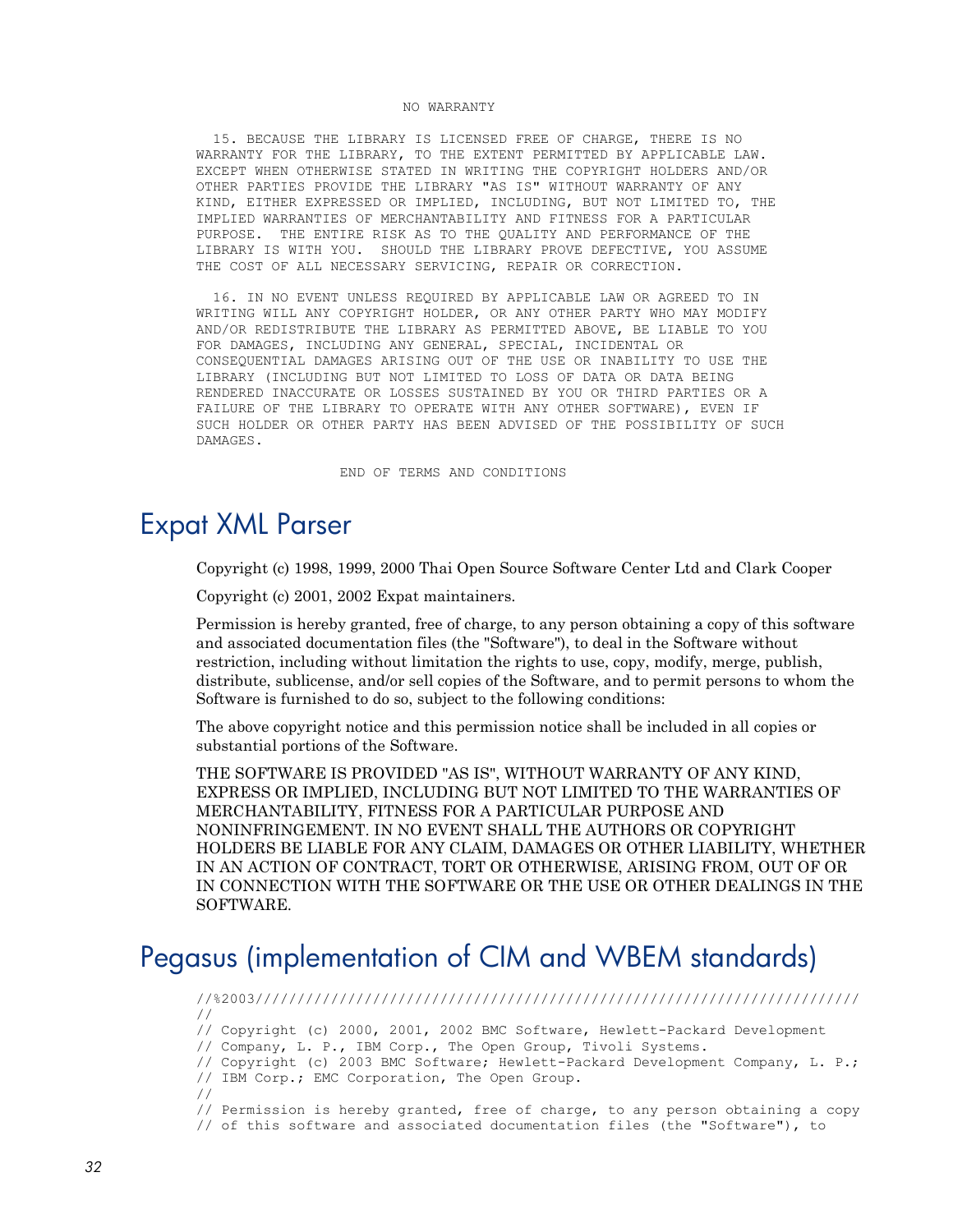// deal in the Software without restriction, including without limitation the // rights to use, copy, modify, merge, publish, distribute, sublicense, and/or // sell copies of the Software, and to permit persons to whom the Software is // furnished to do so, subject to the following conditions: // // THE ABOVE COPYRIGHT NOTICE AND THIS PERMISSION NOTICE SHALL BE INCLUDED IN // ALL COPIES OR SUBSTANTIAL PORTIONS OF THE SOFTWARE. THE SOFTWARE IS PROVIDED // "AS IS", WITHOUT WARRANTY OF ANY KIND, EXPRESS OR IMPLIED, INCLUDING BUT NOT // LIMITED TO THE WARRANTIES OF MERCHANTABILITY, FITNESS FOR A PARTICULAR // PURPOSE AND NONINFRINGEMENT. IN NO EVENT SHALL THE AUTHORS OR COPYRIGHT // HOLDERS BE LIABLE FOR ANY CLAIM, DAMAGES OR OTHER LIABILITY, WHETHER IN AN // ACTION OF CONTRACT, TORT OR OTHERWISE, ARISING FROM, OUT OF OR IN CONNECTION // WITH THE SOFTWARE OR THE USE OR OTHER DEALINGS IN THE SOFTWARE.

### <span id="page-32-0"></span>zlib

Copyright notice:

(C) 1995-2002 Jean-loup Gailly and Mark Adler

This software is provided 'as-is', without any express or implied warranty. In no event will the authors be held liable for any damages arising from the use of this software.

Permission is granted to anyone to use this software for any purpose, including commercial applications, and to alter it and redistribute it freely, subject to the following restrictions:

1. The origin of this software must not be misrepresented; you must not claim that you wrote the original software. If you use this software in a product, an acknowledgment in the product documentation would be appreciated but is not required.

2. Altered source versions must be plainly marked as such, and must not be misrepresented as being the original software.

3. This notice may not be removed or altered from any source distribution.

Jean-loup Gailly Mark Adler *[jloup@gzip.org](mailto:jloup@gzip.org) [madler@alumni.caltech.edu](mailto:madler@alumni.caltech.edu)*

### <span id="page-32-1"></span>Perl

NAME perlartistic - the Perl Artistic License

#### **SYNOPSIS**

You can refer to this document in Pod via "L<perlartistic>" Or you can see this document by entering "perldoc perlartistic"

#### DESCRIPTION

 This is "The Artistic License". It's here so that modules, programs, etc., that want to declare this as their distribution license, can link to it.

 It is also one of the two licenses Perl allows itself to be redis tributed and/or modified; for the other one, the GNU General Public License, see the perlgpl.

The "Artistic License"

Preamble

 The intent of this document is to state the conditions under which a Package may be copied, such that the Copyright Holder maintains some semblance of artistic control over the development of the package,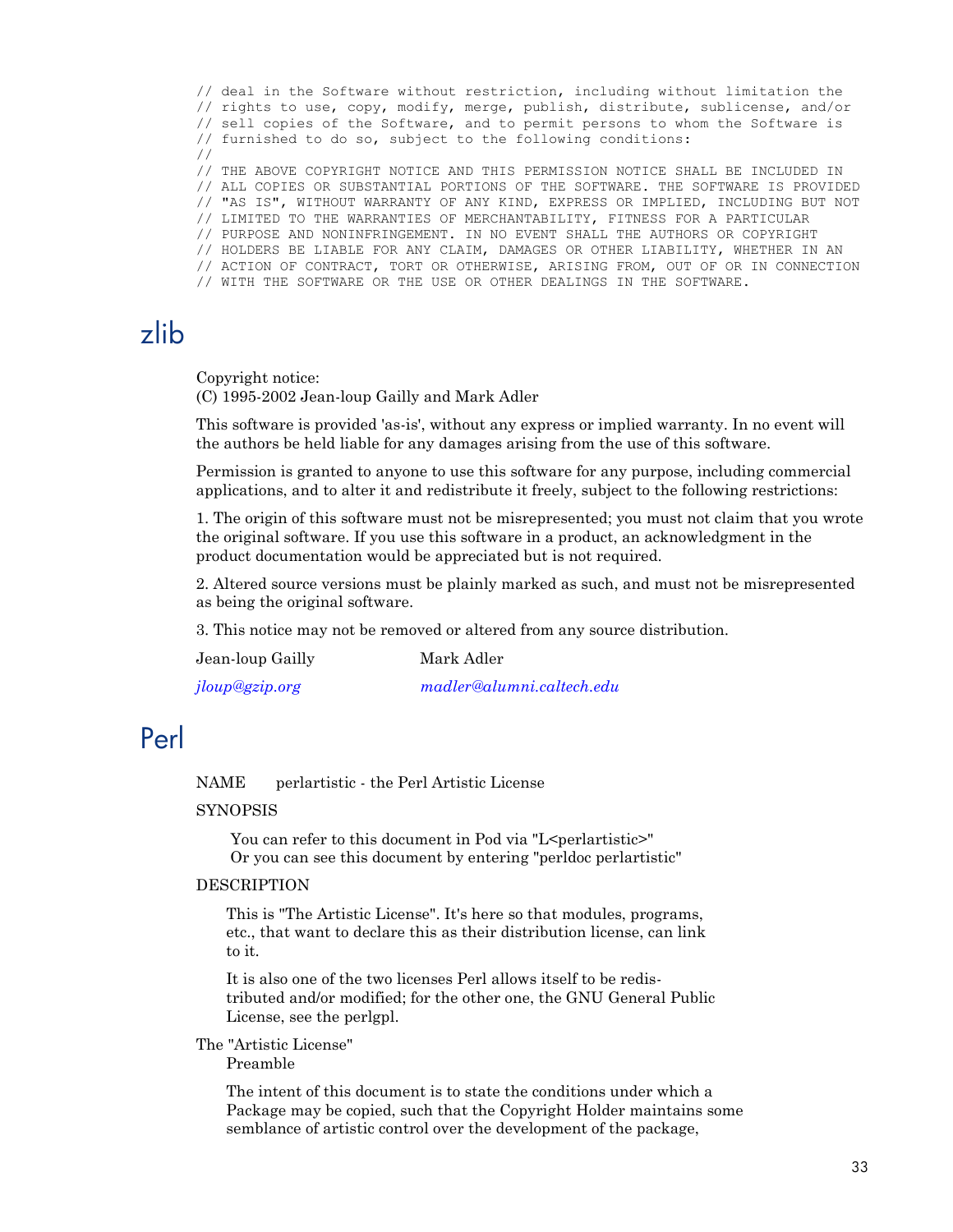while giving the users of the package the right to use and distribute the Package in a more-or-less customary fashion, plus the right to make reasonable modifications.

#### Definitions

"Package"

 refers to the collection of files distributed by the Copyright Holder, and derivatives of that collection of files created through textual modification.

"Standard Version"

 refers to such a Package if it has not been modified, or has been modified in accordance with the wishes of the Copyright Holder as specified below.

"Copyright Holder"

is whoever is named in the copyright or copyrights for the package.

#### "You"

 is you, if you're thinking about copying or distributing this Pack age.

"Reasonable copying fee"

 is whatever you can justify on the basis of media cost, duplication charges, time of people involved, and so on. (You will not be required to justify it to the Copyright Holder, but only to the computing community at large as a market that must bear the fee.)

"Freely Available"

 means that no fee is charged for the item itself, though there may be fees involved in handling the item. It also means that recipi ents of the item may redistribute it under the same conditions they received it.

#### Conditions

- 1. You may make and give away verbatim copies of the source form of the Standard Version of this Package without restriction, provided that you duplicate all of the original copyright notices and asso ciated disclaimers.
- 2. You may apply bug fixes, portability fixes and other modifications derived from the Public Domain or from the Copyright Holder. A Package modified in such a way shall still be considered the Stan dard Version.
- 3. You may otherwise modify your copy of this Package in any way, pro vided that you insert a prominent notice in each changed file stat ing how and when you changed that file, and provided that you do at least ONE of the following:
	- a) place your modifications in the Public Domain or otherwise make them Freely Available, such as by posting said modifications to Usenet or an equivalent medium, or placing the modifications on a major archive site such as uunet.uu.net, or by allowing the Copyright Holder to include your modifications in the Standard Version of the Package.
	- b) use the modified Package only within your corporation or orga nization.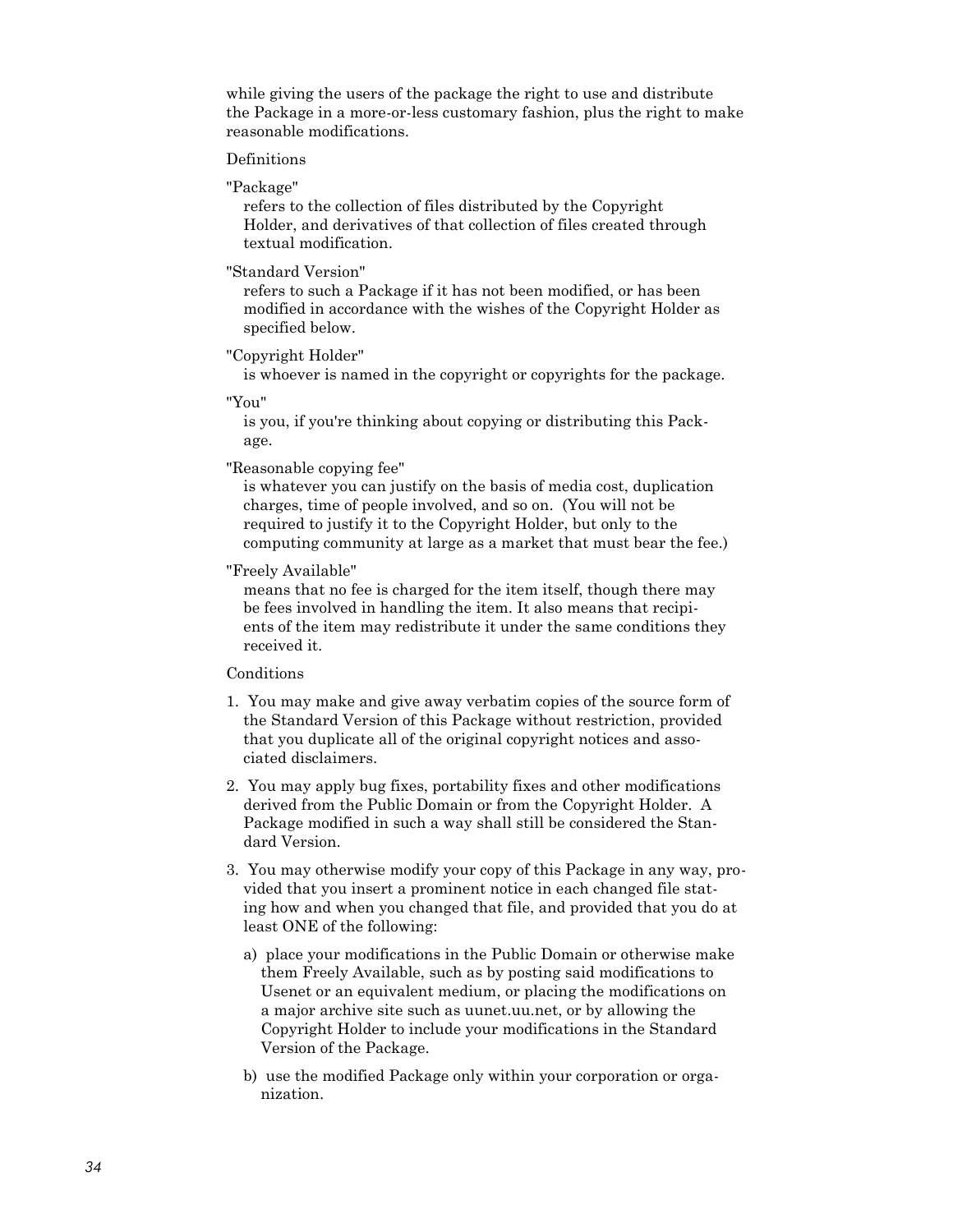- c) rename any non-standard executables so the names do not con flict with standard executables, which must also be provided, and provide a separate manual page for each non-standard exe cutable that clearly documents how it differs from the Standard Version.
- d) make other distribution arrangements with the Copyright Holder.
- 4. You may distribute the programs of this Package in object code or executable form, provided that you do at least ONE of the follow ing:
	- a) distribute a Standard Version of the executables and library files, together with instructions (in the manual page or equiv alent) on where to get the Standard Version.
	- b) accompany the distribution with the machine-readable source of the Package with your modifications.
	- c) give non-standard executables non-standard names, and clearly document the differences in manual pages (or equivalent), together with instructions on where to get the Standard Ver sion.
	- d) make other distribution arrangements with the Copyright Holder.
- 5. You may charge a reasonable copying fee for any distribution of this Package. You may charge any fee you choose for support of this Package. You may not charge a fee for this Package itself. However, you may distribute this Package in aggregate with other (possibly commercial) programs as part of a larger (possibly com mercial) software distribution provided that you do not advertise this Package as a product of your own. You may embed this Pack age's interpreter within an executable of yours (by linking); this shall be construed as a mere form of aggregation, provided that the complete Standard Version of the interpreter is so embedded.
- 6. The scripts and library files supplied as input to or produced as output from the programs of this Package do not automatically fall under the copyright of this Package, but belong to whoever gener ated them, and may be sold commercially, and may be aggregated with this Package. If such scripts or library files are aggregated with this Package via the so-called "undump" or "unexec" methods of pro ducing a binary executable image, then distribution of such an image shall neither be construed as a distribution of this Package nor shall it fall under the restrictions of Paragraphs 3 and 4, provided that you do not represent such an executable image as a Standard Version of this Package.
- 7. C subroutines (or comparably compiled subroutines in other lan guages) supplied by you and linked into this Package in order to emulate subroutines and variables of the language defined by this Package shall not be considered part of this Package, but are the equivalent of input as in Paragraph 6, provided these subroutines do not change the language in any way that would cause it to fail the regression tests for the language.
- 8. Aggregation of this Package with a commercial distribution is always permitted provided that the use of this Package is embedded; that is, when no overt attempt is made to make this Package's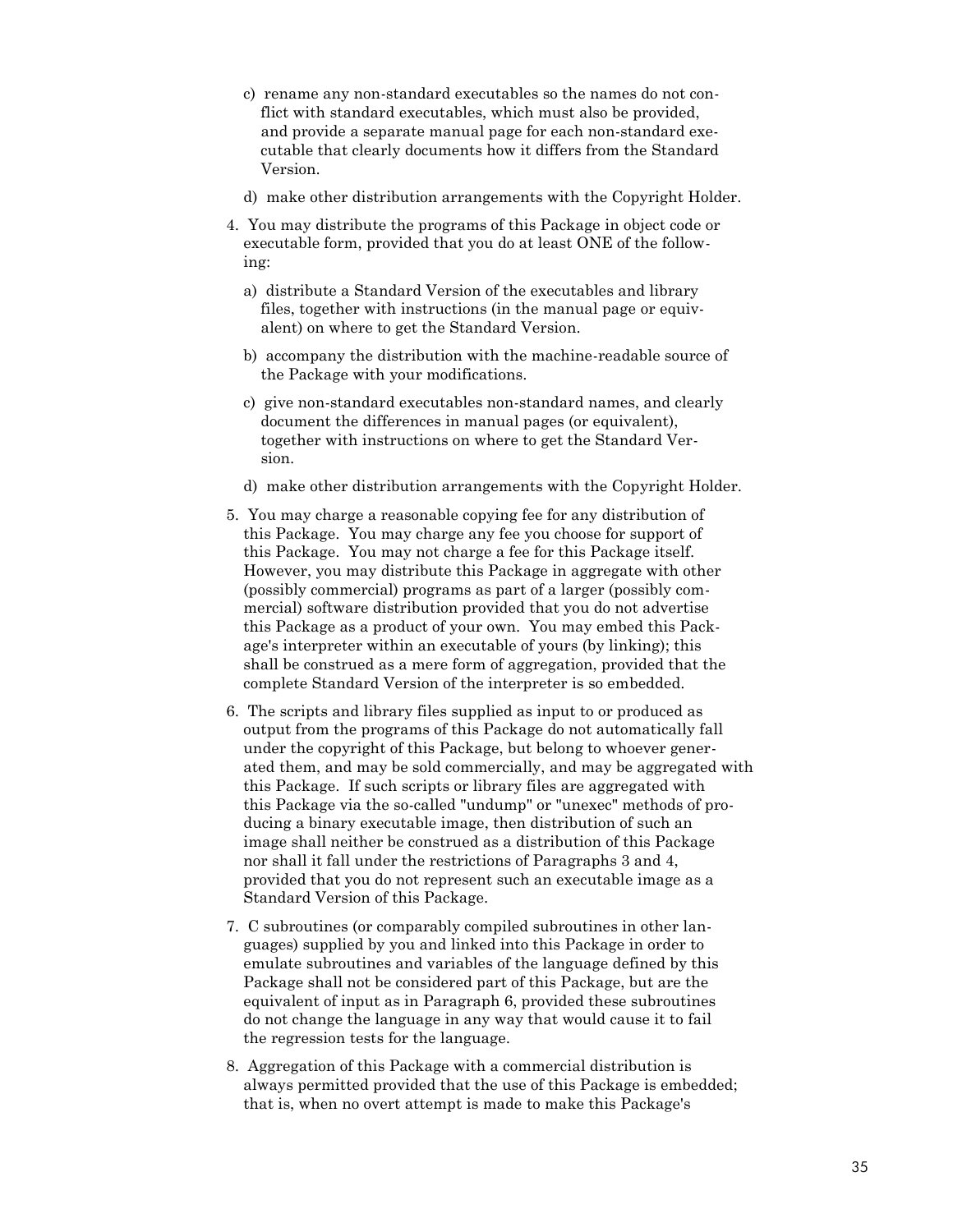interfaces visible to the end user of the commercial distribution. Such use shall not be construed as a distribution of this Package.

- 9. The name of the Copyright Holder may not be used to endorse or pro mote products derived from this software without specific prior written permission.
- 10. THIS PACKAGE IS PROVIDED "AS IS" AND WITHOUT ANY EXPRESS OR IMPLIED WARRANTIES, INCLUDING, WITHOUT LIMITATION, THE IMPLIED WARRANTIES OF MERCHANTIBILITY AND FITNESS FOR A PARTICULAR PURPOSE.

The End

Perl version 5.8.7 documentation – perlartistic

## <span id="page-35-0"></span>Mkisofs

Copyright (C) 1999, 2000, 2001 Joerg Schilling

This program is free software; you can redistribute it and/or modify it under the terms of the GNU General Public License as published by the Free Software Foundation; either version 2 of the License, or (at your option) any later version.

This program is distributed in the hope that it will be useful, but WITHOUT ANY WARRANTY; without even the implied warranty of MERCHANTABILITY or FITNESS FOR A PARTICULAR PURPOSE.

See the GNU General Public License for more details. You should have received a copy of the GNU General Public License along with this program; if not, write to the Free Software Foundation, Inc., 59 Temple Place, Suite 330, Boston, MA 02111-1307 USA.

### <span id="page-35-1"></span>[GCC RUNTIMES](http://www.gnu.org/licenses/old-licenses/gpl-2.0.html#TOC1)

Link: *<http://www.gnu.org/licenses>*

gcc runtimes: libstdc++ and libgcc\_s are covered by the GNU GENERAL PUBLIC LICENSE (see following).

## <span id="page-35-2"></span>[GNU GENERAL PUBLIC LICENSE](http://www.gnu.org/licenses/old-licenses/gpl-2.0.html#TOC1)

Version 3, 29 June 2007

Copyright (C) 2007 Free Software Foundation, Inc. <http://fsf.org/> Everyone is permitted to copy and distribute verbatim copies of this license document, but changing it is not allowed.

#### Preamble

 The GNU General Public License is a free, copyleft license for software and other kinds of works.

 The licenses for most software and other practical works are designed to take away your freedom to share and change the works. By contrast, the GNU General Public License is intended to guarantee your freedom to share and change all versions of a program--to make sure it remains free software for all its users. We, the Free Software Foundation, use the GNU General Public License for most of our software; it applies also to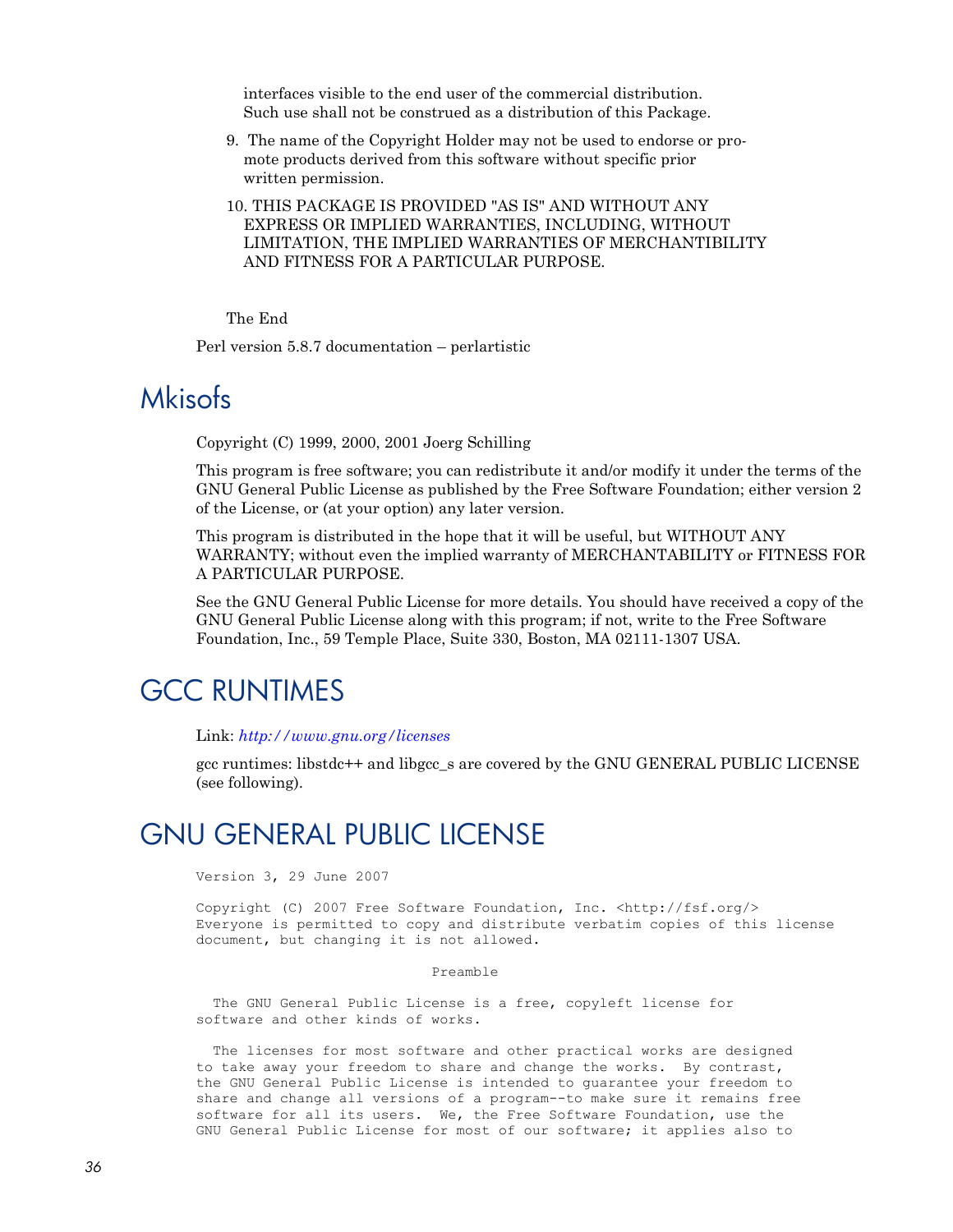any other work released this way by its authors. You can apply it to your programs, too.

 When we speak of free software, we are referring to freedom, not price. Our General Public Licenses are designed to make sure that you have the freedom to distribute copies of free software (and charge for them if you wish), that you receive source code or can get it if you want it, that you can change the software or use pieces of it in new free programs, and that you know you can do these things.

 To protect your rights, we need to prevent others from denying you these rights or asking you to surrender the rights. Therefore, you have certain responsibilities if you distribute copies of the software, or if you modify it: responsibilities to respect the freedom of others.

 For example, if you distribute copies of such a program, whether gratis or for a fee, you must pass on to the recipients the same freedoms that you received. You must make sure that they, too, receive or can get the source code. And you must show them these terms so they know their rights.

 Developers that use the GNU GPL protect your rights with two steps: (1) assert copyright on the software, and (2) offer you this License giving you legal permission to copy, distribute and/or modify it.

 For the developers' and authors' protection, the GPL clearly explains that there is no warranty for this free software. For both users' and authors' sake, the GPL requires that modified versions be marked as changed, so that their problems will not be attributed erroneously to authors of previous versions.

 Some devices are designed to deny users access to install or run modified versions of the software inside them, although the manufacturer can do so. This is fundamentally incompatible with the aim of protecting users' freedom to change the software. The systematic pattern of such abuse occurs in the area of products for individuals to use, which is precisely where it is most unacceptable. Therefore, we have designed this version of the GPL to prohibit the practice for those products. If such problems arise substantially in other domains, we stand ready to extend this provision to those domains in future versions of the GPL, as needed to protect the freedom of users.

Finally, every program is threatened constantly by software patents. States should not allow patents to restrict development and use of software on general-purpose computers, but in those that do, we wish to avoid the special danger that patents applied to a free program could make it effectively proprietary. To prevent this, the GPL assures that patents cannot be used to render the program non-free.

 The precise terms and conditions for copying, distribution and modification follow.

#### TERMS AND CONDITIONS

0. Definitions.

"This License" refers to version 3 of the GNU General Public License.

 "Copyright" also means copyright-like laws that apply to other kinds of works, such as semiconductor masks.

 "The Program" refers to any copyrightable work licensed under this License. Each licensee is addressed as "you". "Licensees" and "recipients" may be individuals or organizations.

 To "modify" a work means to copy from or adapt all or part of the work in a fashion requiring copyright permission, other than the making of an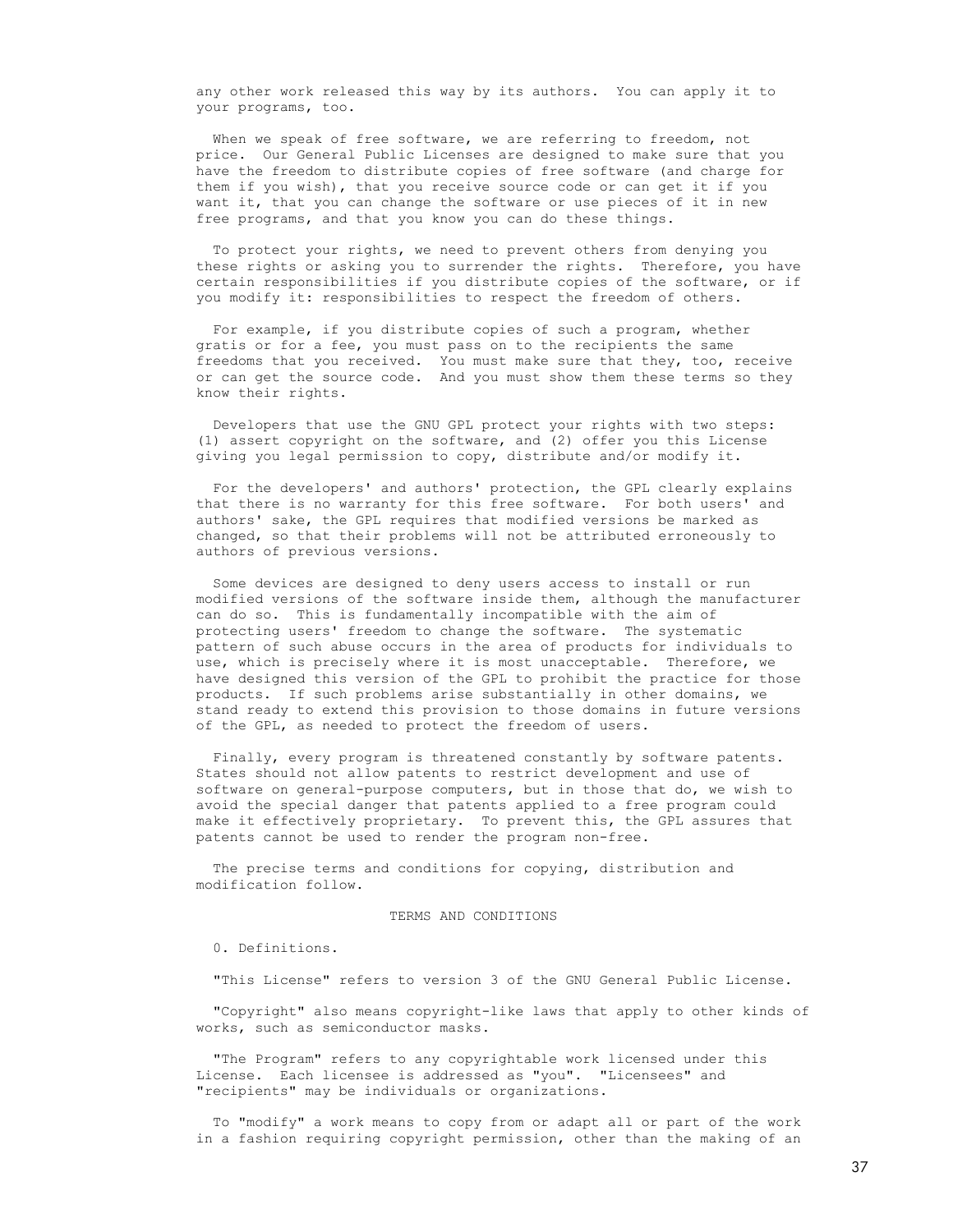exact copy. The resulting work is called a "modified version" of the earlier work or a work "based on" the earlier work.

 A "covered work" means either the unmodified Program or a work based on the Program.

 To "propagate" a work means to do anything with it that, without permission, would make you directly or secondarily liable for infringement under applicable copyright law, except executing it on a computer or modifying a private copy. Propagation includes copying, distribution (with or without modification), making available to the public, and in some countries other activities as well.

 To "convey" a work means any kind of propagation that enables other parties to make or receive copies. Mere interaction with a user through a computer network, with no transfer of a copy, is not conveying.

 An interactive user interface displays "Appropriate Legal Notices" to the extent that it includes a convenient and prominently visible feature that (1) displays an appropriate copyright notice, and (2) tells the user that there is no warranty for the work (except to the extent that warranties are provided), that licensees may convey the work under this License, and how to view a copy of this License. If the interface presents a list of user commands or options, such as a menu, a prominent item in the list meets this criterion.

1. Source Code.

 The "source code" for a work means the preferred form of the work for making modifications to it. "Object code" means any non-source form of a work.

 A "Standard Interface" means an interface that either is an official standard defined by a recognized standards body, or, in the case of interfaces specified for a particular programming language, one that is widely used among developers working in that language.

 The "System Libraries" of an executable work include anything, other than the work as a whole, that (a) is included in the normal form of packaging a Major Component, but which is not part of that Major Component, and (b) serves only to enable use of the work with that Major Component, or to implement a Standard Interface for which an implementation is available to the public in source code form. A "Major Component", in this context, means a major essential component (kernel, window system, and so on) of the specific operating system (if any) on which the executable work runs, or a compiler used to produce the work, or an object code interpreter used to run it.

 The "Corresponding Source" for a work in object code form means all the source code needed to generate, install, and (for an executable work) run the object code and to modify the work, including scripts to control those activities. However, it does not include the work's System Libraries, or general-purpose tools or generally available free programs which are used unmodified in performing those activities but which are not part of the work. For example, Corresponding Source includes interface definition files associated with source files for the work, and the source code for shared libraries and dynamically linked subprograms that the work is specifically designed to require, such as by intimate data communication or control flow between those subprograms and other parts of the work.

 The Corresponding Source need not include anything that users can regenerate automatically from other parts of the Corresponding Source.

 The Corresponding Source for a work in source code form is that same work.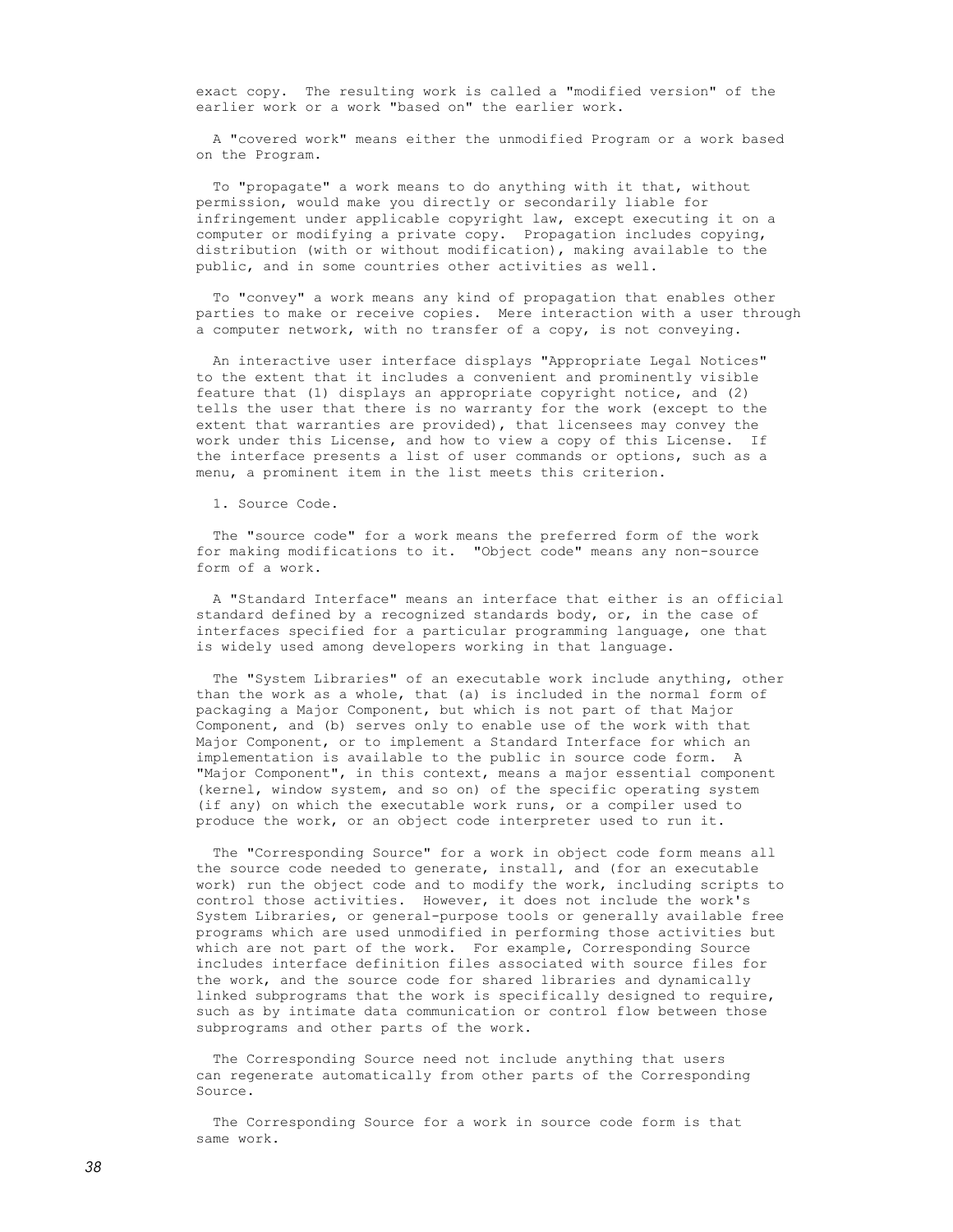#### 2. Basic Permissions.

 All rights granted under this License are granted for the term of copyright on the Program, and are irrevocable provided the stated conditions are met. This License explicitly affirms your unlimited permission to run the unmodified Program. The output from running a covered work is covered by this License only if the output, given its content, constitutes a covered work. This License acknowledges your rights of fair use or other equivalent, as provided by copyright law.

 You may make, run and propagate covered works that you do not convey, without conditions so long as your license otherwise remains in force. You may convey covered works to others for the sole purpose of having them make modifications exclusively for you, or provide you with facilities for running those works, provided that you comply with the terms of this License in conveying all material for which you do not control copyright. Those thus making or running the covered works for you must do so exclusively on your behalf, under your direction and control, on terms that prohibit them from making any copies of your copyrighted material outside their relationship with you.

 Conveying under any other circumstances is permitted solely under the conditions stated below. Sublicensing is not allowed; section 10 makes it unnecessary.

3. Protecting Users' Legal Rights From Anti-Circumvention Law.

 No covered work shall be deemed part of an effective technological measure under any applicable law fulfilling obligations under article 11 of the WIPO copyright treaty adopted on 20 December 1996, or similar laws prohibiting or restricting circumvention of such measures.

 When you convey a covered work, you waive any legal power to forbid circumvention of technological measures to the extent such circumvention is effected by exercising rights under this License with respect to the covered work, and you disclaim any intention to limit operation or modification of the work as a means of enforcing, against the work's users, your or third parties' legal rights to forbid circumvention of technological measures.

4. Conveying Verbatim Copies.

 You may convey verbatim copies of the Program's source code as you receive it, in any medium, provided that you conspicuously and appropriately publish on each copy an appropriate copyright notice; keep intact all notices stating that this License and any non-permissive terms added in accord with section 7 apply to the code; keep intact all notices of the absence of any warranty; and give all recipients a copy of this License along with the Program.

You may charge any price or no price for each copy that you convey, and you may offer support or warranty protection for a fee.

5. Conveying Modified Source Versions.

 You may convey a work based on the Program, or the modifications to produce it from the Program, in the form of source code under the terms of section 4, provided that you also meet all of these conditions:

 a) The work must carry prominent notices stating that you modified it, and giving a relevant date.

 b) The work must carry prominent notices stating that it is released under this License and any conditions added under section 7. This requirement modifies the requirement in section 4 to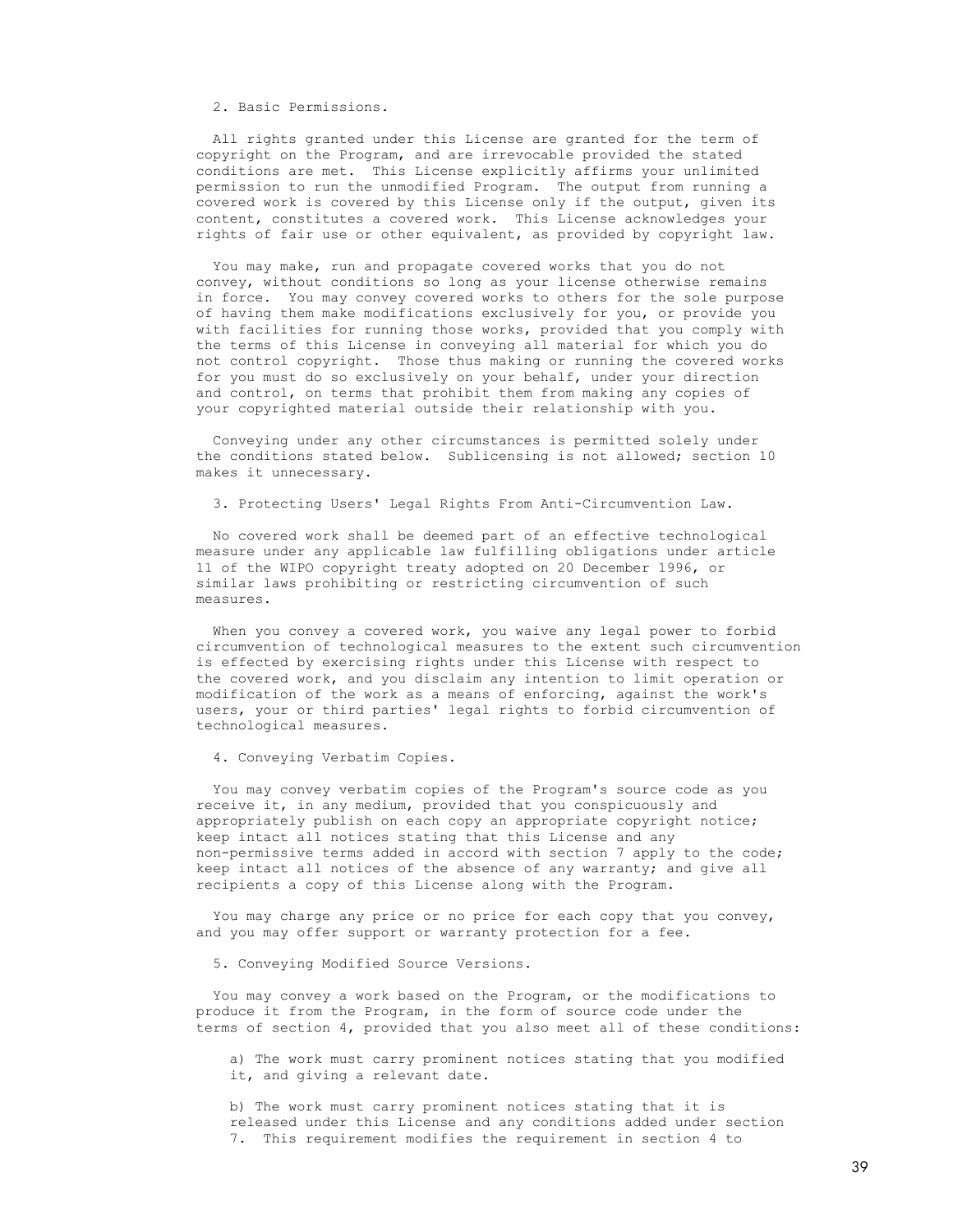"keep intact all notices".

 c) You must license the entire work, as a whole, under this License to anyone who comes into possession of a copy. This License will therefore apply, along with any applicable section 7 additional terms, to the whole of the work, and all its parts, regardless of how they are packaged. This License gives no permission to license the work in any other way, but it does not invalidate such permission if you have separately received it.

 d) If the work has interactive user interfaces, each must display Appropriate Legal Notices; however, if the Program has interactive interfaces that do not display Appropriate Legal Notices, your work need not make them do so.

 A compilation of a covered work with other separate and independent works, which are not by their nature extensions of the covered work, and which are not combined with it such as to form a larger program, in or on a volume of a storage or distribution medium, is called an "aggregate" if the compilation and its resulting copyright are not used to limit the access or legal rights of the compilation's users beyond what the individual works permit. Inclusion of a covered work in an aggregate does not cause this License to apply to the other parts of the aggregate.

6. Conveying Non-Source Forms.

 You may convey a covered work in object code form under the terms of sections 4 and 5, provided that you also convey the machine-readable Corresponding Source under the terms of this License, in one of these ways:

 a) Convey the object code in, or embodied in, a physical product (including a physical distribution medium), accompanied by the Corresponding Source fixed on a durable physical medium customarily used for software interchange.

 b) Convey the object code in, or embodied in, a physical product (including a physical distribution medium), accompanied by a written offer, valid for at least three years and valid for as long as you offer spare parts or customer support for that product model, to give anyone who possesses the object code either (1) a copy of the Corresponding Source for all the software in the product that is covered by this License, on a durable physical medium customarily used for software interchange, for a price no more than your reasonable cost of physically performing this conveying of source, or (2) access to copy the Corresponding Source from a network server at no charge.

 c) Convey individual copies of the object code with a copy of the written offer to provide the Corresponding Source. This alternative is allowed only occasionally and noncommercially, and only if you received the object code with such an offer, in accord with subsection 6b.

 d) Convey the object code by offering access from a designated place (gratis or for a charge), and offer equivalent access to the Corresponding Source in the same way through the same place at no further charge. You need not require recipients to copy the Corresponding Source along with the object code. If the place to copy the object code is a network server, the Corresponding Source may be on a different server (operated by you or a third party) that supports equivalent copying facilities, provided you maintain clear directions next to the object code saying where to find the Corresponding Source. Regardless of what server hosts the Corresponding Source, you remain obligated to ensure that it is available for as long as needed to satisfy these requirements.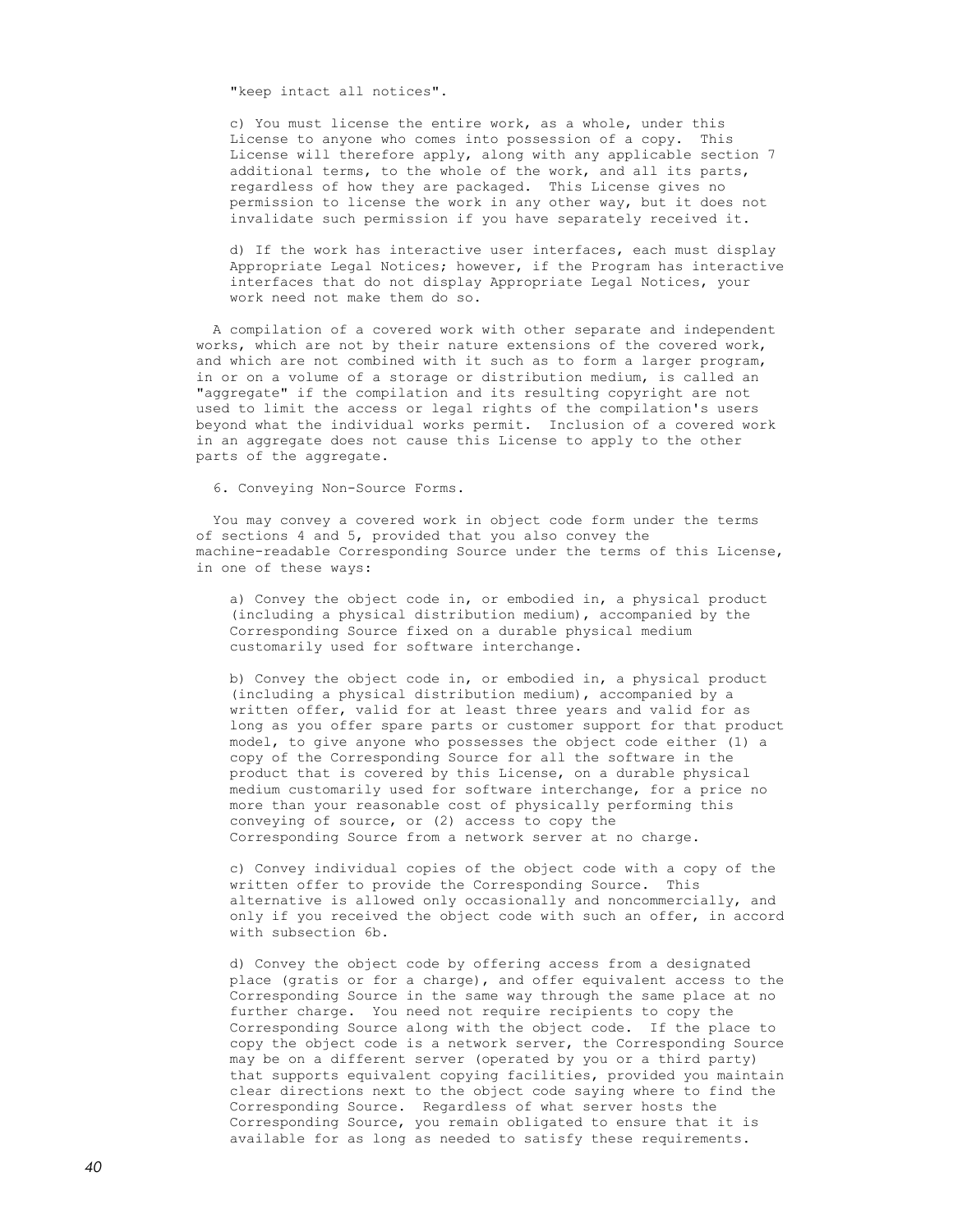e) Convey the object code using peer-to-peer transmission, provided you inform other peers where the object code and Corresponding Source of the work are being offered to the general public at no charge under subsection 6d.

 A separable portion of the object code, whose source code is excluded from the Corresponding Source as a System Library, need not be included in conveying the object code work.

 A "User Product" is either (1) a "consumer product", which means any tangible personal property which is normally used for personal, family, or household purposes, or (2) anything designed or sold for incorporation into a dwelling. In determining whether a product is a consumer product, doubtful cases shall be resolved in favor of coverage. For a particular product received by a particular user, "normally used" refers to a typical or common use of that class of product, regardless of the status of the particular user or of the way in which the particular user actually uses, or expects or is expected to use, the product. A product is a consumer product regardless of whether the product has substantial commercial, industrial or non-consumer uses, unless such uses represent the only significant mode of use of the product.

 "Installation Information" for a User Product means any methods, procedures, authorization keys, or other information required to install and execute modified versions of a covered work in that User Product from a modified version of its Corresponding Source. The information must suffice to ensure that the continued functioning of the modified object code is in no case prevented or interfered with solely because modification has been made.

 If you convey an object code work under this section in, or with, or specifically for use in, a User Product, and the conveying occurs as part of a transaction in which the right of possession and use of the User Product is transferred to the recipient in perpetuity or for a fixed term (regardless of how the transaction is characterized), the Corresponding Source conveyed under this section must be accompanied by the Installation Information. But this requirement does not apply if neither you nor any third party retains the ability to install modified object code on the User Product (for example, the work has been installed in ROM).

 The requirement to provide Installation Information does not include a requirement to continue to provide support service, warranty, or updates for a work that has been modified or installed by the recipient, or for the User Product in which it has been modified or installed. Access to a network may be denied when the modification itself materially and adversely affects the operation of the network or violates the rules and protocols for communication across the network.

 Corresponding Source conveyed, and Installation Information provided, in accord with this section must be in a format that is publicly documented (and with an implementation available to the public in source code form), and must require no special password or key for unpacking, reading or copying.

#### 7. Additional Terms.

 "Additional permissions" are terms that supplement the terms of this License by making exceptions from one or more of its conditions. Additional permissions that are applicable to the entire Program shall be treated as though they were included in this License, to the extent that they are valid under applicable law. If additional permissions apply only to part of the Program, that part may be used separately under those permissions, but the entire Program remains governed by this License without regard to the additional permissions.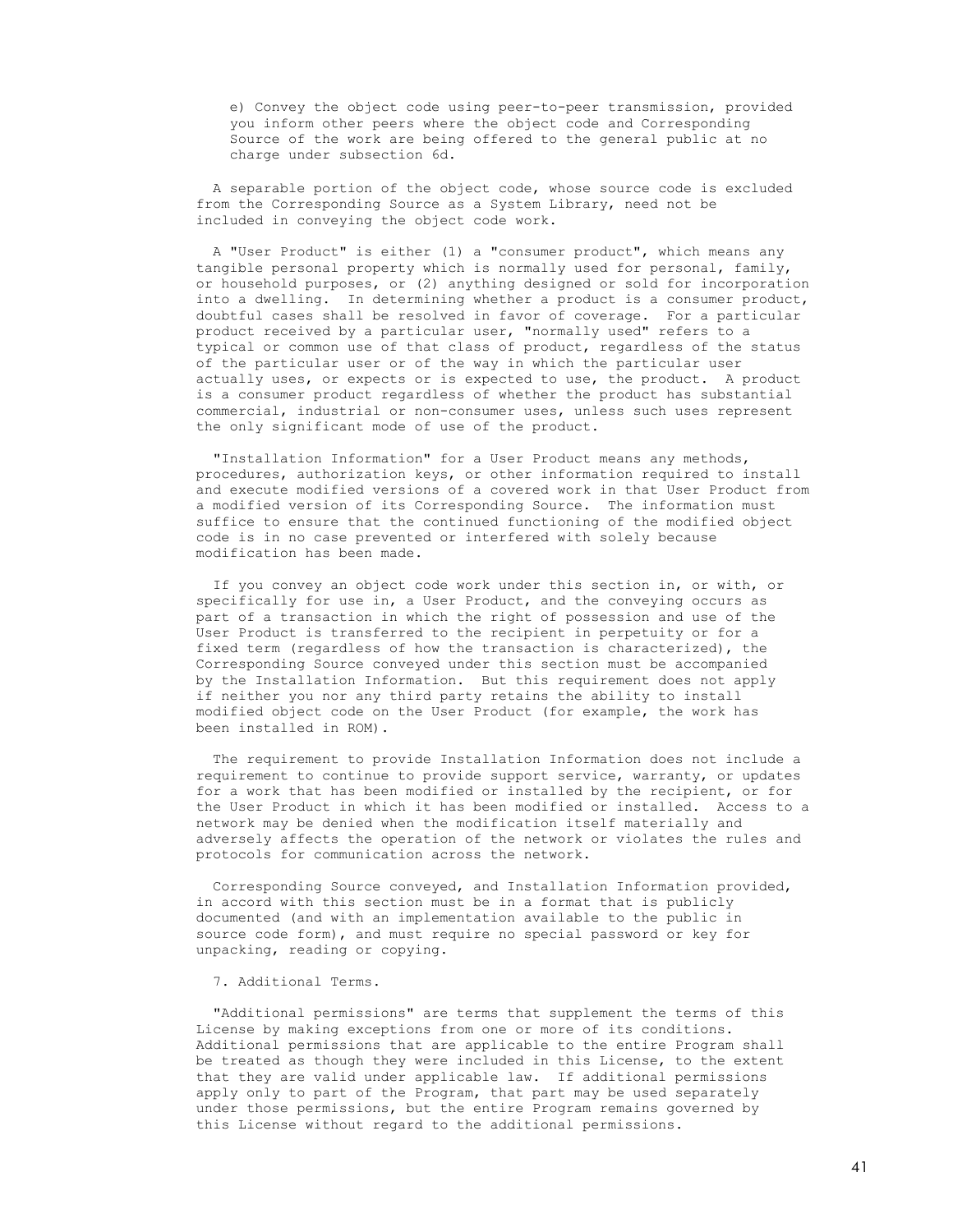When you convey a copy of a covered work, you may at your option remove any additional permissions from that copy, or from any part of it. (Additional permissions may be written to require their own removal in certain cases when you modify the work.) You may place additional permissions on material, added by you to a covered work, for which you have or can give appropriate copyright permission.

 Notwithstanding any other provision of this License, for material you add to a covered work, you may (if authorized by the copyright holders of that material) supplement the terms of this License with terms:

 a) Disclaiming warranty or limiting liability differently from the terms of sections 15 and 16 of this License; or

 b) Requiring preservation of specified reasonable legal notices or author attributions in that material or in the Appropriate Legal Notices displayed by works containing it; or

 c) Prohibiting misrepresentation of the origin of that material, or requiring that modified versions of such material be marked in reasonable ways as different from the original version; or

 d) Limiting the use for publicity purposes of names of licensors or authors of the material; or

 e) Declining to grant rights under trademark law for use of some trade names, trademarks, or service marks; or

 f) Requiring indemnification of licensors and authors of that material by anyone who conveys the material (or modified versions of it) with contractual assumptions of liability to the recipient, for any liability that these contractual assumptions directly impose on those licensors and authors.

 All other non-permissive additional terms are considered "further restrictions" within the meaning of section 10. If the Program as you received it, or any part of it, contains a notice stating that it is governed by this License along with a term that is a further restriction, you may remove that term. If a license document contains a further restriction but permits relicensing or conveying under this License, you may add to a covered work material governed by the terms of that license document, provided that the further restriction does not survive such relicensing or conveying.

 If you add terms to a covered work in accord with this section, you must place, in the relevant source files, a statement of the additional terms that apply to those files, or a notice indicating where to find the applicable terms.

 Additional terms, permissive or non-permissive, may be stated in the form of a separately written license, or stated as exceptions; the above requirements apply either way.

#### 8. Termination.

 You may not propagate or modify a covered work except as expressly provided under this License. Any attempt otherwise to propagate or modify it is void, and will automatically terminate your rights under this License (including any patent licenses granted under the third paragraph of section 11).

 However, if you cease all violation of this License, then your license from a particular copyright holder is reinstated (a) provisionally, unless and until the copyright holder explicitly and finally terminates your license, and (b) permanently, if the copyright holder fails to notify you of the violation by some reasonable means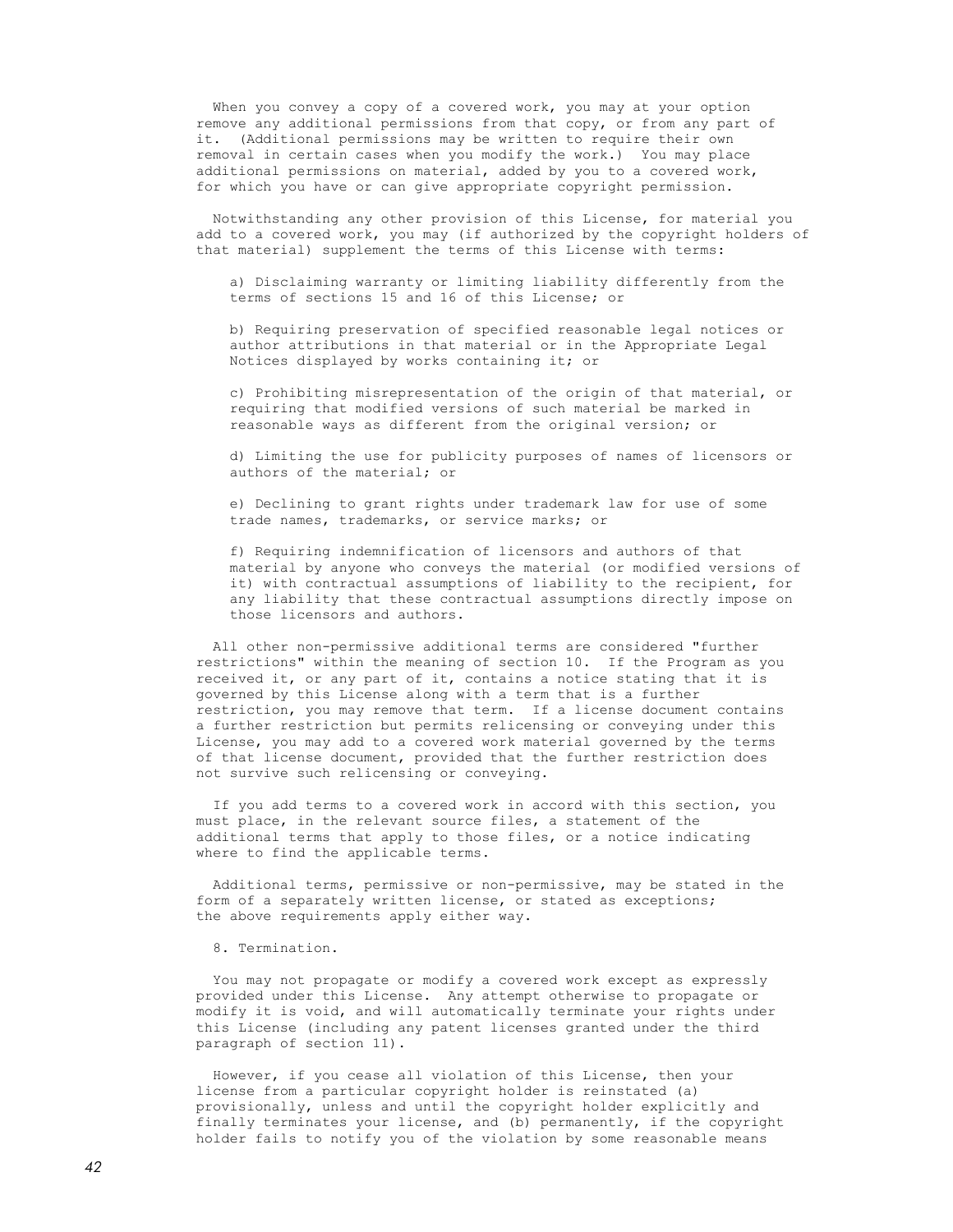prior to 60 days after the cessation.

 Moreover, your license from a particular copyright holder is reinstated permanently if the copyright holder notifies you of the violation by some reasonable means, this is the first time you have received notice of violation of this License (for any work) from that copyright holder, and you cure the violation prior to 30 days after your receipt of the notice.

 Termination of your rights under this section does not terminate the licenses of parties who have received copies or rights from you under this License. If your rights have been terminated and not permanently reinstated, you do not qualify to receive new licenses for the same material under section 10.

9. Acceptance Not Required for Having Copies.

 You are not required to accept this License in order to receive or run a copy of the Program. Ancillary propagation of a covered work occurring solely as a consequence of using peer-to-peer transmission to receive a copy likewise does not require acceptance. However, nothing other than this License grants you permission to propagate or modify any covered work. These actions infringe copyright if you do not accept this License. Therefore, by modifying or propagating a covered work, you indicate your acceptance of this License to do so.

10. Automatic Licensing of Downstream Recipients.

 Each time you convey a covered work, the recipient automatically receives a license from the original licensors, to run, modify and propagate that work, subject to this License. You are not responsible for enforcing compliance by third parties with this License.

 An "entity transaction" is a transaction transferring control of an organization, or substantially all assets of one, or subdividing an organization, or merging organizations. If propagation of a covered work results from an entity transaction, each party to that transaction who receives a copy of the work also receives whatever licenses to the work the party's predecessor in interest had or could give under the previous paragraph, plus a right to possession of the Corresponding Source of the work from the predecessor in interest, if the predecessor has it or can get it with reasonable efforts.

 You may not impose any further restrictions on the exercise of the rights granted or affirmed under this License. For example, you may not impose a license fee, royalty, or other charge for exercise of rights granted under this License, and you may not initiate litigation (including a cross-claim or counterclaim in a lawsuit) alleging that any patent claim is infringed by making, using, selling, offering for sale, or importing the Program or any portion of it.

#### 11. Patents.

 A "contributor" is a copyright holder who authorizes use under this License of the Program or a work on which the Program is based. The work thus licensed is called the contributor's "contributor version".

 A contributor's "essential patent claims" are all patent claims owned or controlled by the contributor, whether already acquired or hereafter acquired, that would be infringed by some manner, permitted by this License, of making, using, or selling its contributor version, but do not include claims that would be infringed only as a consequence of further modification of the contributor version. For purposes of this definition, "control" includes the right to grant patent sublicenses in a manner consistent with the requirements of this License.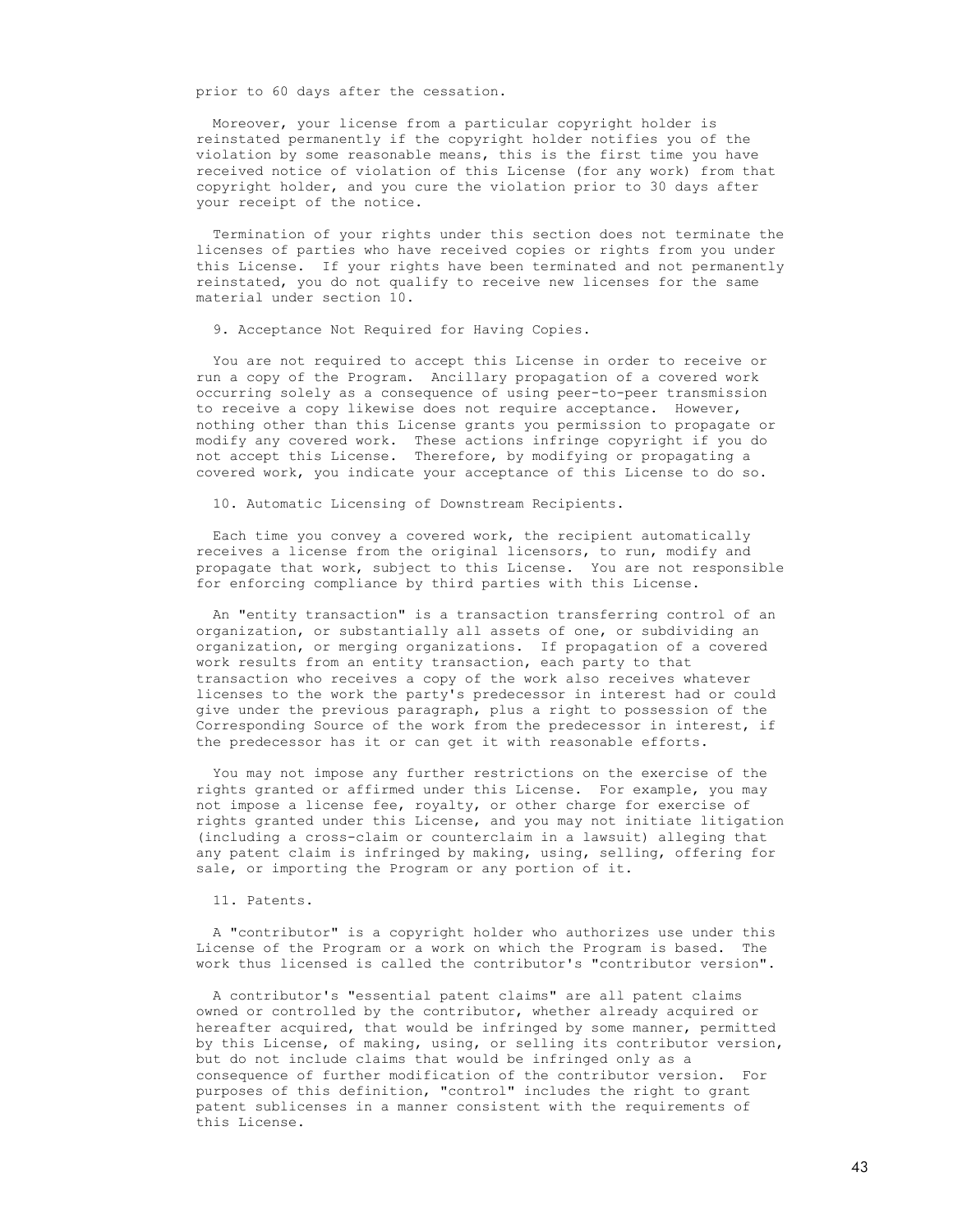Each contributor grants you a non-exclusive, worldwide, royalty-free patent license under the contributor's essential patent claims, to make, use, sell, offer for sale, import and otherwise run, modify and propagate the contents of its contributor version.

 In the following three paragraphs, a "patent license" is any express agreement or commitment, however denominated, not to enforce a patent (such as an express permission to practice a patent or covenant not to sue for patent infringement). To "grant" such a patent license to a party means to make such an agreement or commitment not to enforce a patent against the party.

If you convey a covered work, knowingly relying on a patent license, and the Corresponding Source of the work is not available for anyone to copy, free of charge and under the terms of this License, through a publicly available network server or other readily accessible means, then you must either (1) cause the Corresponding Source to be so available, or (2) arrange to deprive yourself of the benefit of the patent license for this particular work, or (3) arrange, in a manner consistent with the requirements of this License, to extend the patent license to downstream recipients. "Knowingly relying" means you have actual knowledge that, but for the patent license, your conveying the covered work in a country, or your recipient's use of the covered work in a country, would infringe one or more identifiable patents in that country that you have reason to believe are valid.

 If, pursuant to or in connection with a single transaction or arrangement, you convey, or propagate by procuring conveyance of, a covered work, and grant a patent license to some of the parties receiving the covered work authorizing them to use, propagate, modify or convey a specific copy of the covered work, then the patent license you grant is automatically extended to all recipients of the covered work and works based on it.

 A patent license is "discriminatory" if it does not include within the scope of its coverage, prohibits the exercise of, or is conditioned on the non-exercise of one or more of the rights that are specifically granted under this License. You may not convey a covered work if you are a party to an arrangement with a third party that is in the business of distributing software, under which you make payment to the third party based on the extent of your activity of conveying the work, and under which the third party grants, to any of the parties who would receive the covered work from you, a discriminatory patent license (a) in connection with copies of the covered work conveyed by you (or copies made from those copies), or (b) primarily for and in connection with specific products or compilations that contain the covered work, unless you entered into that arrangement, or that patent license was granted, prior to 28 March 2007.

 Nothing in this License shall be construed as excluding or limiting any implied license or other defenses to infringement that may otherwise be available to you under applicable patent law.

12. No Surrender of Others' Freedom.

 If conditions are imposed on you (whether by court order, agreement or otherwise) that contradict the conditions of this License, they do not excuse you from the conditions of this License. If you cannot convey a covered work so as to satisfy simultaneously your obligations under this License and any other pertinent obligations, then as a consequence you may not convey it at all. For example, if you agree to terms that obligate you to collect a royalty for further conveying from those to whom you convey the Program, the only way you could satisfy both those terms and this License would be to refrain entirely from conveying the Program.

13. Use with the GNU Affero General Public License.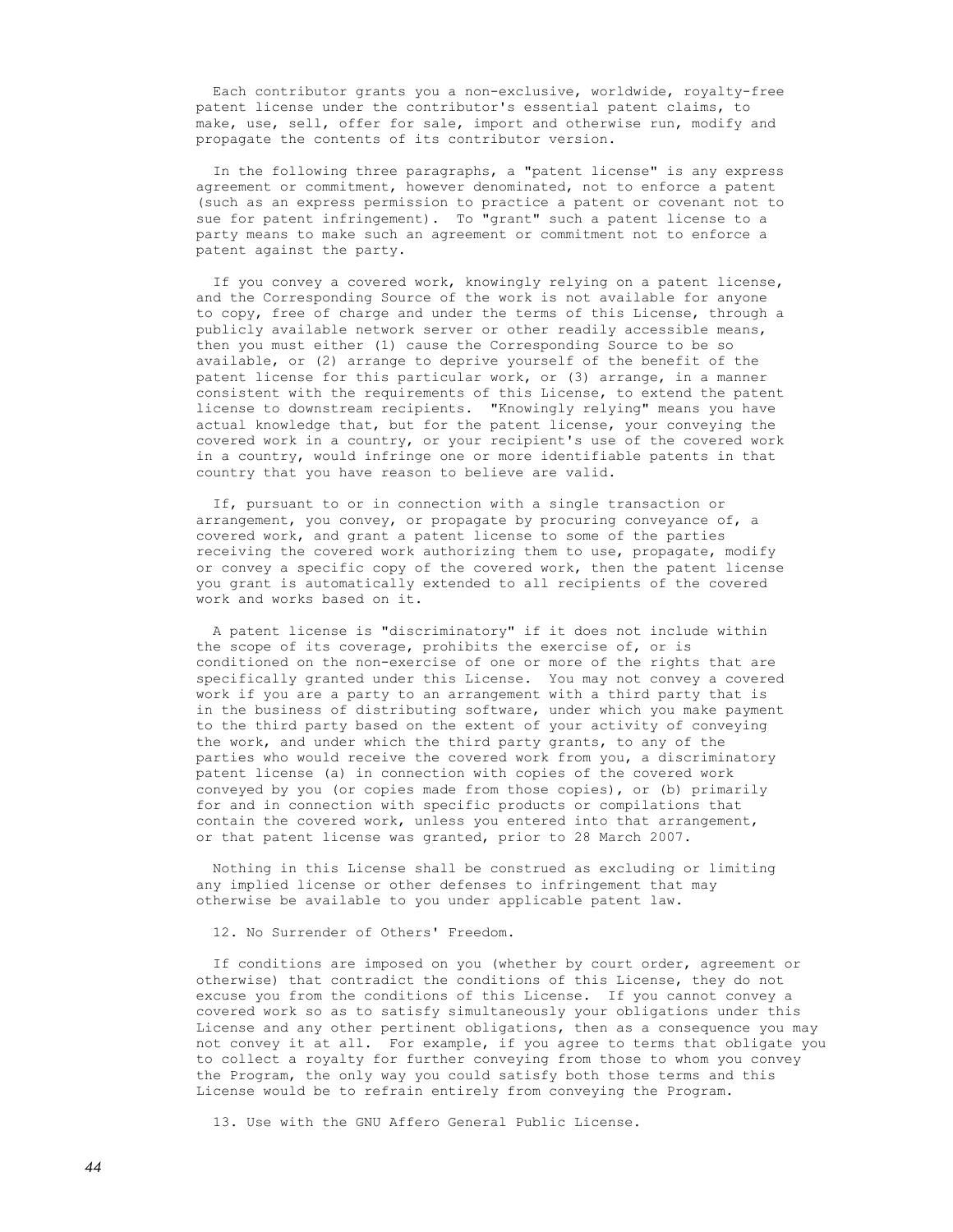Notwithstanding any other provision of this License, you have permission to link or combine any covered work with a work licensed under version 3 of the GNU Affero General Public License into a single combined work, and to convey the resulting work. The terms of this License will continue to apply to the part which is the covered work, but the special requirements of the GNU Affero General Public License, section 13, concerning interaction through a network will apply to the combination as such.

14. Revised Versions of this License.

 The Free Software Foundation may publish revised and/or new versions of the GNU General Public License from time to time. Such new versions will be similar in spirit to the present version, but may differ in detail to address new problems or concerns.

 Each version is given a distinguishing version number. If the Program specifies that a certain numbered version of the GNU General Public License "or any later version" applies to it, you have the option of following the terms and conditions either of that numbered version or of any later version published by the Free Software Foundation. If the Program does not specify a version number of the GNU General Public License, you may choose any version ever published by the Free Software Foundation.

 If the Program specifies that a proxy can decide which future versions of the GNU General Public License can be used, that proxy's public statement of acceptance of a version permanently authorizes you to choose that version for the Program.

 Later license versions may give you additional or different permissions. However, no additional obligations are imposed on any author or copyright holder as a result of your choosing to follow a later version.

15. Disclaimer of Warranty.

 THERE IS NO WARRANTY FOR THE PROGRAM, TO THE EXTENT PERMITTED BY APPLICABLE LAW. EXCEPT WHEN OTHERWISE STATED IN WRITING THE COPYRIGHT HOLDERS AND/OR OTHER PARTIES PROVIDE THE PROGRAM "AS IS" WITHOUT WARRANTY OF ANY KIND, EITHER EXPRESSED OR IMPLIED, INCLUDING, BUT NOT LIMITED TO, THE IMPLIED WARRANTIES OF MERCHANTABILITY AND FITNESS FOR A PARTICULAR PURPOSE. THE ENTIRE RISK AS TO THE QUALITY AND PERFORMANCE OF THE PROGRAM IS WITH YOU. SHOULD THE PROGRAM PROVE DEFECTIVE, YOU ASSUME THE COST OF ALL NECESSARY SERVICING, REPAIR OR CORRECTION.

16. Limitation of Liability.

 IN NO EVENT UNLESS REQUIRED BY APPLICABLE LAW OR AGREED TO IN WRITING WILL ANY COPYRIGHT HOLDER, OR ANY OTHER PARTY WHO MODIFIES AND/OR CONVEYS THE PROGRAM AS PERMITTED ABOVE, BE LIABLE TO YOU FOR DAMAGES, INCLUDING ANY GENERAL, SPECIAL, INCIDENTAL OR CONSEQUENTIAL DAMAGES ARISING OUT OF THE USE OR INABILITY TO USE THE PROGRAM (INCLUDING BUT NOT LIMITED TO LOSS OF DATA OR DATA BEING RENDERED INACCURATE OR LOSSES SUSTAINED BY YOU OR THIRD PARTIES OR A FAILURE OF THE PROGRAM TO OPERATE WITH ANY OTHER PROGRAMS), EVEN IF SUCH HOLDER OR OTHER PARTY HAS BEEN ADVISED OF THE POSSIBILITY OF SUCH DAMAGES.

17. Interpretation of Sections 15 and 16.

 If the disclaimer of warranty and limitation of liability provided above cannot be given local legal effect according to their terms, reviewing courts shall apply local law that most closely approximates an absolute waiver of all civil liability in connection with the Program, unless a warranty or assumption of liability accompanies a copy of the Program in return for a fee.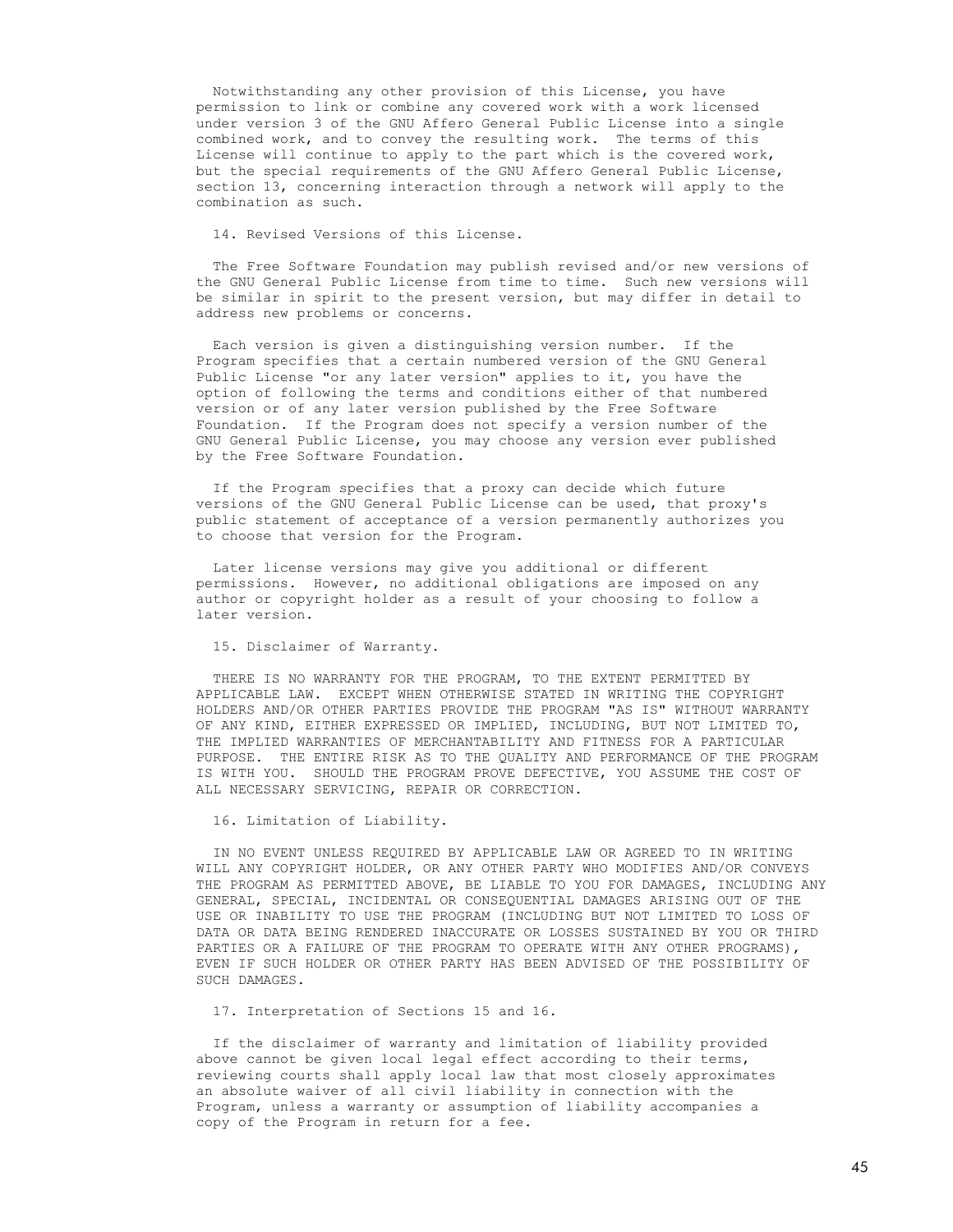### <span id="page-45-0"></span>Command Line Parser Library

#### Link: *<http://commandline.codeplex.com/license>*

Copyright (c) 2005 - 2010 Giacomo Stelluti Scala

Permission is hereby granted, free of charge, to any person obtaining a copy of this software and associated documentation files (the "Software"), to deal in the Software without restriction, including without limitation the rights to use, copy, modify, merge, publish, distribute, sublicense, and/or sell copies of the Software, and to permit persons to whom the Software is furnished to do so, subject to the following conditions:

The above copyright notice and this permission notice shall be included in all copies or substantial portions of the Software.

THE SOFTWARE IS PROVIDED "AS IS", WITHOUT WARRANTY OF ANY KIND, EXPRESS OR IMPLIED, INCLUDING BUT NOT LIMITED TO THE WARRANTIES OF MERCHANTABILITY, FITNESS FOR A PARTICULAR PURPOSE AND NONINFRINGEMENT. IN NO EVENT SHALL THE AUTHORS OR COPYRIGHT HOLDERS BE LIABLE FOR ANY CLAIM, DAMAGES OR OTHER LIABILITY, WHETHER IN AN ACTION OF CONTRACT, TORT OR OTHERWISE, ARISING FROM, OUT OF OR IN CONNECTION WITH THE SOFTWARE OR THE USE OR OTHER DEALINGS IN THE SOFTWARE.

## <span id="page-45-1"></span>Apache log4net Library

#### Link: *<http://logging.apache.org/log4net/license.html>*

Apache License Version 2.0, January 2004 http://www.apache.org/licenses/

TERMS AND CONDITIONS FOR USE, REPRODUCTION, AND DISTRIBUTION

1. Definitions.

 "License" shall mean the terms and conditions for use, reproduction, and distribution as defined by Sections 1 through 9 of this document.

 "Licensor" shall mean the copyright owner or entity authorized by the copyright owner that is granting the License.

 "Legal Entity" shall mean the union of the acting entity and all other entities that control, are controlled by, or are under common control with that entity. For the purposes of this definition, "control" means (i) the power, direct or indirect, to cause the direction or management of such entity, whether by contract or otherwise, or (ii) ownership of fifty percent (50%) or more of the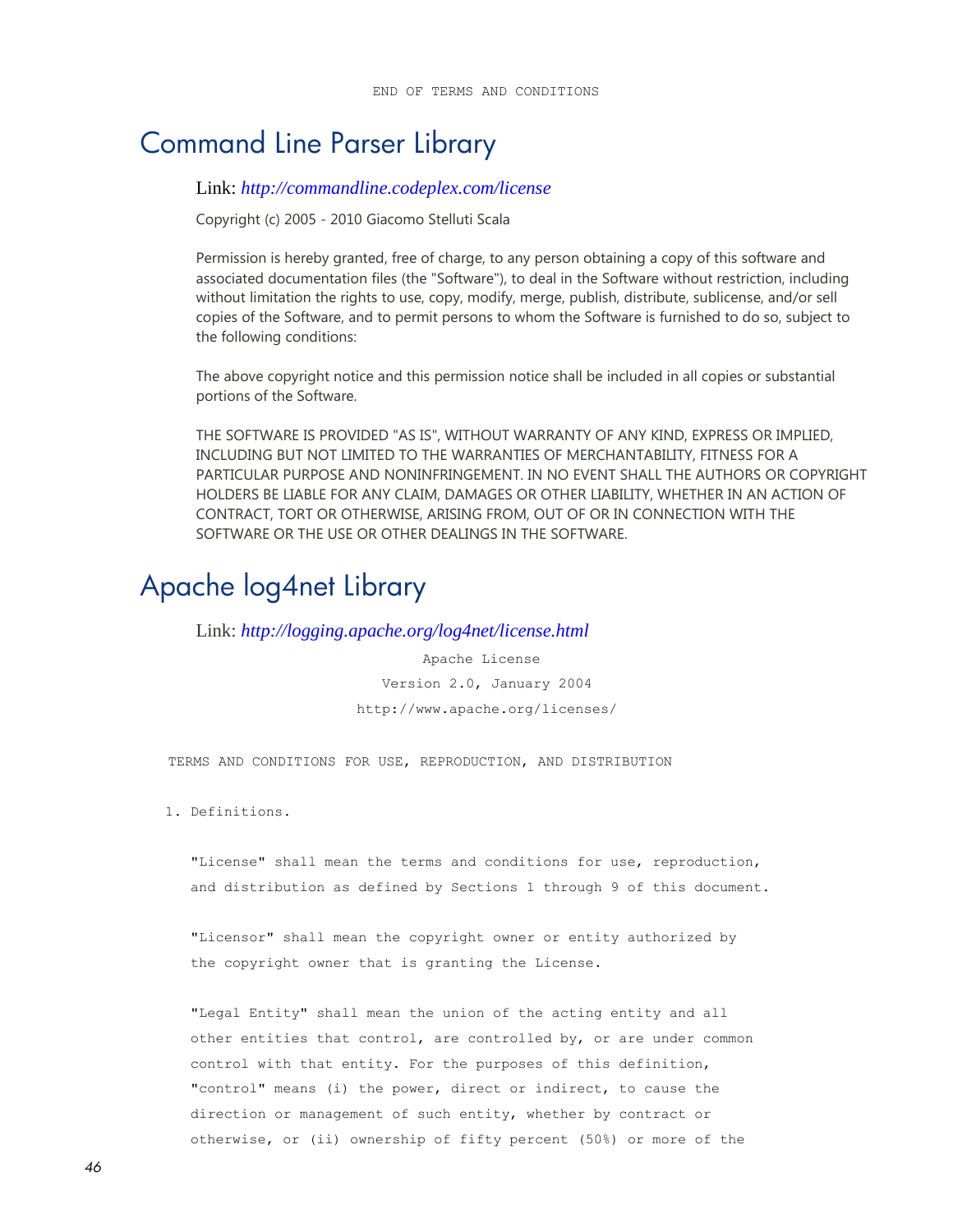outstanding shares, or (iii) beneficial ownership of such entity.

 "You" (or "Your") shall mean an individual or Legal Entity exercising permissions granted by this License.

 "Source" form shall mean the preferred form for making modifications, including but not limited to software source code, documentation source, and configuration files.

 "Object" form shall mean any form resulting from mechanical transformation or translation of a Source form, including but not limited to compiled object code, generated documentation, and conversions to other media types.

 "Work" shall mean the work of authorship, whether in Source or Object form, made available under the License, as indicated by a copyright notice that is included in or attached to the work (an example is provided in the Appendix below).

 "Derivative Works" shall mean any work, whether in Source or Object form, that is based on (or derived from) the Work and for which the editorial revisions, annotations, elaborations, or other modifications represent, as a whole, an original work of authorship. For the purposes of this License, Derivative Works shall not include works that remain separable from, or merely link (or bind by name) to the interfaces of, the Work and Derivative Works thereof.

 "Contribution" shall mean any work of authorship, including the original version of the Work and any modifications or additions to that Work or Derivative Works thereof, that is intentionally submitted to Licensor for inclusion in the Work by the copyright owner or by an individual or Legal Entity authorized to submit on behalf of the copyright owner. For the purposes of this definition, "submitted" means any form of electronic, verbal, or written communication sent to the Licensor or its representatives, including but not limited to communication on electronic mailing lists, source code control systems, and issue tracking systems that are managed by, or on behalf of, the Licensor for the purpose of discussing and improving the Work, but excluding communication that is conspicuously marked or otherwise designated in writing by the copyright owner as "Not a Contribution."

"Contributor" shall mean Licensor and any individual or Legal Entity

47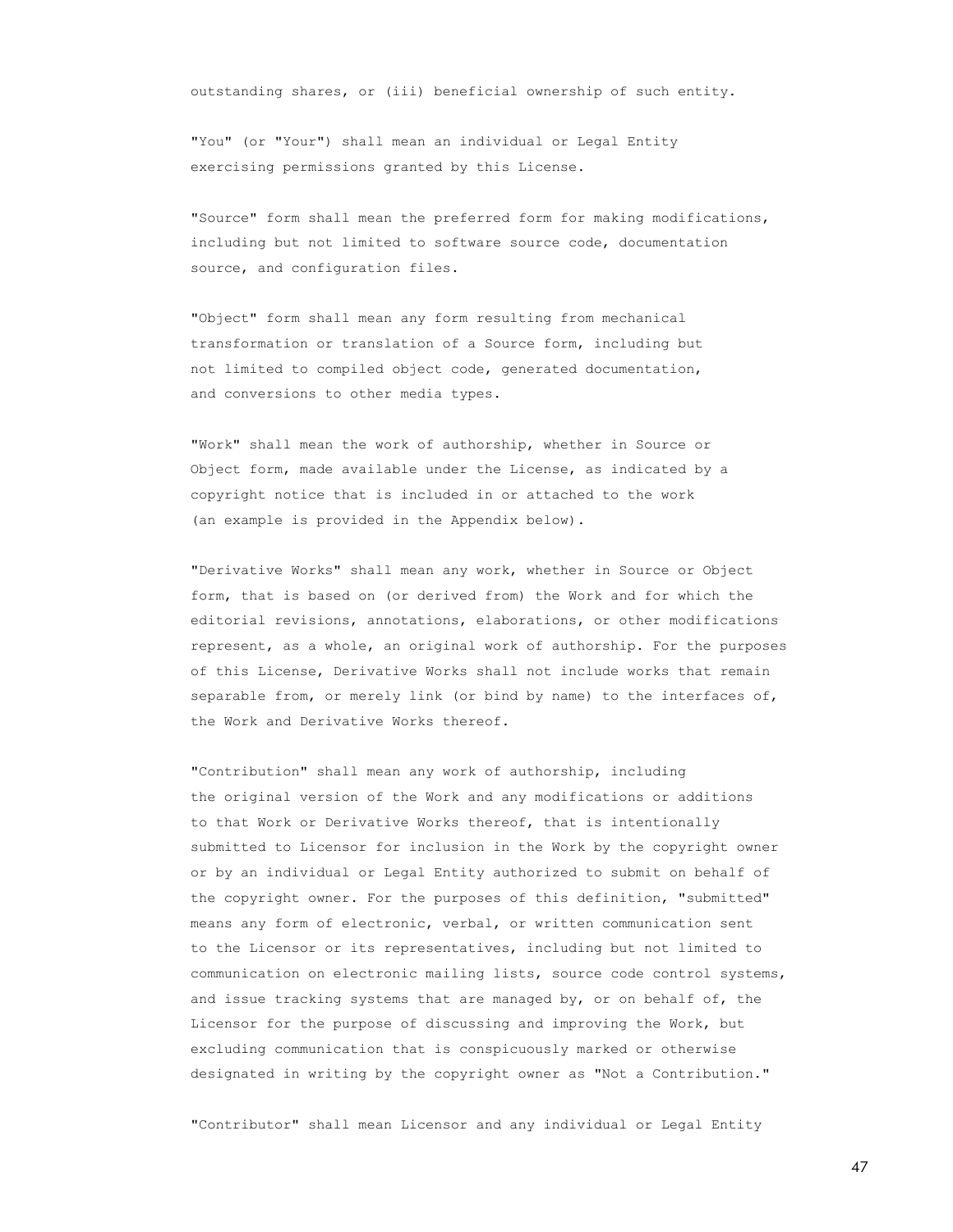on behalf of whom a Contribution has been received by Licensor and subsequently incorporated within the Work.

- 2. Grant of Copyright License. Subject to the terms and conditions of this License, each Contributor hereby grants to You a perpetual, worldwide, non-exclusive, no-charge, royalty-free, irrevocable copyright license to reproduce, prepare Derivative Works of, publicly display, publicly perform, sublicense, and distribute the Work and such Derivative Works in Source or Object form.
- 3. Grant of Patent License. Subject to the terms and conditions of this License, each Contributor hereby grants to You a perpetual, worldwide, non-exclusive, no-charge, royalty-free, irrevocable (except as stated in this section) patent license to make, have made, use, offer to sell, sell, import, and otherwise transfer the Work, where such license applies only to those patent claims licensable by such Contributor that are necessarily infringed by their Contribution(s) alone or by combination of their Contribution(s) with the Work to which such Contribution(s) was submitted. If You institute patent litigation against any entity (including a cross-claim or counterclaim in a lawsuit) alleging that the Work or a Contribution incorporated within the Work constitutes direct or contributory patent infringement, then any patent licenses granted to You under this License for that Work shall terminate as of the date such litigation is filed.
- 4. Redistribution. You may reproduce and distribute copies of the Work or Derivative Works thereof in any medium, with or without modifications, and in Source or Object form, provided that You meet the following conditions:
	- (a) You must give any other recipients of the Work or Derivative Works a copy of this License; and
	- (b) You must cause any modified files to carry prominent notices stating that You changed the files; and
	- (c) You must retain, in the Source form of any Derivative Works that You distribute, all copyright, patent, trademark, and attribution notices from the Source form of the Work, excluding those notices that do not pertain to any part of the Derivative Works; and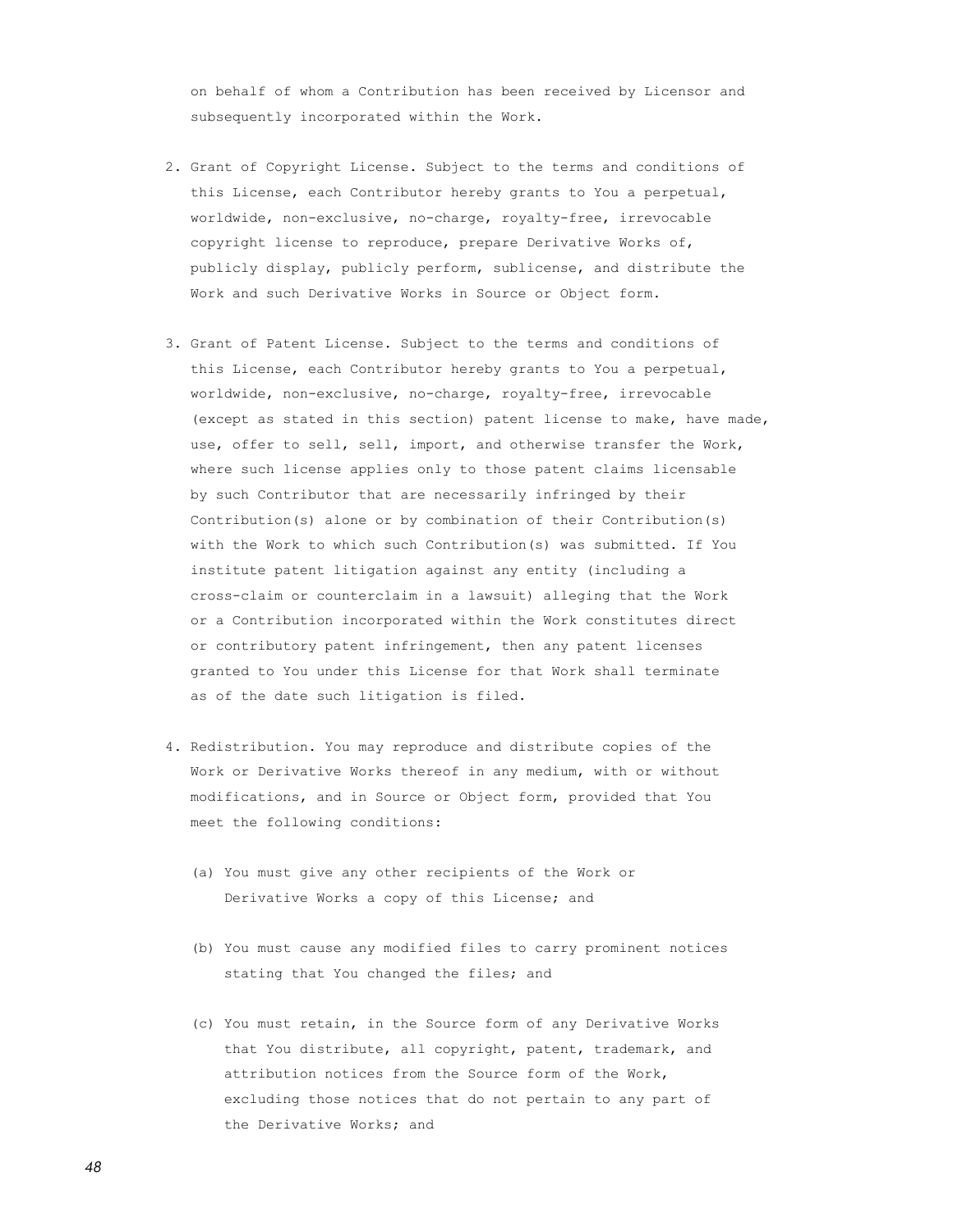(d) If the Work includes a "NOTICE" text file as part of its distribution, then any Derivative Works that You distribute must include a readable copy of the attribution notices contained within such NOTICE file, excluding those notices that do not pertain to any part of the Derivative Works, in at least one of the following places: within a NOTICE text file distributed as part of the Derivative Works; within the Source form or documentation, if provided along with the Derivative Works; or, within a display generated by the Derivative Works, if and wherever such third-party notices normally appear. The contents of the NOTICE file are for informational purposes only and do not modify the License. You may add Your own attribution notices within Derivative Works that You distribute, alongside or as an addendum to the NOTICE text from the Work, provided that such additional attribution notices cannot be construed as modifying the License.

 You may add Your own copyright statement to Your modifications and may provide additional or different license terms and conditions for use, reproduction, or distribution of Your modifications, or for any such Derivative Works as a whole, provided Your use, reproduction, and distribution of the Work otherwise complies with the conditions stated in this License.

- 5. Submission of Contributions. Unless You explicitly state otherwise, any Contribution intentionally submitted for inclusion in the Work by You to the Licensor shall be under the terms and conditions of this License, without any additional terms or conditions. Notwithstanding the above, nothing herein shall supersede or modify the terms of any separate license agreement you may have executed with Licensor regarding such Contributions.
- 6. Trademarks. This License does not grant permission to use the trade names, trademarks, service marks, or product names of the Licensor, except as required for reasonable and customary use in describing the origin of the Work and reproducing the content of the NOTICE file.
- 7. Disclaimer of Warranty. Unless required by applicable law or agreed to in writing, Licensor provides the Work (and each Contributor provides its Contributions) on an "AS IS" BASIS, WITHOUT WARRANTIES OR CONDITIONS OF ANY KIND, either express or

49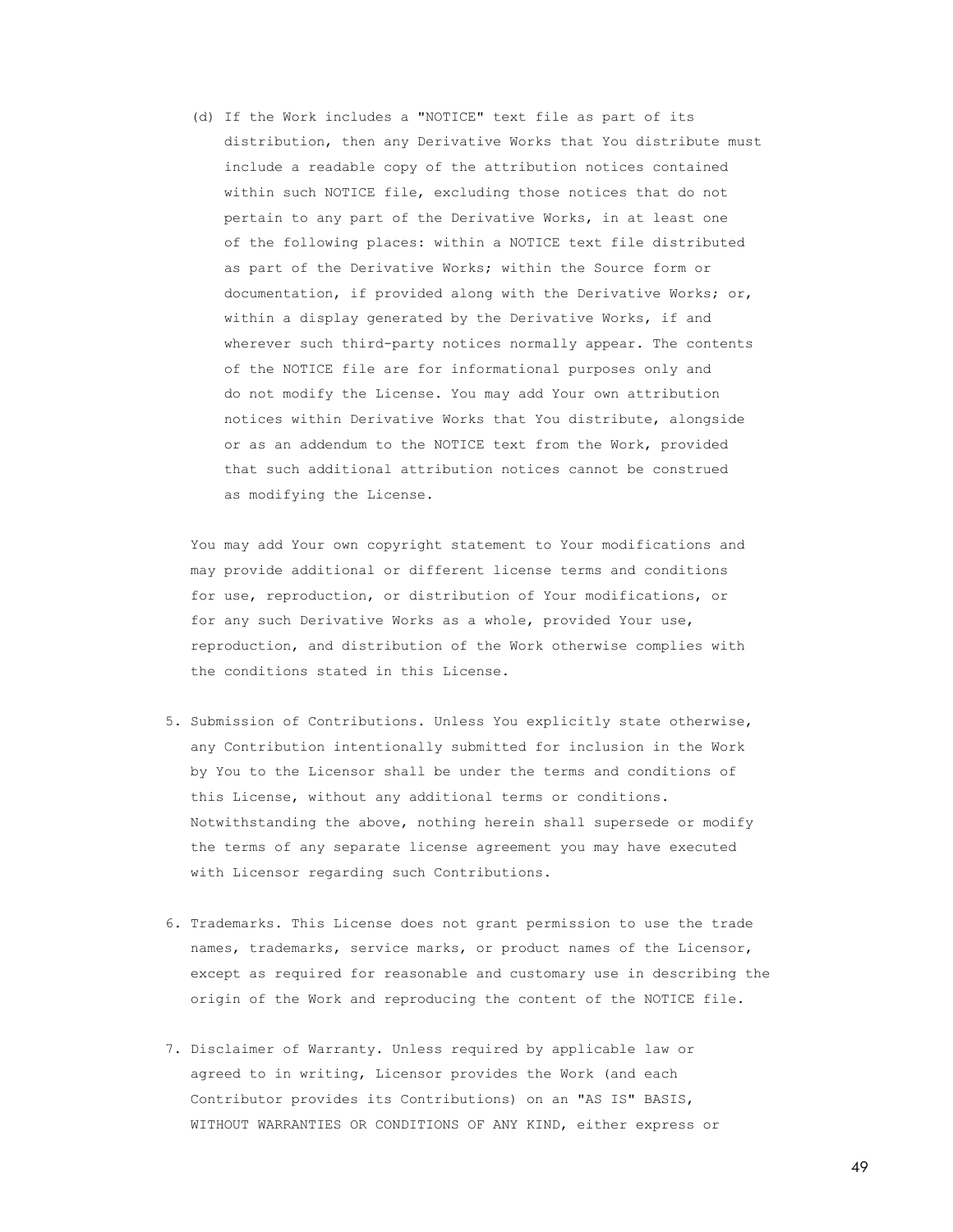implied, including, without limitation, any warranties or conditions of TITLE, NON-INFRINGEMENT, MERCHANTABILITY, or FITNESS FOR A PARTICULAR PURPOSE. You are solely responsible for determining the appropriateness of using or redistributing the Work and assume any risks associated with Your exercise of permissions under this License.

- 8. Limitation of Liability. In no event and under no legal theory, whether in tort (including negligence), contract, or otherwise, unless required by applicable law (such as deliberate and grossly negligent acts) or agreed to in writing, shall any Contributor be liable to You for damages, including any direct, indirect, special, incidental, or consequential damages of any character arising as a result of this License or out of the use or inability to use the Work (including but not limited to damages for loss of goodwill, work stoppage, computer failure or malfunction, or any and all other commercial damages or losses), even if such Contributor has been advised of the possibility of such damages.
- 9. Accepting Warranty or Additional Liability. While redistributing the Work or Derivative Works thereof, You may choose to offer, and charge a fee for, acceptance of support, warranty, indemnity, or other liability obligations and/or rights consistent with this License. However, in accepting such obligations, You may act only on Your own behalf and on Your sole responsibility, not on behalf of any other Contributor, and only if You agree to indemnify, defend, and hold each Contributor harmless for any liability incurred by, or claims asserted against, such Contributor by reason of your accepting any such warranty or additional liability.

END OF TERMS AND CONDITIONS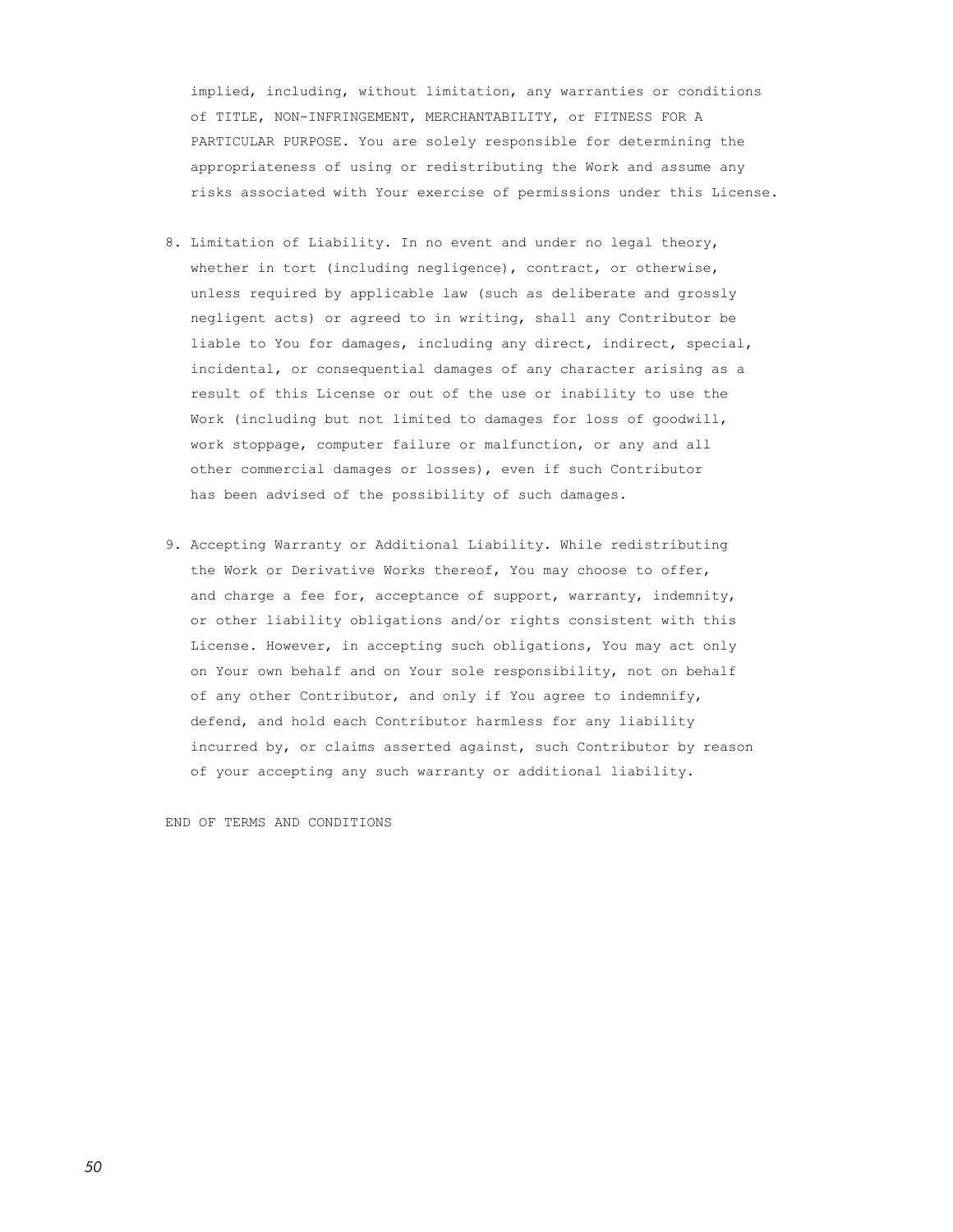## <span id="page-50-0"></span>**SQLite**

#### Info: *<http://www.sqlite.org/copyright.html>*

All of the deliverable code in SQLite has been dedicated to the *public domain* by the authors. All code authors, and representatives of the companies they work for, have signed affidavits dedicating their contributions to the public domain and originals of those signed affidavits are stored in a firesafe at the main offices of *Hwaci*. Anyone is free to copy, modify, publish, use, compile, sell, or distribute the original SQLite code, either in source code form or as a compiled binary, for any purpose, commercial or non-commercial, and by any means.

The previous paragraph applies to the deliverable code in SQLite - those parts of the SQLite library that you actually bundle and ship with a larger application. Portions of the documentation and some code used as part of the build process might fall under other licenses. The details here are unclear. We do not worry about the licensing of the documentation and build code so much because none of these things are part of the core deliverable SQLite library.

All of the deliverable code in SQLite has been written from scratch. No code has been taken from other projects or from the open internet. Every line of code can be traced back to its original author, and all of those authors have public domain dedications on file. So the SQLite code base is clean and is uncontaminated with licensed code from other projects.

## <span id="page-50-1"></span>Bob Jenkins

Info: http://burtleburtle.net/bob/c/lookup3.c

/\* --------------------------------------------------------------------- lookup3.c, by Bob Jenkins, May 2006, Public Domain.

These are functions for producing 32-bit hashes for hash table lookup. hashword(), hashlittle(), hashlittle2(), hashbig(), mix(), and final() are externally useful functions. Routines to test the hash are included if SELF TEST is defined. You can use this free for any purpose. It's in the public domain. It has no warranty.

## <span id="page-50-2"></span>jquery

Copyright (c) 2011 John Resig, http://jquery.com/

Permission is hereby granted, free of charge, to any person obtaining a copy of this software and associated documentation files (the "Software"), to deal in the Software without restriction, including without limitation the rights to use, copy, modify, merge, publish, distribute, sublicense, and/or sell copies of the Software, and to permit persons to whom the Software is furnished to do so, subject to the following conditions:

The above copyright notice and this permission notice shall be included in all copies or substantial portions of the Software.

THE SOFTWARE IS PROVIDED "AS IS", WITHOUT WARRANTY OF ANY KIND, EXPRESS OR IMPLIED, INCLUDING BUT NOT LIMITED TO THE WARRANTIES OF MERCHANTABILITY, FITNESS FOR A PARTICULAR PURPOSE AND